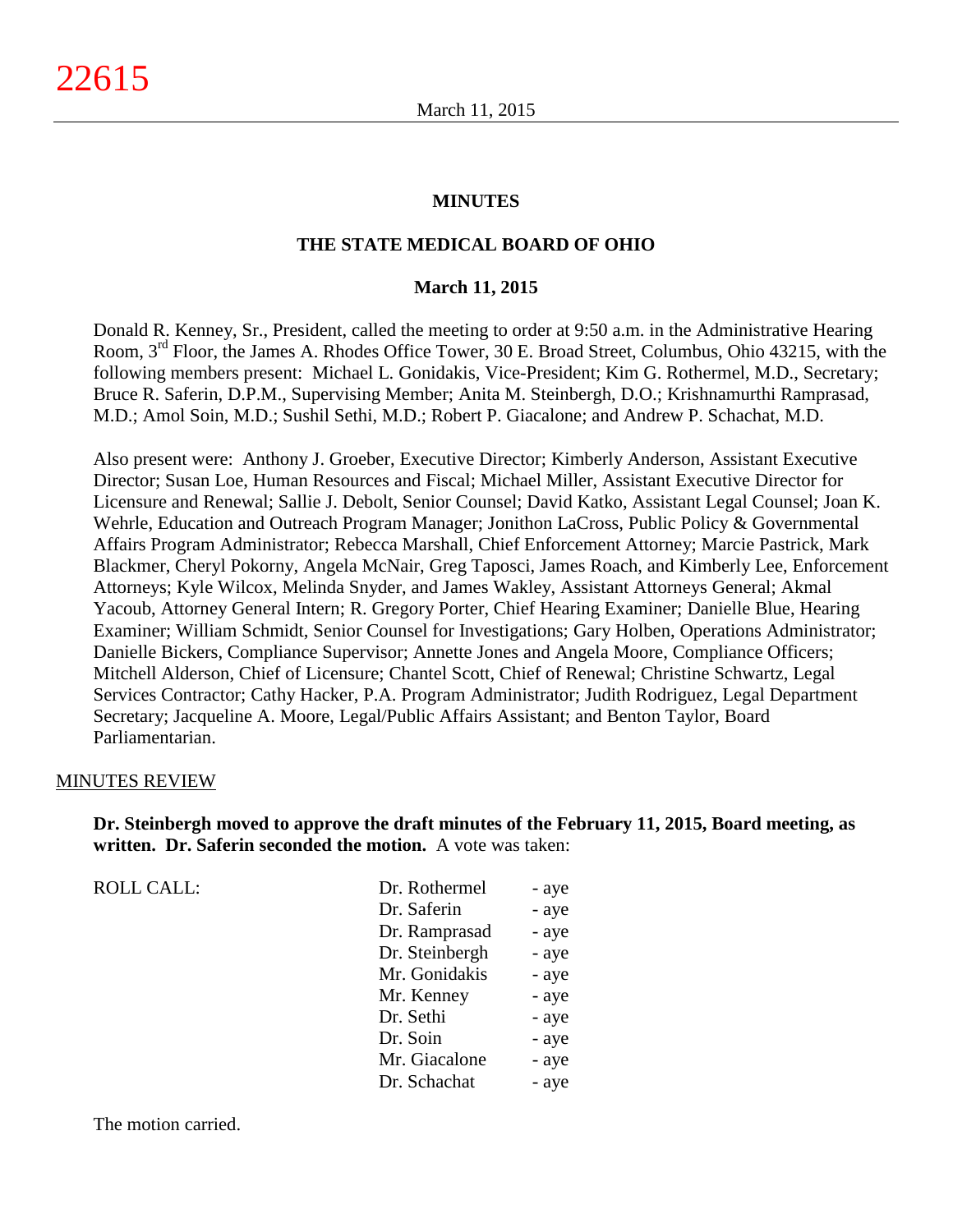#### APPLICANTS FOR LICENSURE

**Dr. Steinbergh moved to approve for licensure, contingent upon all requested documents being received and approved in accordance with licensure protocols, the acupuncturist applicants listed in Exhibit "A," the anesthesiology assistant applicants listed in Exhibit "B," the genetic counselor applicants listed in Exhibit "C," the massage therapist applicants listed in Exhibit "D," the physician assistant applicants listed in Exhibit "E," and the physician applicants listed in Exhibit "F." Dr. Rothermel seconded the motion.** A vote was taken:

| <b>ROLL CALL:</b> | Dr. Rothermel  | - aye |
|-------------------|----------------|-------|
|                   | Dr. Saferin    | - aye |
|                   | Dr. Ramprasad  | - aye |
|                   | Dr. Steinbergh | - aye |
|                   | Mr. Gonidakis  | - aye |
|                   | Mr. Kenney     | - aye |
|                   | Dr. Sethi      | - aye |
|                   | Dr. Soin       | - aye |
|                   | Mr. Giacalone  | - aye |
|                   | Dr. Schachat   | - aye |
|                   |                |       |

The motion carried.

#### REPORTS AND RECOMMENDATIONS

Mr. Kenney announced that the Board would now consider the Reports and Recommendations appearing on its agenda.

Mr. Kenney asked whether each member of the Board had received, read and considered the hearing records, the Findings of Fact, Conclusions of Law, Proposed Orders, and any objections filed in the matters of: Timmappa P. Bidari, M.D.; Paul Edward Jackson, M.D.; Marwan Massouh, M.D.; Dennis S. Momah, M.D.; and Michael J. O'Brien, D.O.

A roll call was taken:

ROLL CALL:

| Dr. Rothermel  | - aye |
|----------------|-------|
| Dr. Saferin    | - aye |
| Dr. Ramprasad  | - aye |
| Dr. Steinbergh | - aye |
| Mr. Gonidakis  | - aye |
| Mr. Kenney     | - aye |
| Dr. Sethi      | - aye |
| Dr. Soin       | - aye |
| Mr. Giacalone  | - aye |
|                |       |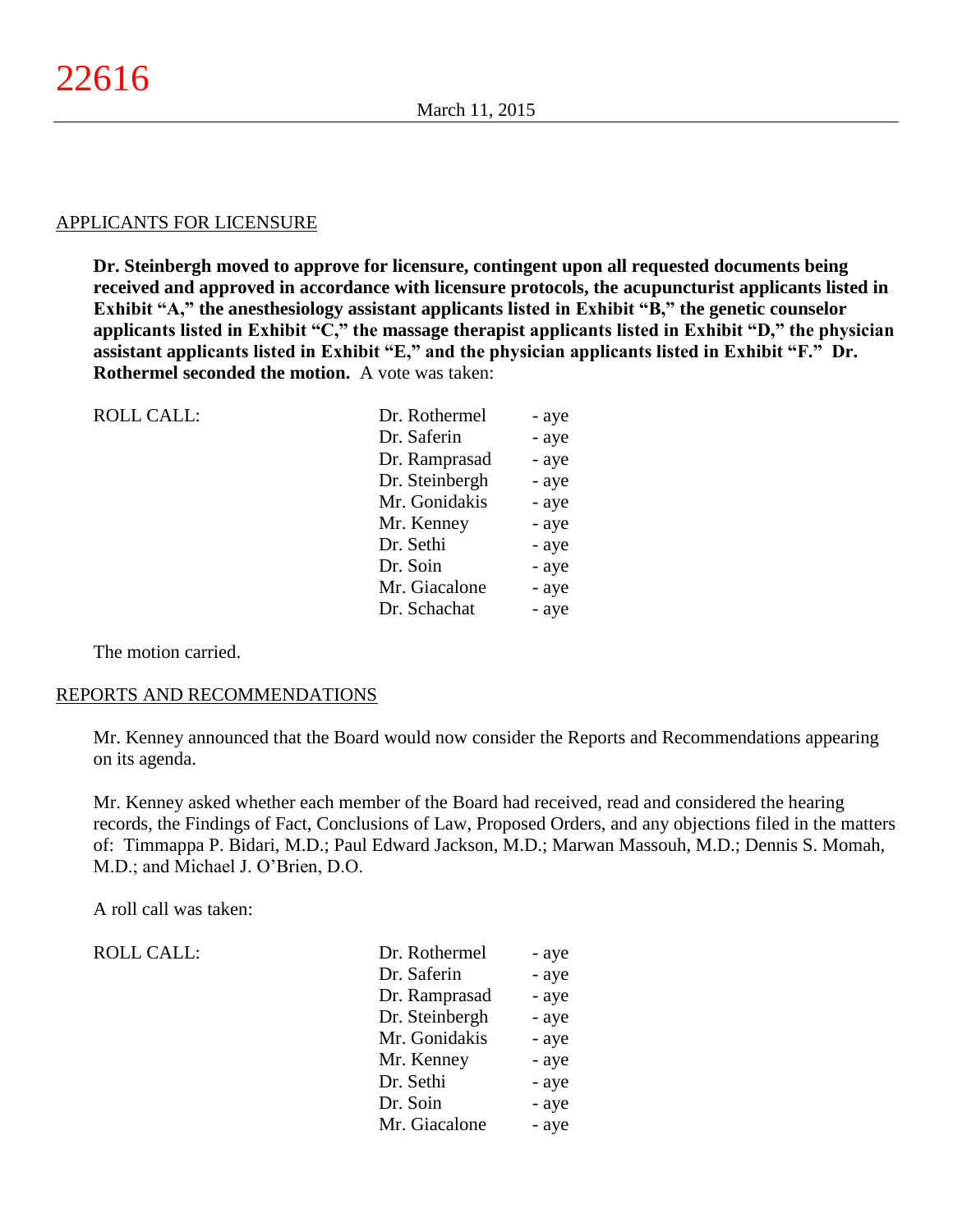Dr. Schachat - aye

Mr. Kenney asked whether each member of the Board understands that the disciplinary guidelines do not limit any sanction to be imposed, and that the range of sanctions available in each matter runs from dismissal to permanent revocation. A roll call was taken:

| <b>ROLL CALL:</b> | Dr. Rothermel  | - aye |
|-------------------|----------------|-------|
|                   | Dr. Saferin    | - aye |
|                   | Dr. Ramprasad  | - aye |
|                   | Dr. Steinbergh | - aye |
|                   | Mr. Gonidakis  | - aye |
|                   | Mr. Kenney     | - aye |
|                   | Dr. Sethi      | - aye |
|                   | Dr. Soin       | - aye |
|                   | Mr. Giacalone  | - aye |
|                   | Dr. Schachat   | - aye |

Mr. Kenney noted that, in accordance with the provision in section 4731.22(F)(2), Ohio Revised Code, specifying that no member of the Board who supervises the investigation of a case shall participate in further adjudication of the case, the Secretary and Supervising Member must abstain from further participation in the adjudication of any disciplinary matters. In the matters before the Board today, Dr. Rothermel served as Secretary and Dr. Saferin served as Supervising Member.

Mr. Kenney reminded all parties that no oral motions may be made during these proceedings.

The original Reports and Recommendations shall be maintained in the exhibits section of this Journal.

## TIMMAPPA P. BIDARI, M.D.

Mr. Kenney directed the Board's attention to the matter of Timmappa P. Bidari, M.D. No objections were filed. Mr. Porter was the Hearing Examiner.

Mr. Kenney stated that a request to address the Board has been timely filed on behalf of Dr. Bidari. Five minutes will be allowed for that address.

Dr. Bidari was represented by his attorney, Eric Plinke.

Mr. Plinke stated that Dr. Bidari is before the Board today due to having pleaded guilty to a misdemeanor. Mr. Plinke stated that the federal judge in Dr. Bidari's case understood the totality of the circumstances and acted accordingly by handing down only a probationary measure, as did the Hearing Examiner who has recommended that the Board issue a reprimand to Dr. Bidari.

Mr. Plinke stated that Dr. Bidari's motivations in this matter were not driven by greed and suggested that every mitigating factor in the Board's disciplinary guidelines may be present in this case. Mr. Plinke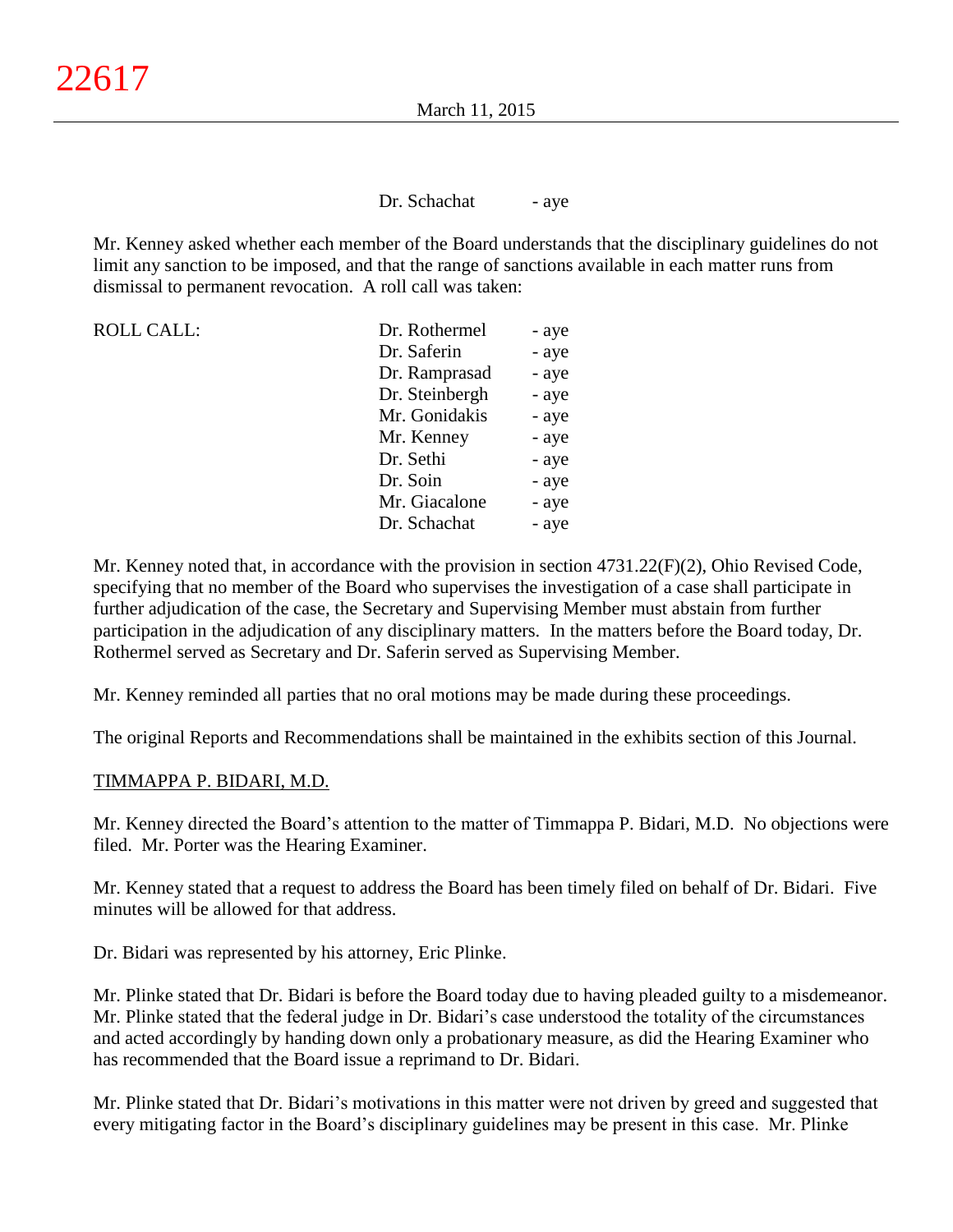stated that the Hearing Examiner found no evidence of adverse impact on others and that this incident is unlikely recur since Dr. Bidari is retired from practice. Mr. Plinke further noted that Dr. Bidari fully cooperated with the Board's investigation and, as found by the Hearing Examiner, has demonstrated sincere remorse. Mr. Plinke added that Dr. Bidari has spent 35 years serving his community and his patients, many of whom are among the most seriously ill, and has had no prior Board actions.

Mr. Plinke stated that he agrees with the Hearing Examiner's recommendations, findings, and identification of mitigating factors.

Dr. Bidari stated that he would like to read a brief prepared statement:

I had a solo practice in medical oncology and hematology for 35 years. I was respected and admired by my patients and their families. My colleagues were grateful for whatever little I did. My career was very satisfactory and fulfilling. This is one issue which I made a mistake and very much regret it, and I sincerely apologize.

Mr. Kenney recognized Mr. Giacalone. Mr. Giacalone noted the exhibits and testimony in the hearing record and asked Dr. Bidari if he had had any concerns about the authenticity of the medications he was administering to his patients. Dr. Bidari replied that he had had no concerns. Mr. Giacalone asked why Dr. Bidari believed the individuals who approached him would be providing him legitimate medications instead of illegitimate or counterfeit medications since the drugs were coming from outside the United States. Dr. Bidari stated that he immigrated to the United States from an undeveloped country and his impression since arriving here was that the quality of medicine and drug approval procedures in Canada were very similar to those in the United States. Dr. Bidari noted that there is a great deal of interaction between the medical communities of Canada and the United States. Dr. Bidari also stated that many of his former patients would purchase medications in Canada where they were more affordable and he did not question the authenticity or quality of Canadian medications.

Mr. Plinke objected to the questioning of Dr. Bidari by Board members in this forum. Mr. Plinke stated that the Board has a mechanism for introducing evidence into the record and he opined that this questioning is not compliant with that mechanism.

Mr. Kenney asked if the Assistant Attorney General would like to respond. Mr. Wakley stated that he would like to respond.

Mr. Wakley noted that there is no evidence in the record regarding the identity or license status of the Texas company that procured the Canadian medications, and therefore those aspects of this case should not be considered by the Board. Mr. Wakley further noted that Dr. Bidari's case is the first of seven similar cases that will appear before the Board today and in the future. Mr. Wakley stated that these seven physicians were charged and prosecuted separately, and therefore should be considered separately by the Board.

Mr. Wakley stated that Dr. Bidari testified that he had been unaware of the regulations involved in this case. Mr. Wakley stated that this does not excuse Dr. Bidari's actions and stated that Dr. Bidari had been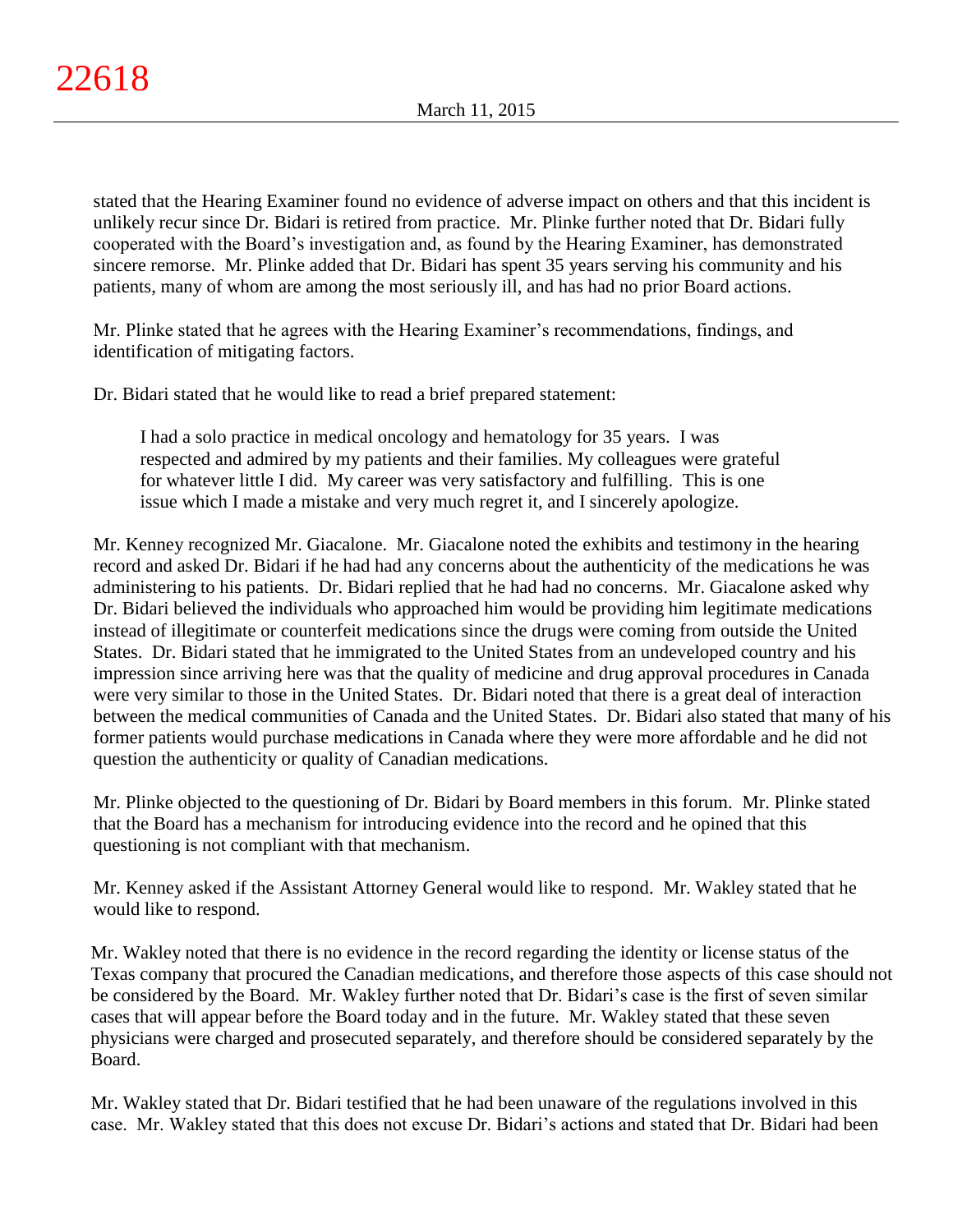aware that the medications were coming from outside the United States. However, Mr. Wakley agreed with the Hearing Examiner's opinion that the likelihood of re-offense is minimal in light of Dr. Bidari's retirement. Mr. Wakley stated that there is no evidence of ill motive or ill intent on Dr. Bidari's part and he agreed with the Hearing Examiner's recommendation of a reprimand.

# **Dr. Steinbergh moved to approve and confirm Mr. Porter's Findings of Fact, Conclusions of Law, and Proposed Order in the matter of Timmappa P. Bidari, M.D. Dr. Ramprasad seconded the motion.**

Dr. Ramprasad briefly reviewed Dr. Bidari's career and stated that he retired from the practice of medicine in July 2013. In August 2013, Dr. Bidari pleaded guilty to one count of Misbranding, a misdemeanor, due to having purchased oncology drugs from a foreign-based distributor located in Canada. As indicated by the Food and Drug Administration (FDA), even a drug identical in composition to an FDA-approved drug is considered to be misbranded. Dr. Bidari had indicated he had purchased these medications because other drugs cost more than he was paid for giving the medications. Dr. Bidari testified that once he was informed by the FDA that this was improper, he stopped purchasing the medications immediately.

Dr. Ramprasad stated that he had been uncertain if a reprimand is adequate in this case. However, in view of Dr. Bidari's presentation today and his response to Mr. Giacalone's questions, Dr. Ramprasad was satisfied with this recommendation. Dr. Ramprasad acknowledged that sometimes patients do obtain medications from outside the United States, particularly Canada, and he could understand how a physician may think such medications were legitimate.

Dr. Steinbergh stated that obtaining medications without FDA approval is a very dangerous practice. Dr. Steinbergh stated that Dr. Bidari never inspected the medications and did not truly know what he was giving his patients. Dr. Steinbergh stated that when a patient agrees to a chemotherapy regimen, they are relying on the physician to use proper medications.

Dr. Steinbergh stated that she agrees with the Proposed Order of reprimand because Dr. Bidari is retired and there is no other evidence of practicing below the minimal standards of care. Dr. Steinbergh reiterated that she is very concerned about these types of practices.

Mr. Giacalone stated that, despite Mr. Plinke's statement during the hearing of December 12, 2014, that suppliers are not licensed and that Mr. Plinke is not aware of there being any licensure process for medication suppliers and salespeople, Mr. Giacalone stated there is in fact a licensure process for wholesale drug distributors in Ohio and every state of the United States. Mr. Giacalone also stated that while people may purchase items on the Internet that are supposedly originating from Canada, they may in fact be coming from places other than Canada and may be counterfeit. Mr. Giacalone observed that, despite statements being made that these drugs were the same as FDA-approved medications sold in the United States, they were found in the court case to not be FDA approved products and Dr. Bidari was convicted because they were not so. Given that these products were deemed to be unapproved, Mr. Giacalone stated that these medications may have been inadequate or sub-potent. If so, they could have affected the life expectancy and quality of life of Dr. Bidari's patients. Mr. Giacalone also noted that Dr. Bidari billed Medicare at the full rate even though he had paid a discounted rate for the medications.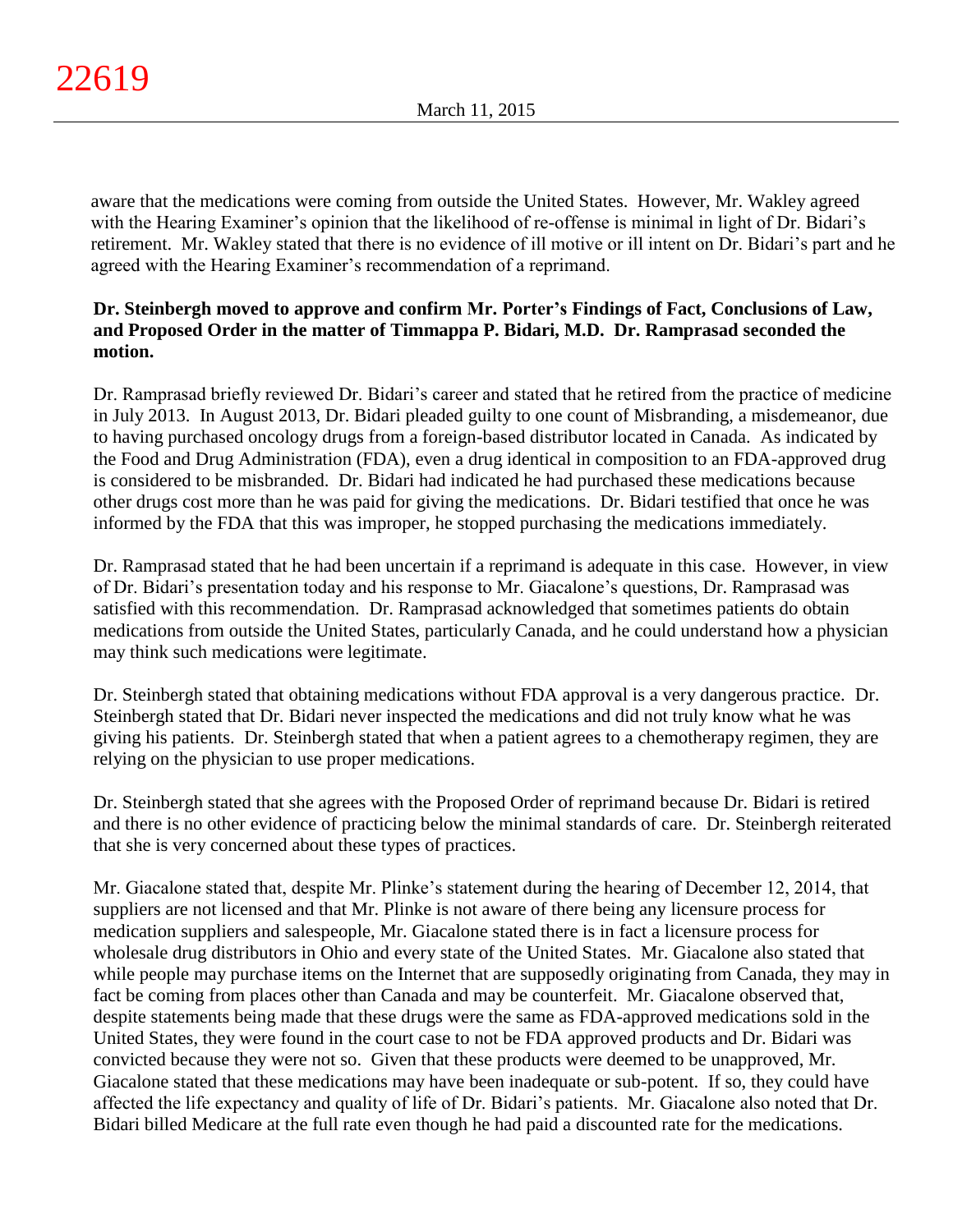Mr. Giacalone stated that if patients choose to purchase medications online that purport to be from Canada, then they assume that responsibility. However, when a patient goes into a physician's office, then their expectation is that the medications they receive are legitimate and not something that the physician is importing and guessing whether or not they are legitimate.

Mr. Giacalone stated that he would not disagree with the Proposed Order of reprimand because Dr. Bidari has been through the criminal process and he is retired.

Dr. Soin opined that a physician who owns their own practice and decided to shoulder the responsibility of purchasing pharmaceutical compounds or any medical equipment must also accept the responsibility of making sure everything is approved by the FDA and appropriate authorities. Dr. Soin stated that he does not appreciate it when a person uses beneficence as a guise to mask the obscene, which is what Dr. Soin believes occurred in this case. Dr. Soin stated that he will support the Proposed Order of reprimand only because Dr. Bidari is retired and it will not impact society any further.

A vote was taken on Dr. Steinbergh's motion to approve:

| <b>ROLL CALL:</b> | Dr. Rothermel  | - abstain |
|-------------------|----------------|-----------|
|                   | Dr. Saferin    | - abstain |
|                   | Dr. Ramprasad  | - aye     |
|                   | Dr. Steinbergh | - aye     |
|                   | Mr. Gonidakis  | - aye     |
|                   | Mr. Kenney     | - aye     |
|                   | Dr. Sethi      | - aye     |
|                   | Dr. Soin       | - aye     |
|                   | Mr. Giacalone  | - aye     |
|                   | Dr. Schachat   | - aye     |
|                   |                |           |

The motion to approve carried.

## PAUL EDWARD JACKSON, M.D.

Mr. Kenney directed the Board's attention to the matter of Paul Edward Jackson, M.D. No objections were filed. Ms. Shamansky was the Hearing Examiner.

Mr. Kenney stated that a request to address the Board has been timely filed on behalf of Dr. Jackson. Five minutes will be allowed for that address.

Dr. Jackson was represented by his attorney, Elizabeth Collis.

Ms. Collis agreed with the Hearing Examiner that Dr. Jackson never tried to evade the Board's investigation process. Ms. Collis noted that Dr. Jackson had allowed his Ohio medical license to lapse in 2010 and he never received any of the correspondence that was sent to his previous address in West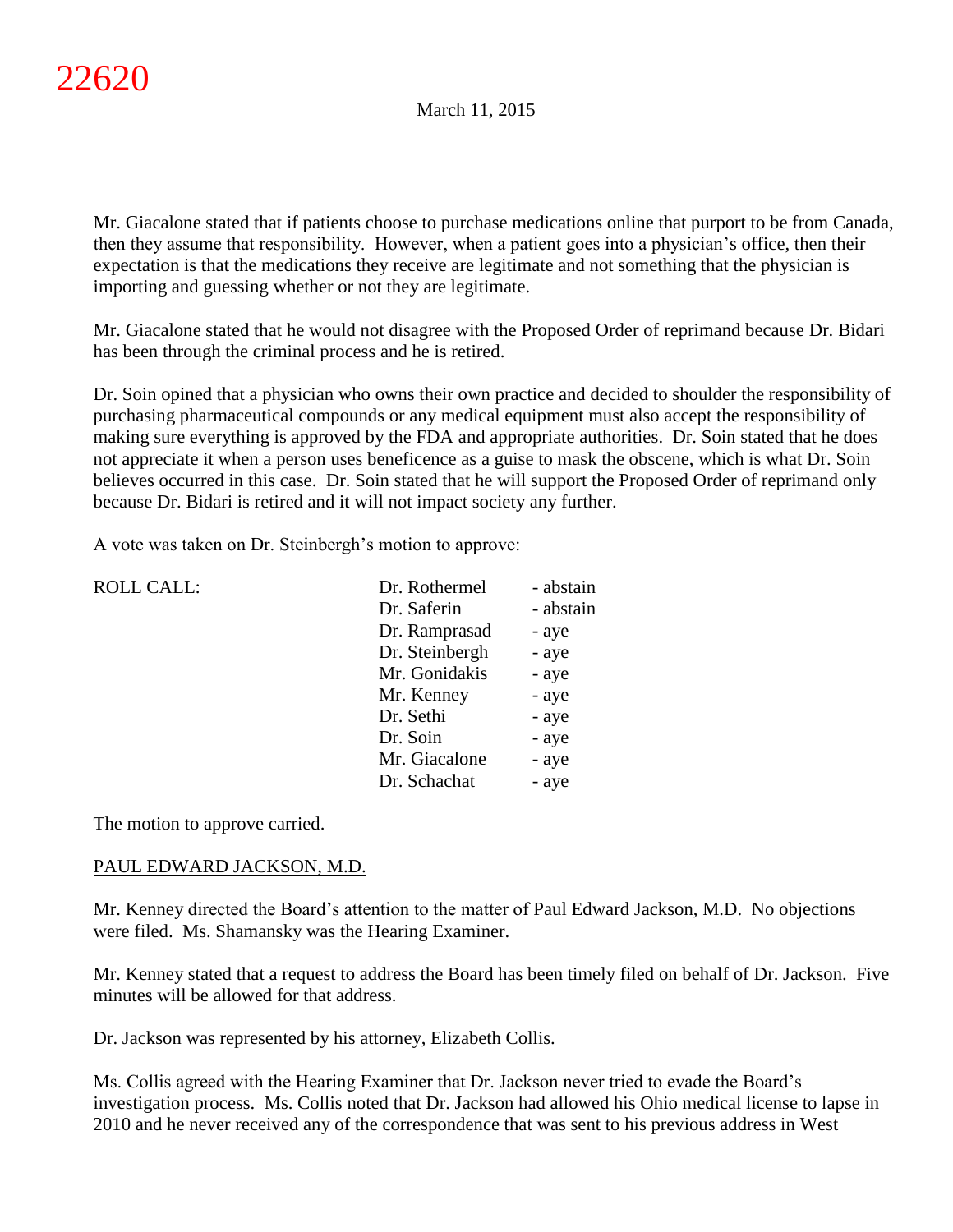Virginia. Ms. Collis also agreed with the Hearing Examiner that there was no violation of Section 4731.22(B)(34) in this matter.

Ms. Collis continued that Dr. Jackson practiced in Texas from 2005 to 2007. According to the testimony of Marilyn Bates, the administrator of Culberson Hospital in Texas at the time Dr. Jackson practiced there, Dr. Jackson had been well-loved there and they had wanted to keep him there. Ms. Bates further testified that Dr. Jackson was not under any investigation when he left. Dr. Jackson did not hear from the Texas Medical Board again until three years later when he was notified that he was under investigation. Because he had no intention of returning to Texas, Dr. Jackson did not attend his hearing there and he did not hire an attorney to represent him.

Ms. Collis stated that today the only evidence introduced before the State Medical Board of Ohio is the certified order from the Texas Board and Dr. Jackson's testimony; there were no medical records reviewed and no expert testimony. Ms. Collis asked the Board to issue a sanction that would allow Dr. Jackson to reinstate his Ohio medical license in the future with appropriate conditions.

Dr. Jackson stated that after successfully completing a 22-year career in the Air Force, he attended medical school followed by a residency program at Akron General Hospital. When Dr. Jackson was recruited to work at Culberson Hospital, he was only issued a two-year temporary medical license by the Texas Board because he did not meet certain requirements for a permanent license. Dr. Jackson explained that Culberson Hospital was a small rural hospital and the next nearest hospital was 120 miles away. Dr. Jackson left Texas in 2007 when he was unable to obtain a permanent medical license.

Dr. Jackson continued that in 2010 he was notified of a complaint that had been filed against him by the daughter of Patient A, one of his patients in Texas. Dr. Jackson stated that he should have returned to Texas to defend himself, but instead he simply sent a letter explaining his actions. Dr. Jackson stated that Patient A was a 92-year-old female who had been bed-ridden for 15 years. Patient A suffered a stroke and was initially taken to a hospital 125 miles away. Patient A was in a coma for nine days without any form of nutrition because her daughter, who had presumed medical power of attorney, refused feeding. Patient A was transferred back to her hometown where Dr. Jackson accepted her as a patient at Culberson Hospital, expecting to provide only terminal care. Patient A's daughter tried to take her out of the hospital, but Adult Protective Services determined that the daughter was unable to properly care for Patient A. Dr. Jackson stated that at one point, Patient A's daughter was caught trying to force food into her mother's mouth. For this reason, Patient A was ordered to remain in the hospital.

Dr. Jackson stated that he provided comfort care to Patient A in her last days. Dr. Jackson stated that Patient A episodically received some pain medications, some antibiotics, and was given IV fluids to overcome a severe hypernatremia. Patient A also suffered aspiration pneumonia secondary to feeding by her daughter. Dr. Jackson stated that he disagrees with the Texas Board's findings and stated that he had to give Patient A fluids because of her critically-high sodium levels.

Dr. Jackson stated that at about the same time Patient A was in Culberson Hospital, he was also caring for Patient B, an 86-year-old male with severe dementia whom Dr. Jackson had successfully treated about three times before. On this admission Patient B had severe decubitus and aspiration pneumonia. Dr.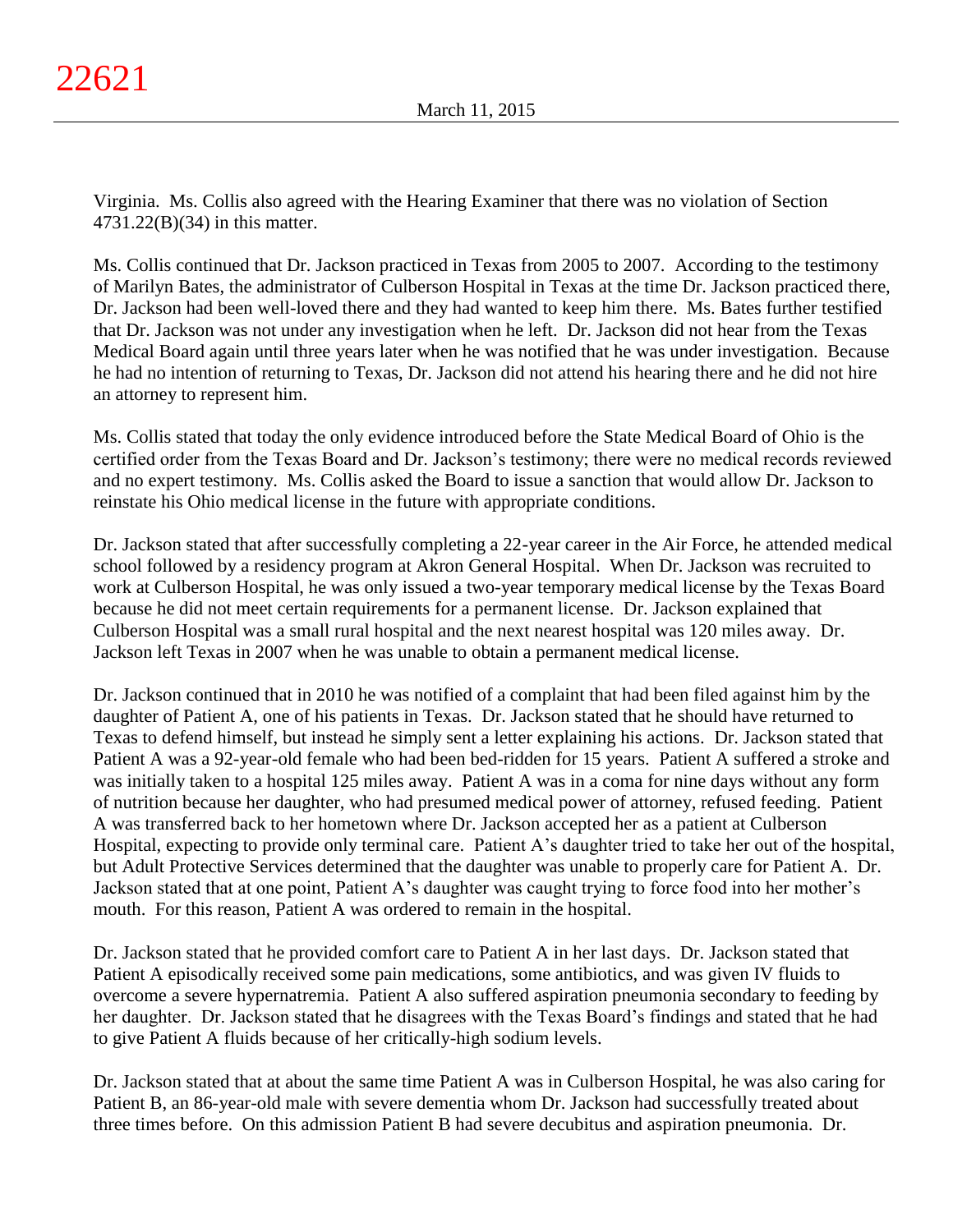Jackson stated that morphine was not given to Patient B before a Comfort Care status was provided.

Dr. Jackson stated that he had a stroke in November 2011 and surgery for temporomandibular joint syndrome (TMJ) at the Mayo Clinic in 2012. Dr. Jackson stated that when the Ohio Board sent him interrogatories he was in Florida recovering from those two conditions and not at his West Virginia address. Dr. Jackson stated that he was not aware of the Ohio Board's investigation until he applied for a Florida medical license.

Dr. Jackson stated that he has been cleared by his primary care physician and by the Mayo Clinic as fit to return to work. Dr. Jackson stated that he would like to return to Ohio where he has family. Dr. Jackson stated that he has completed over 270 hours of continuing medical education (CME) and he is willing to take all appropriate steps to return to practice.

Mr. Kenney asked if the Assistant Attorney General would like to respond. Ms. Snyder stated that she would like to respond.

Ms. Snyder stated that the proposed action on Dr. Jackson's Ohio medical license is based on the order from the Texas Medical Board, as well as an order from the West Virginia Board of Medicine which was based on the Texas order. Ms. Snyder stated that the Texas order contains a good deal of information about the treatment of Patient A and Patient B. Ms. Snyder noted that Dr. Jackson did not challenge or appeal the Texas order, and therefore that order is the most credible source of evidence available.

Ms. Snyder added that the Ohio Board also alleged that Dr. Jackson failed to cooperate with its investigation. Ms. Snyder stated that numerous interrogatories were sent to Dr. Jackson's address of record and were returned unanswered. Ms. Snyder stated that Dr. Jackson eventually answered the questions in the interrogatories, but they were not answered in a timely manner.

Ms. Snyder opined that the biggest issue in this case is the fact that Dr. Jackson has not practiced medicine since 2011 due to his health conditions. Ms. Snyder stated that she supports the Proposed Order of revocation. Ms. Snyder stated that if the Board is inclined to impose a sanction other than revocation, she encouraged the Board to adopt some of the conditions mentioned by Ms. Collis to ensure that Dr. Jackson's knowledge is current.

# **Dr. Steinbergh moved to approve and confirm Ms. Shamansky's Findings of Fact, Conclusions of Law, and Proposed Order in the matter of Paul Edward Jackson, M.D. Mr. Gonidakis seconded the motion.**

Mr. Gonidakis stated that Dr. Jackson served in the United States Air Force for 22 years and attained the rank of colonel. Mr. Gonidakis thanked Dr. Jackson for his service. Mr. Gonidakis briefly reviewed Dr. Jackson's career and his practice in Texas and West Virginia, as well as Dr. Jackson's health conditions and the fact that he has not practiced medicine since 2011. Mr. Gonidakis stated that according to his testimony, Dr. Jackson did not learn of the Texas Board's investigation until 2010 while he was living in West Virginia. The Texas Board's investigation related to two of Dr. Jackson's patients and end-of-life care. Dr. Jackson did not appear at his Texas hearing and did not appeal the Texas order because he could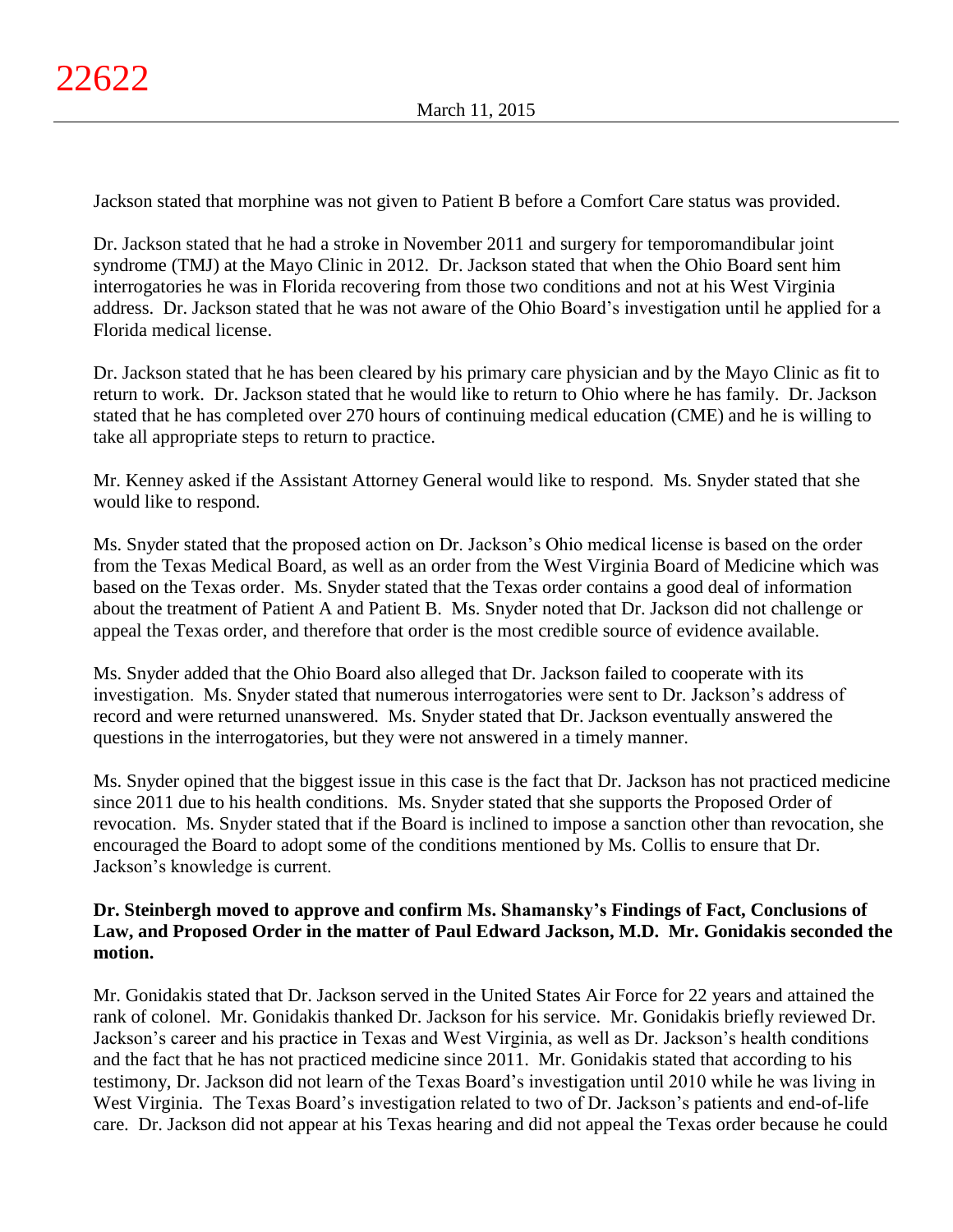not obtain assistance from his insurance carrier and he had no intention of returning to Texas. Dr. Jackson also did not appear at his hearing with the West Virginia Board, perhaps due to a confused timeline and complications from his stroke. The West Virginia Board subsequently revoked his medical license in that state and required him to pay costs and fines up to \$10,000.00.

Mr. Gonidakis continued that starting in October 2011, the Ohio Board made multiple attempts to send interrogatories to Dr. Jackson, all of which were returned or had no response. Dr. Jackson claims that he was unaware that the Ohio Board was attempting to contact him until 2014 while he was living in Florida.

Mr. Gonidakis stated that Dr. Jackson has received praise from his colleagues in Texas and he has, according to his testimony, kept current on his CME's. Dr. Jackson has expressed an interest in practicing in Ohio in the future. Mr. Gonidakis noted that the Hearing Examiner found Dr. Jackson's lack of responsiveness understandable due his medical condition at that time. However, Mr. Gonidakis also noted that it is clear what happened in Texas and West Virginia and that Dr. Jackson chose not to fully participate in those states' processes.

Mr. Gonidakis stated that he supports the Proposed Order of non-permanent revocation of Dr. Jackson's Ohio medical license.

Dr. Steinbergh stated that she understands the issues with Dr. Jackson's illnesses and recovery, but stated that all physicians assume a level of responsibility to make certain their address is correct and that they can be reached. Dr. Steinbergh stated that revocation of Dr. Jackson's medical license is appropriate and that the only other option would involve suspension, detailed conditions for reinstatement, and educational requirements. Dr. Steinbergh stated that the Texas order is clear regarding the minimal standards of care issues and that she is respectful of that order.

Mr. Giacalone stated that the Texas Board made a determination based on an investigation and review of the facts. Mr. Giacalone suggested that it would be appropriate to require Dr. Jackson to have his Texas medical license reinstated before granting reinstatement of his Ohio medical license. Mr. Giacalone stated that the Board's duty is to protect the public and it is difficult to do that in light of the details in the Texas Board order.

Dr. Ramprasad reviewed aspects of the Texas Board order that concerned him. The Texas order stated that Dr. Jackson did not find out whether Patient A's daughter truly had power of attorney; Dr. Ramprasad questioned why a power of attorney was necessary and stated that requiring it infringed on family life. Dr. Ramprasad reiterated that Patient A was 92-years-old, was terminal, and had a Do Not Resuscitate status. Dr. Ramprasad stated that Patient B was on two feeds and died of aspiration. Dr. Ramprasad commented that even a normal patient could aspirate with two feeds. Dr. Ramprasad stated that a physician cannot prevent someone who is lying down from aspirating and it is not a function of a physician's error. Dr. Ramprasad opined that Dr. Jackson should have argued his case in Texas.

Dr. Ramprasad stated that he sees nothing in this case the rises to the level of revocation of license and, for him, there is not enough evidence that Dr. Jackson is a dangerous physician. Dr. Ramprasad also noted that Dr. Jackson is a veteran and added that, having worked with veterans, he is perhaps biased. Dr.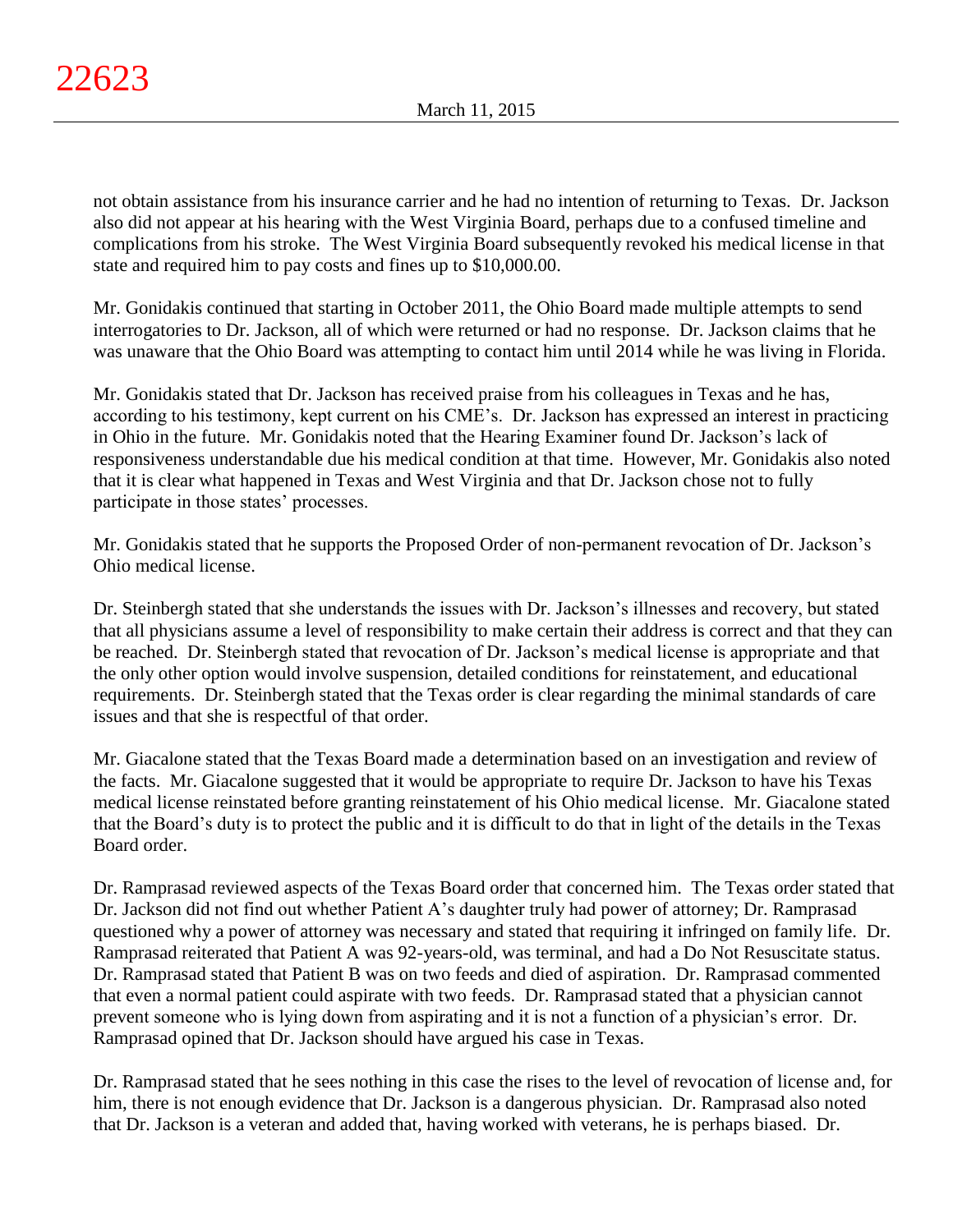Ramprasad recommended referring Dr. Jackson to a thorough physician assessment program to determine his physical fitness, mental status, and competency.

Ms. Anderson noted that Dr. Jackson's Ohio medical license is expired and he has not filed an application to restore that license. Ms. Debolt stated that the Board can revoke an expired license because that license could be reinstated or restored.

A vote was taken on Dr. Steinbergh's motion to approve:

| <b>ROLL CALL:</b> | Dr. Rothermel  | - abstain |
|-------------------|----------------|-----------|
|                   | Dr. Saferin    | - abstain |
|                   | Dr. Ramprasad  | - nay     |
|                   | Dr. Steinbergh | - aye     |
|                   | Mr. Gonidakis  | - aye     |
|                   | Mr. Kenney     | - aye     |
|                   | Dr. Sethi      | - aye     |
|                   | Dr. Soin       | - abstain |
|                   | Mr. Giacalone  | - abstain |
|                   | Dr. Schachat   | - nay     |
|                   |                |           |

The motion to approve did not carry.

Dr. Soin commented that he abstained from this case because he did his intern year with Dr. Jackson. Mr. Giacalone stated that he abstained because he had wanted the expert opinion of the Board and the experts were divided. Dr. Schachat stated that he voted nay because he found Dr. Ramprasad's arguments to be persuasive. Mr. Gonidakis opined that, with his Ohio license expired, the path of least resistance for Dr. Jackson would be to simply revoke his license and give him the opportunity to reapply in the future. Dr. Steinbergh agreed with Mr. Gonidakis.

Ms. Anderson requested an opportunity for staff to determine if Dr. Jackson has an application on file and, if not, if there is a procedure by which the Board could grant restoration of his license without an application.

## **Dr. Steinbergh moved to table this topic. Dr. Sethi seconded the motion.** A vote was taken:

ROLL CALL:

| Dr. Rothermel  | - abstain |
|----------------|-----------|
| Dr. Saferin    | - abstain |
| Dr. Ramprasad  | - aye     |
| Dr. Steinbergh | - aye     |
| Mr. Gonidakis  | - aye     |
| Mr. Kenney     | - aye     |
| Dr. Sethi      | - aye     |
| Dr. Soin       | - abstain |
| Mr. Giacalone  | - aye     |
|                |           |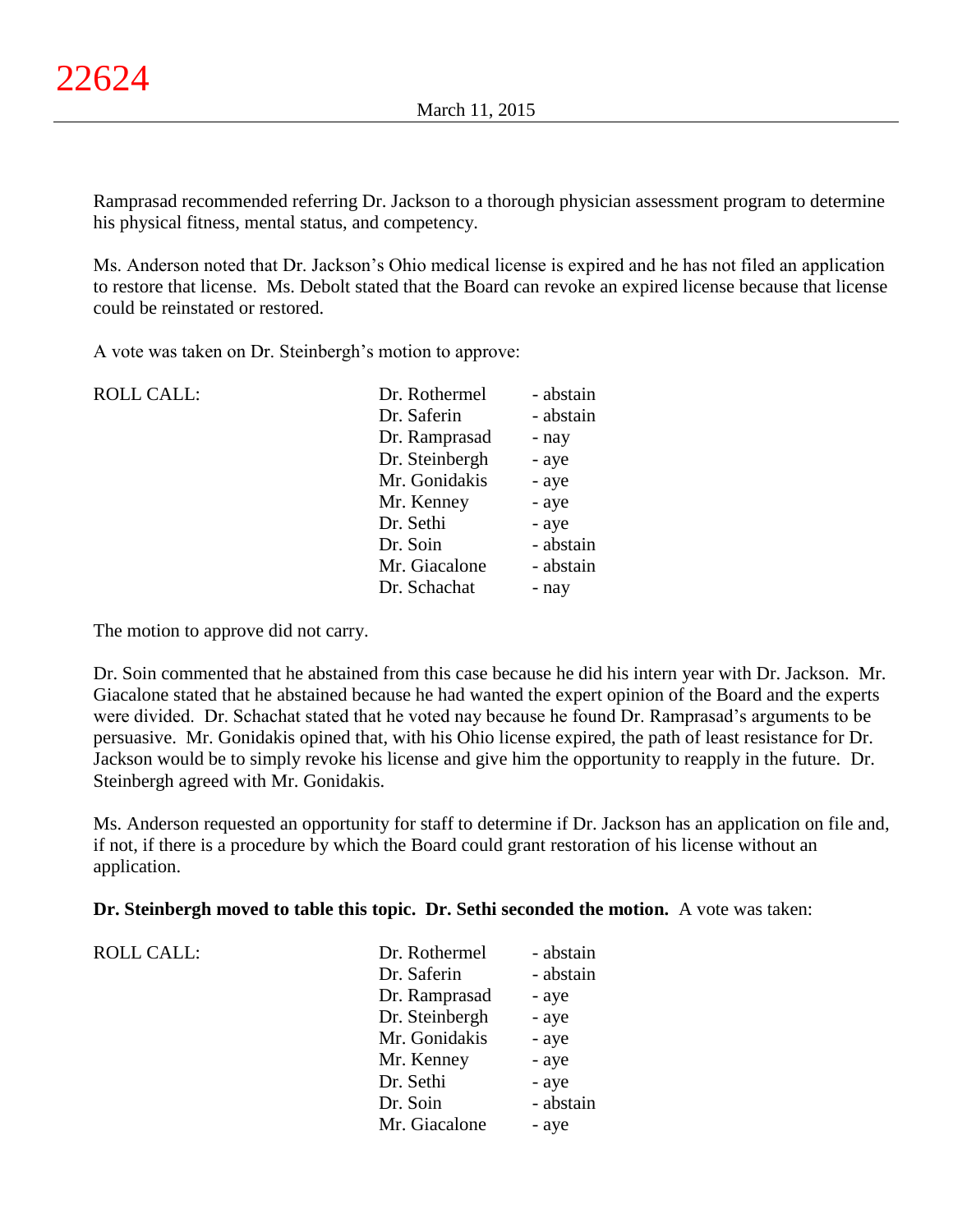Dr. Schachat - aye

The motion to table carried.

# MARWAN MASSOUH, M.D.

Mr. Kenney directed the Board's attention to the matter of Marwan Massouh, M.D. Objections have been filed and were previously distributed to Board members. Mr. Porter was the Hearing Examiner.

Mr. Kenney stated that a request to address the Board has been timely filed on behalf of the State. Five minutes will be allowed for that address.

The State was represented by Assistant Attorney General James Wakley.

Mr. Wakley stated that, despite similarities, Dr. Massouh's case is quite different from the case of Dr. Bidari which the Board heard earlier today. Specifically, Mr. Wakley stated that Dr. Massouh knew that ordering drugs from outside the United States was illegal because he received two detainer notices from the Food and Drug Administration (FDA), one in 2006 and one in 2007. These detainer notices indicated that drugs ordered by Dr. Massouh had been detained by customs because they were not properly labeled for sale in the United States. Mr. Wakley stated that the detainer notices were sent to Dr. Massouh's thencurrent address, though Dr. Massouh has claimed he did not receive the notices. Mr. Wakley stated that though the Hearing Examiner rejected these documents, the Board can choose to accept them.

Mr. Wakley continued that another indication that Dr. Massouh knew the medications were illegal is that he has them delivered to his home instead of his office. Though Dr. Massouh has testified that he had the medications delivered to his home because someone needed to be present for the delivery, Mr. Wakley stated that this is extremely suspicious behavior. Mr. Wakley stated that Dr. Massouh did no testing on the medications to ensure that they were what they purported to be. Dr. Massouh also never obtained informed consent from his patients before giving them these drugs.

Mr. Wakley suggested that a lengthy suspension of Dr. Massouh's medical license would be appropriate. Mr. Wakley further asked the Board to reject the Hearing Examiner's conclusion that the FDA detainer notices should not be considered by the Board.

Mr. Kenney asked if Dr. Massouh or his counsel would like to respond. Daniel Zinsmaster, attorney for Dr. Massouh, stated that he and Dr. Massouh would like to respond.

Mr. Zinsmaster stated that he and Dr. Massouh have not filed objections to the Hearing Examiner's Report and Recommendation. Mr. Zinsmaster stated that Dr. Massouh pleaded guilty to misbranding, a misdemeanor, and was sentenced to one year of probation by the federal judge. At the behest of the federal government, Dr. Massouh's probation was reduced to about six months.

Mr. Zinsmaster stated that, as in the case of Dr. Bidari, Dr. Massouh had unwittingly relied on the assurances of a Texas company which purchased medications sourced from Canada in order to lower a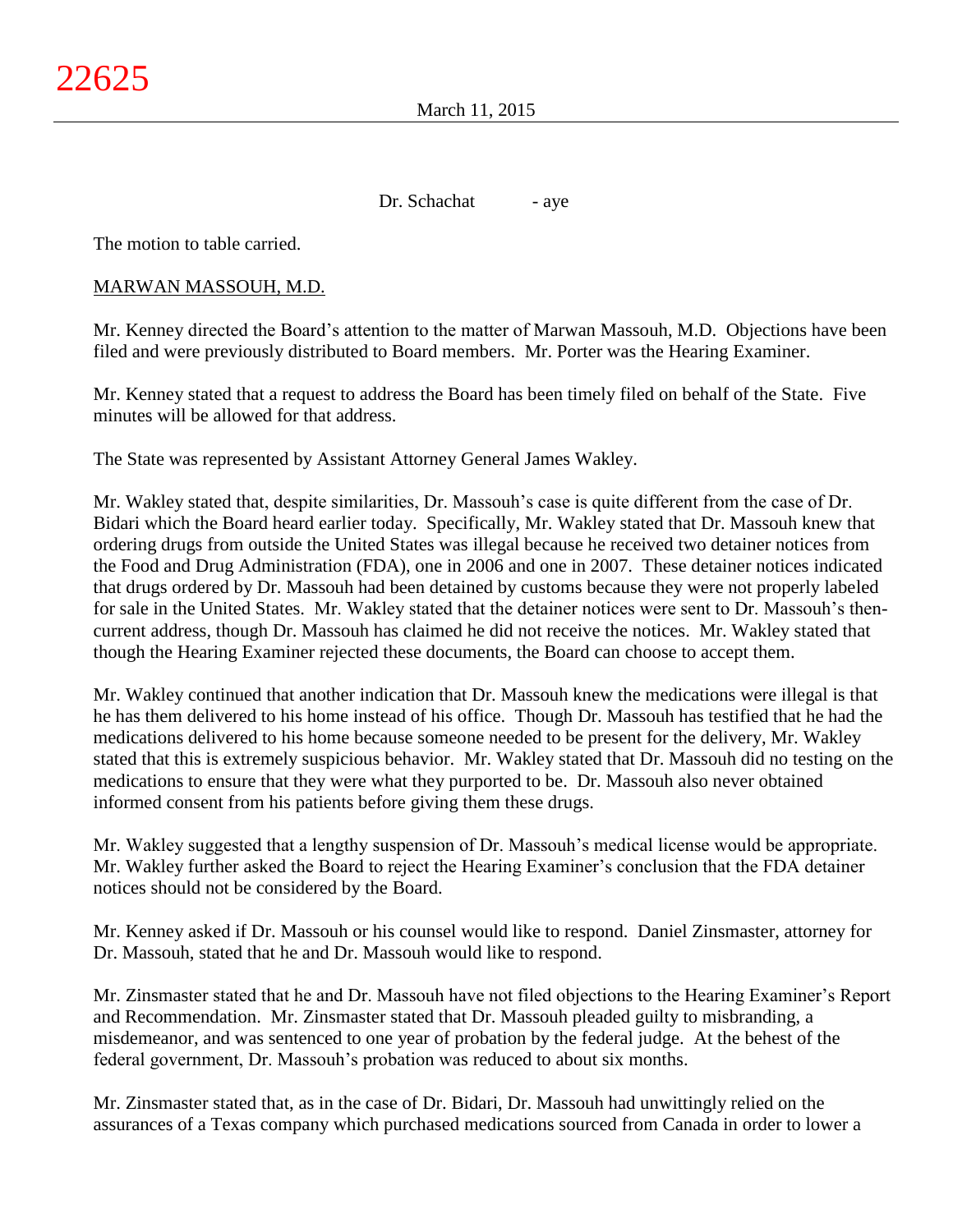small portion of his practice costs and enable him to continue providing cancer treatment to impoverished patients. Mr. Zinsmaster stated that the aspects of this case has resonated with the Hearing Examiner, the federal judge, the Montana Board of Medical Examiners which chose to take no action on Dr. Massouh, the Missouri Board of Registration for the Healing Arts which issued Dr. Massouh a reprimand, the Cleveland-area hospitals which have allowed Dr. Massouh to remain credentialed, and with the numerous physicians who wrote letters of support on behalf of Dr. Massouh. Mr. Zinsmaster encouraged the Board to rely on the opinions of the Hearing Examiner and the federal judge in deciding the appropriate resolution to this case.

Mr. Zinsmaster stated that, despite Mr. Wakley's opinions, there is no evidence that the FDA's detainer notices were received at any time before federal charges were brought against Dr. Massouh in August 2013. Mr. Zinsmaster opined that if Dr. Massouh had received the notices, the federal court would have issued a harsher sanction than the one year of probation which was subsequently reduced.

Mr. Zinsmaster stated that, based upon numerous mitigating circumstances, the Hearing Examiner has recommended a reprimand; the Hearing Examiner also suggested that the Board consider taking no further action. Mr. Zinsmaster stated that Dr. Massouh understands the seriousness of his actions and that what he did was wrong.

Dr. Massouh stated that he has had a hematology/oncology practice in Cleveland since 1991 and he had been influenced to enter this field because he had lost his father to cancer. Dr. Massouh serves as the Chief of Hematology/Oncology at one hospital and ran the hospital's cancer committee and cancer program for several years. Dr. Massouh stated that he has about 1,400 active patients, which is a small practice but allows for a special level of care.

Dr. Massouh stated that he did not knowingly engage in misbranding activity and called it a stupid mistake. Dr. Massouh stated that the Texas company, as well as other physicians, had advised him that it was not inappropriate. Dr. Massouh stated that he does not excuse his actions, but he would not have taken these actions if he had known they were improper. Dr. Massouh stated that once the FDA informed him in March 2009 that importing these drugs was not allowed, he stopped immediately. Dr. Massouh stated that he fully cooperated with the FDA and he self-reported to all medical boards with which he held licenses. Dr. Massouh stated that he did not profit from his actions. Dr. Massouh stated that most of his patients are poor and the savings from the medications allowed him to deliver care that they would not have received otherwise.

Dr. Massouh apologized for this situation and stated that he had let down the Board, his patients, his children, and himself. Dr. Massouh stated that something like this will never happen again.

Mr. Kenney recognized Mr. Giacalone. Mr. Giacalone asked Dr. Massouh if he had been concerned about the authenticity of these medication products. Dr. Massouh reiterated that he had been assured that the medications were safe and he had made a stupid mistake. Dr. Massouh stated that the medications looked identical to American drugs and, according to the Texas company, they had been manufactured in the same factory as American drugs. Dr. Massouh stated that he tried the medications on his patients and observed the same results.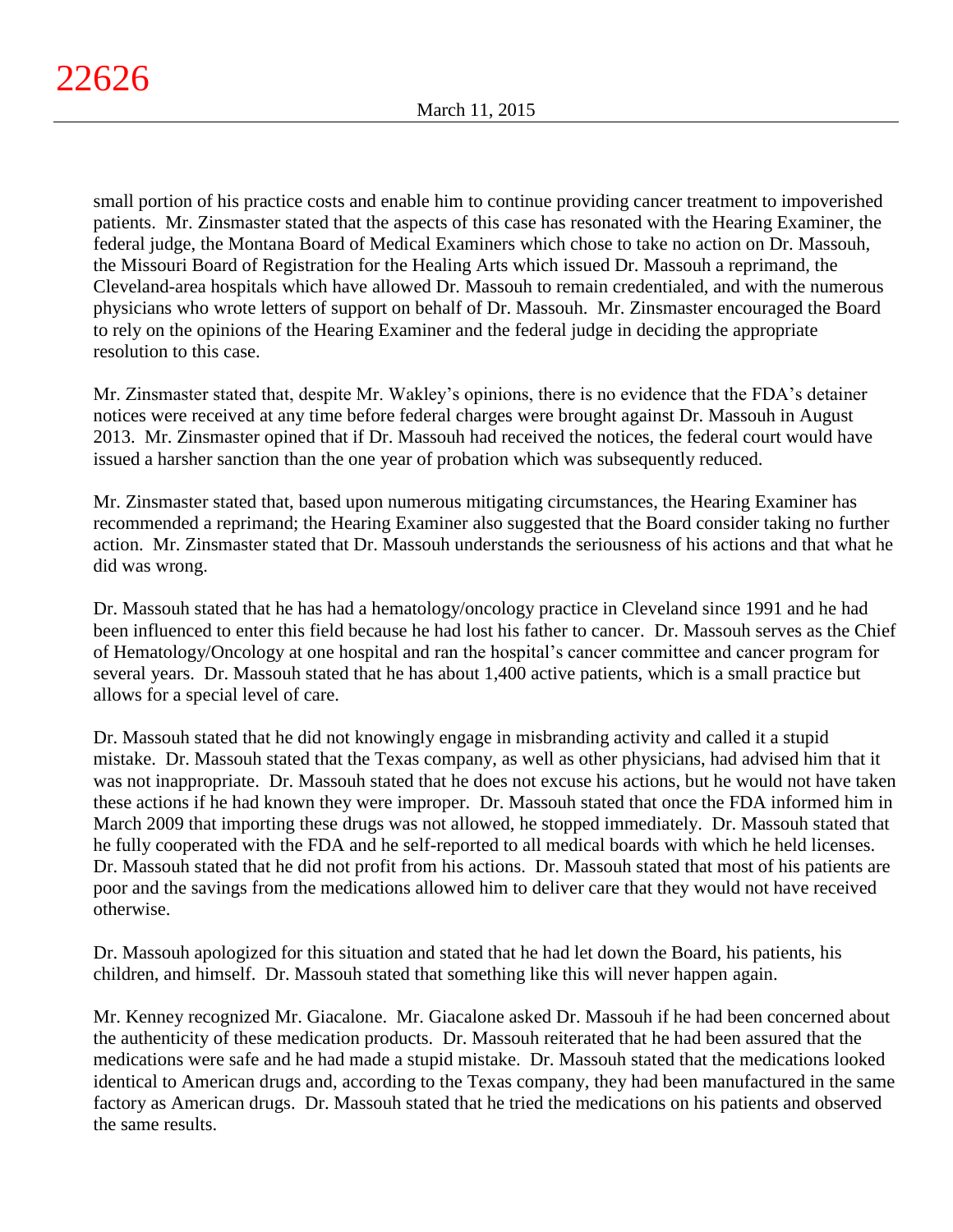Mr. Giacalone asked if Dr. Massouh received any communication from the FDA prior to 2009. Dr. Massouh replied that he did not receive any communication from the FDA prior to 2009. Dr. Massouh expressed gratitude that the Hearing Examiner found him credible.

Mr. Zinsmaster reiterated earlier objections to the questioning of respondents in this forum that had been made by Mr. Plinke in the matter of Dr. Bidari.

# **Dr. Steinbergh moved to approve and confirm Mr. Porter's Findings of Fact, Conclusions of Law, and Proposed Order in the matter of Marwan Massouh, M.D. Dr. Ramprasad seconded the motion.**

Mr. Kenney stated that he would now entertain discussion in the above matter.

Dr. Soin briefly reviewed Dr. Massouh's career and stated that Dr. Massouh currently practices full-time as an oncologist. On September 3, 2013, Dr. Massouh pleaded guilty to one count of Introduction of Misbranded Prescription Drugs into Interstate Commerce, a Class A misdemeanor. Dr. Soin quoted the federal judge in Dr. Massouh's case: "… I am impressed with the evidence that you have immediately taken responsibility, and beyond saying that you are remorseful, you have taken steps to address the consequences of your offense." Dr. Massouh was subsequently discharged from his one-year probation after serving approximately six months.

Dr. Soin continued that Dr. Massouh purchased the drugs in question from 2006 to 2009 and stopped when he was visited by agents from the FDA. Dr. Soin noted that the Missouri Board of Registration for the Healing Arts issued a reprimand to Dr. Massouh, while Montana Board of Medical Examiners took no action. Dr. Massouh has testified that he will not use medications again without proper FDA labeling. Dr. Soin noted evidence proffered by the State showing two FDA notices sent in 2006 and 2007; the notices indicate that shipments of drugs to Dr. Massouh from outside the United States had been detained. The State also stated that Dr. Massouh did no testing on the drugs prior to providing them to his gravely ill patients.

Dr. Soin stated that he appreciates that Dr. Massouh self-reported and cooperated with the Board's investigation. Dr. Massouh has testified that he will not do this again and Dr. Soin stated that, assuming that is so, there theoretically would not be any future harm to the public. However, Dr. Soin found Dr. Massouh's comment that he did not profit from this to be disingenuous since the savings went directly to him as the owner of the practice. Dr. Soin stated that if a physician takes on the responsibility of acquiring medications for their patients, then it is the physician's responsibility to ensure that the medications are appropriate.

Dr. Soin stated that he would not be averse to imposing a lengthy suspension on Dr. Massouh's license. Dr. Soin asked for other Board members' thoughts on this matter.

Mr. Giacalone stated that he supports the State's objections. Mr. Giacalone questioned why the FDA Notices of Violation, which were exhibits in Dr. Massouh's criminal case, were not given more weight by the Hearing Examiner. Mr. Giacalone noted the following quote from the Hearing Examiner: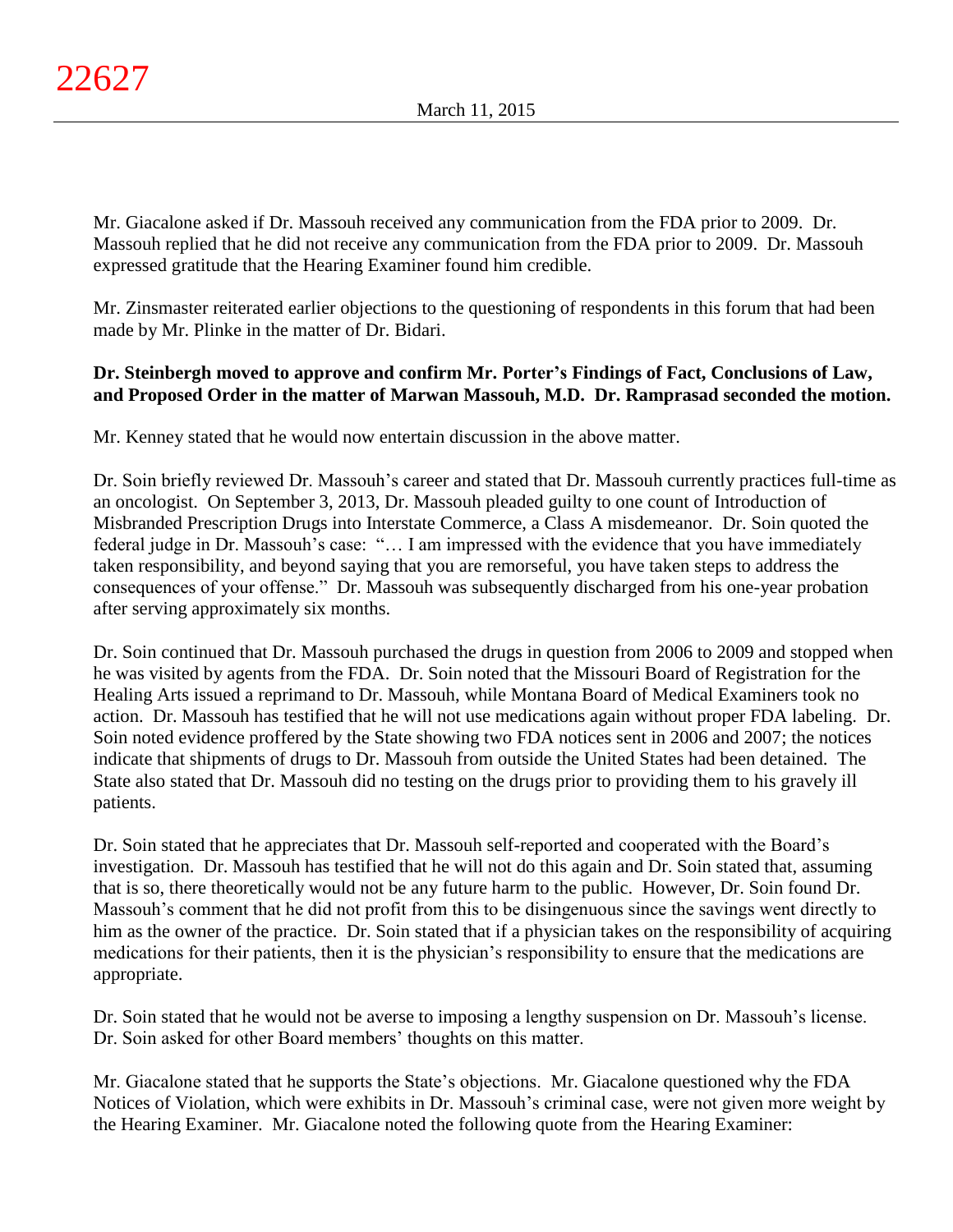I'm going to stop this line of questioning now because, quite frankly, we've heard this testimony from the doctor and I personally have seen similar cases where it was the same drug, same factory. I'm sure it's the ones that he would buy if they were coming through an American supplier rather than a Canadian supplier.

Mr. Giacalone questioned the basis for the Hearing Examiner's statement, observing that the medications were detained at the border and that counterfeit products were rampant during that time period. Mr. Giacalone agreed with Dr. Soin that Dr. Massouh put his patients at risk.

Dr. Steinbergh stated that she also agrees with the State's objections. Dr. Steinbergh disagreed with the Hearing Examiner's statement that "There is no evidence of any harm or adverse impact on others that resulted from Dr. Massouh's conduct." Dr. Steinbergh stated that a patient death does not necessarily need to occur in order for one to understand the ramifications of using unapproved medications. Dr. Steinbergh stated that this case involves the minimal standards of care and opined that a more stringent sanction than a reprimand would be appropriate.

Dr. Ramprasad also supported the State's objections. Dr. Ramprasad stated that he appreciates the Hearing Examiner's reasons for not admitting the FDA notices into evidence. Dr. Ramprasad questioned how Dr. Massouh could not understand that there was a problem with the way he was obtaining medications when he had received two notices from the FDA on the subject.

Dr. Steinbergh suggested that an order for a minimum 90-day suspension would be appropriate, with requirements for a professional ethics course and other standard stipulations. Mr. Kenney recommended that this matter be tabled so that staff can draft a proper amended order.

# **Dr. Steinbergh moved to table this topic. Dr. Sethi seconded the motion.** A vote was taken:

| <b>ROLL CALL:</b> | Dr. Rothermel  | - abstain |
|-------------------|----------------|-----------|
|                   | Dr. Saferin    | - abstain |
|                   | Dr. Ramprasad  | - aye     |
|                   | Dr. Steinbergh | - aye     |
|                   | Mr. Gonidakis  | - aye     |
|                   | Mr. Kenney     | - aye     |
|                   | Dr. Sethi      | - aye     |
|                   | Dr. Soin       | - aye     |
|                   | Mr. Giacalone  | - aye     |
|                   | Dr. Schachat   | - aye     |
|                   |                |           |

The motion to table carried.

# DENNIS S. MOMAH, M.D.

Mr. Kenney directed the Board's attention to the matter of Dennis S. Momah, M.D. No objections have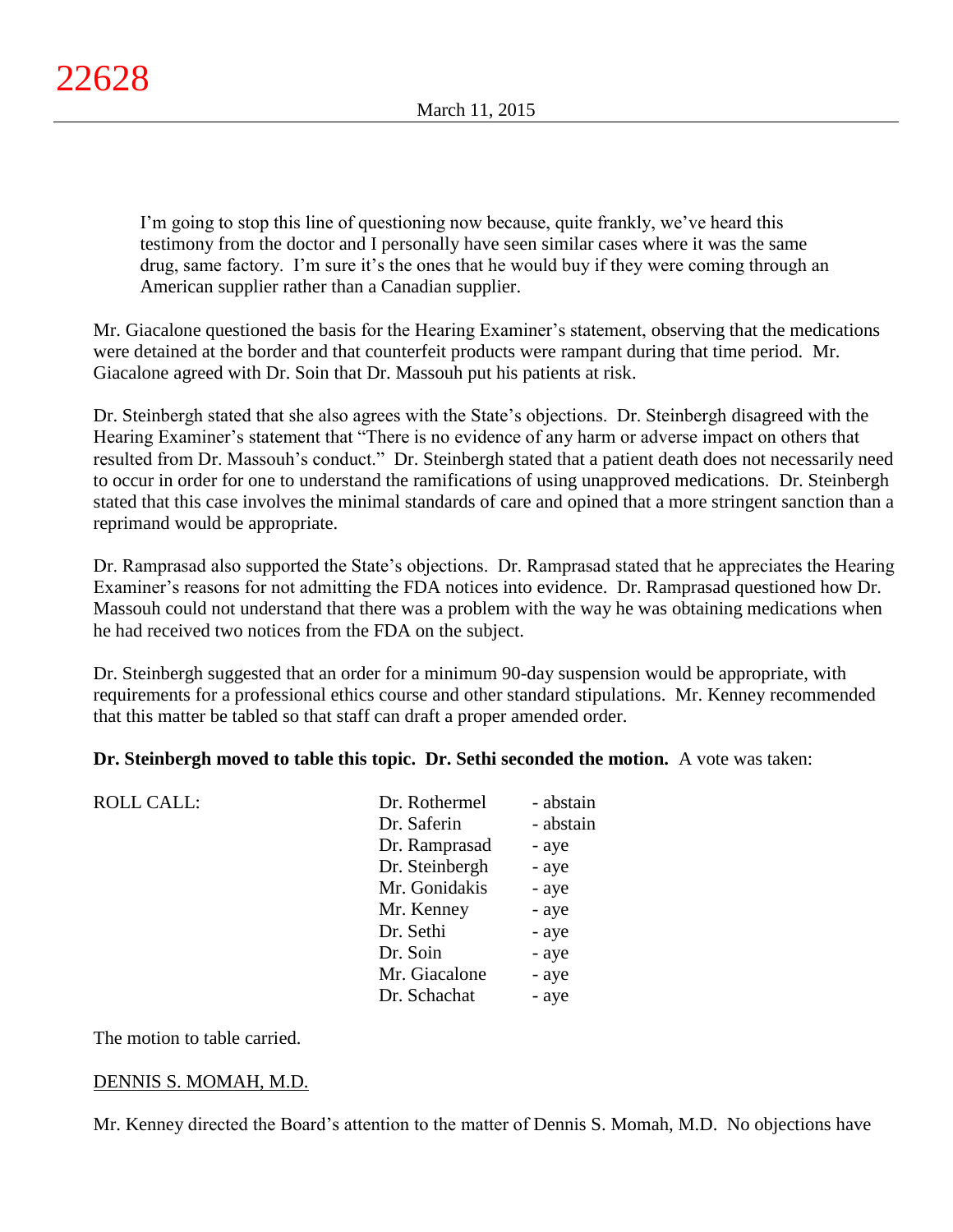been filed. Ms. Shamansky was the Hearing Examiner.

# **Dr. Soin moved to approve and confirm Ms. Shamansky's Findings of Fact, Conclusions of Law, and Proposed Order in the matter of Dennis S. Momah, M.D. Dr. Steinbergh seconded the motion.**

Mr. Kenney stated that he will now entertain discussion in the above matter.

Mr. Giacalone stated that on or about January 10, 2013, Dr. Momah was indicted on one count of Distribution and Dispensation of a Controlled Substance and one count of Aiding and Abetting in the U.S. District Court for the Southern District of Georgia. Dr. Momah had previously been indicted by a federal grand jury on May 9, 2012, where he and others were charged with Conspiracy to Unlawfully Dispense Controlled Substances. Dr. Momah was sentenced to 36 months in prison and was barred from being employed as a physician or otherwise dispense controlled substances during his probation without the advance written consent of his probation officer. Dr. Momah's sentence was later reduced to 15 months based upon his cooperation in the investigation and prosecution of his alleged co-conspirators. Dr. Momah admitted to his own role in unlawfully dispensing controlled substances at a clinic known as "Brunswick Wellness" and described various aspects of the clinic that caused him to realize that it was not a legitimate medical clinic.

Mr. Gonidakis exited the meeting at this time.

Mr. Giacalone continued that at the trial of one of his co-conspirators, Dr. Momah testified about the operation of the Brunswick Wellness and identified various aspects of that clinic that made it clear that it was not legitimate. Dr. Momah described, among other things, the lack of any medical equipment, the lack of medical training of the staff, the appearance and demands of the patients, alcohol containers in the waiting area out back, and smokers loitering in and around the premises.

Mr. Giacalone stated that on September 26, 2013, Dr. Momah voluntarily surrendered his Georgia medical license. On December 24, 2013, the Medical Quality Assurance Commission of the State of Washington Department of Health issued an Ex Parte Order of Summary Suspension and, on January 24, 2014, issued a Final Order of Default indefinitely suspending Dr. Momah's Washington medical license.

Mr. Giacalone quoted a portion of the Hearing Examiner's Report and Recommendation:

During the criminal trials of the individuals involved, [Respondent] acknowledged that he knew at the start of his employment with Brunswick Wellness that it was not a legitimate medical clinic. He observed that the staff had no medical training, and the clinic had no medical equipment.

Mr. Giacalone stated that in the trial of one of Dr. Momah's co-conspirators, Dr. Momah "conceded that the clinic's patients were obvious drug-seekers who were not suffering from legitimate medical conditions that required treatment with narcotic pain medications" and that he had prescribed narcotics for these individuals. Mr. Giacalone stated that by turning a blind eye and contributing to the operation of a pill mill, Dr. Momah disregarded his responsibility to his patients and to the community. For these reasons,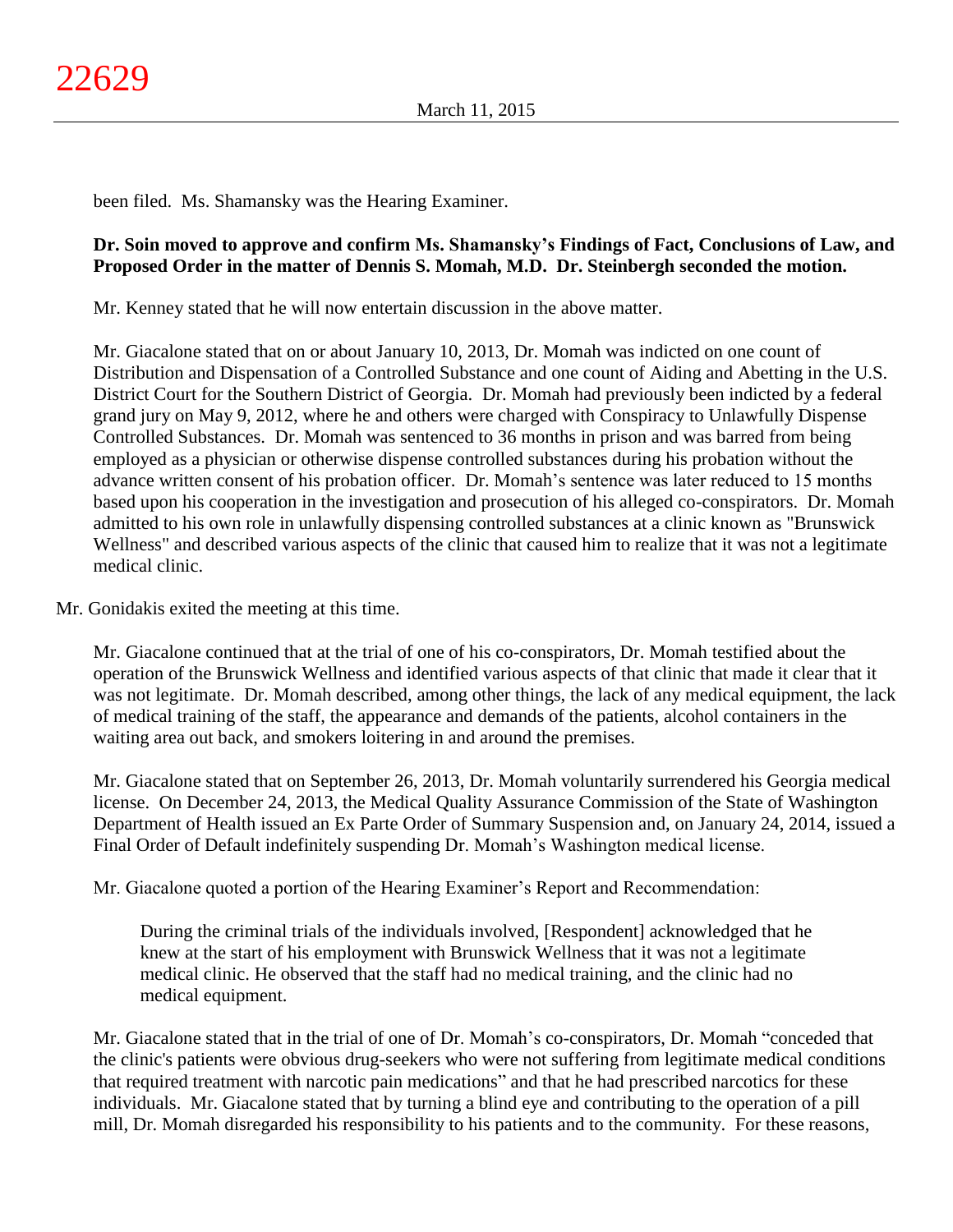Mr. Giacalone supported permanent revocation of Dr. Momah's medical license.

| <b>ROLL CALL:</b> | Dr. Rothermel  | - abstain |
|-------------------|----------------|-----------|
|                   | Dr. Saferin    | - abstain |
|                   | Dr. Ramprasad  | - aye     |
|                   | Dr. Steinbergh | - aye     |
|                   | Mr. Kenney     | - aye     |
|                   | Dr. Sethi      | - aye     |
|                   | Dr. Soin       | - aye     |
|                   | Mr. Giacalone  | - aye     |
|                   | Dr. Schachat   | - aye     |
|                   |                |           |

The motion to approve carried.

## MICHAEL J. O'BRIEN, D.O.

Mr. Kenney directed the Board's attention to the matter of Michael J. O'Brien, D.O. Objections have been filed and were previously distributed to Board members. Ms. Shamansky was the Hearing Examiner.

Mr. Kenney stated that a request to address the Board has been timely filed on behalf of Dr. O'Brien. Five minutes will be allowed for that address.

Dr. O'Brien was represented by his attorney, Daniel Zinsmaster.

Mr. Zinsmaster stated that the objections filed in this matter center on whether the State's case and evidence presented satisfy the burden of proof. Mr. Zinsmaster opined that the State did not satisfy the burden of proof.

Dr. O'Brien stated that he originally stood before the Board in 2002 when he was new to sobriety and just starting his journey of recovery from chemical dependency. Dr. O'Brien stated that, while difficult at times, he completed everything that the Board asked of him so he could regain the privilege of practicing medicine. The Board reinstated Dr. O'Brien's medical license in 2007. In 2013, Dr. O'Brien began a retraining fellowship at the Cleveland Clinic, after which he was hired by the Cleveland Clinic as an attending physician in the Department of General Anesthesiology. Dr. O'Brien stated that everything was going well until the unfortunate events of August 2014.

Dr. O'Brien stated that the events of August 2014 were a consequence of his failure to be vigilant about wearing gloves while handling controlled substances. Dr. O'Brien stated that he did not relapse and he did not use drugs. Dr. O'Brien noted that he has been suspended since September 2014 and asked the Board to give him a chance to practice clinical medicine. Dr. O'Brien opined that he still has much to offer the medical profession and he understood that he may not be meant to practice in the field of anesthesiology. Dr. O'Brien stated that he will do whatever it takes to ensure the Board's confidence in him.

Mr. Kenney asked if the Assistant Attorney General would like to respond. Mr. Wilcox stated that he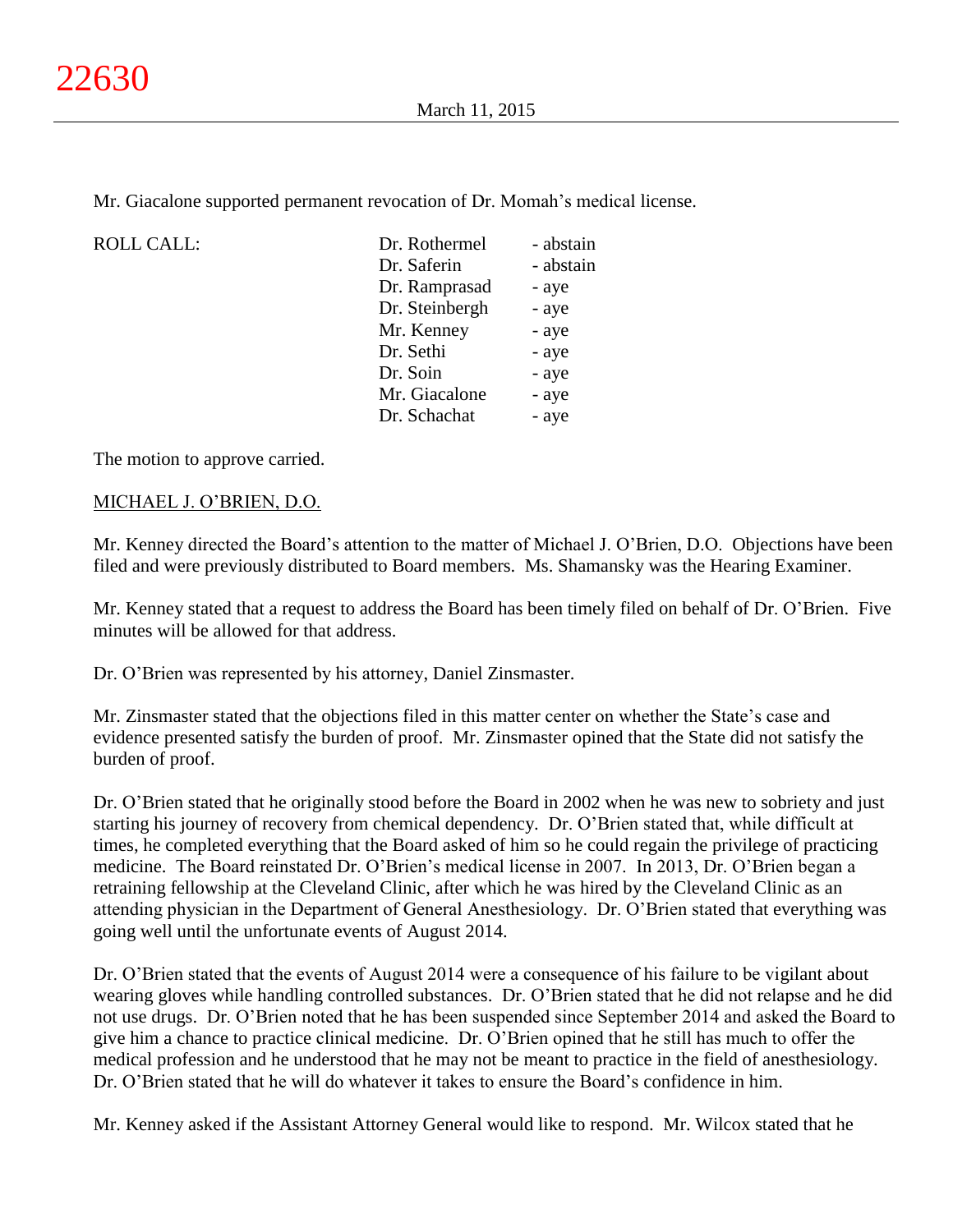would like to respond.

Mr. Wilcox stated that Dr. O'Brien is an opiate addict and alcoholic. Mr. Wilcox noted that Dr. O'Brien has a history of using Fentanyl, Versed, and Diprivan which he stole from his workplace and used while he was on duty and had patient care responsibilities. Mr. Wilcox stated that Dr. O'Brien used drugs to the point that he became incapacitated at work. Mr. Wilcox stated that following the first such incident, Dr. O'Brien essentially lied to his next employer and was able to obtain a new job within a few months. At his new place of employment, Dr. O'Brien relapsed at work again and put patients in danger again.

Mr. Wilcox continued that in July 2014, the Cleveland Clinic hired Dr. O'Brien as an anesthesiologist and instituted a program of drug monitoring for him. In August 2014, Dr. O'Brien tested positive for Fentanyl on two occasions. Dr. O'Brien checked into a 28-day inpatient treatment program at Glenbeigh Hospital. Dr. O'Brien could not explain why his drug screens were positive.

Mr. Wilcox stated that Dr. O'Brien has lied repeatedly in the past and he now has a significant incentive to continue being deceitful. Mr. Wilcox noted that in 2002 the Board suspended Dr. O'Brien's medical license for a virtually unprecedented length of four years. By imposing this sanction, the Board sent a message to Dr. O'Brien that the Board took this seriously and that that was his last chance.

Mr. Wilcox found Dr. O'Brien's defense, that the positive screen was due to occupational or incidental exposure, to be dubious. Mr. Wilcox noted the testimony of Nykolai Pidhorodeckyj, M.D., who served as Dr. O'Brien's treating physician at Glenbeigh Hospital, a physician in Dr. O'Brien' position who had exposure to a medication would thoroughly document it and immediately inform as many people as possible. In this case, however, there is no evidence that Dr. O'Brien took such actions. Regarding Dr. O'Brien's statements that he sometimes did not wear gloves in the operating room, Mr. Wilcox stated that he will leave it to the physician members of the Board to determine the credibility of that statement.

Mr. Wilcox noted that Dr. O'Brien once stated that if you put him around opiates, bad things happen. Mr. Wilcox stated that, unfortunately, bad things did happen. Mr. Wilcox disagreed with the Hearing Examiner's Proposed Order and recommended that Dr. O'Brien's medical license be permanently revoked.

# **Dr. Steinbergh moved to approve and confirm Ms. Shamansky's Findings of Fact, Conclusions of Law, and Proposed Order in the matter of Michael J. O'Brien, D.O. Dr. Ramprasad seconded the motion.**

Mr. Kenney stated that he would now entertain discussion in the above matter.

Dr. Sethi briefly reviewed Dr. O'Brien's history. Dr. Sethi noted that Dr. O'Brien has passed out twice at work due to drug use and asked how anyone could trust him. Dr. Sethi stated that since Dr. O'Brien's initial Board action, he has had many employment opportunities at small hospitals. Dr. O'Brien eventually obtained employment at the Cleveland Clinic, but tested positive for Fentanyl shortly thereafter. Dr. Sethi, a certified medical review officer (MRO), stated that when someone tests positive for drugs, the tester will interview the subject before reporting the positive screen. Dr. Sethi opined that Dr. O'Brien is being intellectually dishonest and that Dr. O'Brien is being untruthful when he denies that he relapsed. Dr. Sethi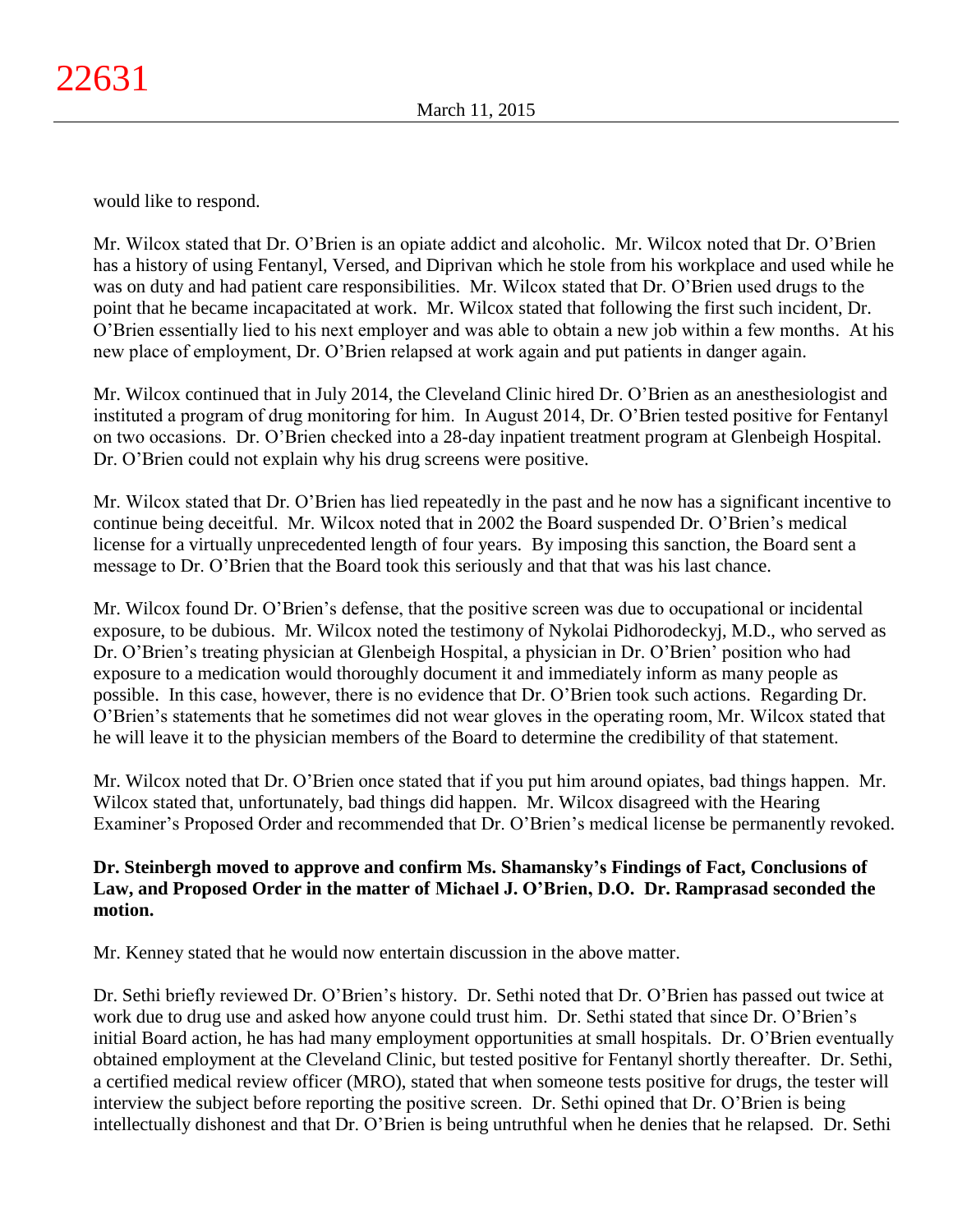stated that one cannot test positive by inhaling Fentanyl or getting it on one's hands. Further, if the exposure was incidental, Dr. Sethi questioned how only Dr. O'Brien had tested positive when other anesthesiologists did not test positive. Dr. Sethi added that stealing medication from the hospital is absolutely wrong.

Dr. Sethi opined that permanently revoking Dr. O'Brien's medical license would be appropriate.

# **Dr. Sethi moved to amend the Proposed Order to permanently revoke Dr. O'Brien's license to practice osteopathic medicine and in Ohio. Dr. Steinbergh seconded the motion.**

Dr. Steinbergh recalled Dr. O'Brien's first appearance before the Board in 2002, when the Board issued an order permanently revoking Dr. O'Brien's medical license, stayed that permanent revocation, and imposed a suspension of at least four years. Dr. Steinbergh stated that the 2002 Order was a message to Dr. O'Brien that if he exhibits such behavior again, his license would be permanently revoked. Dr. Steinbergh did not question Dr. O'Brien's academic strength and she noted that Dr. O'Brien was able to overcome many obstacles and obtain a fine job with the Cleveland Clinic. Unfortunately, Dr. O'Brien continued to be an addict. Dr. Steinbergh stated that addicts lie and she believed that Dr. O'Brien has lied in this case.

Dr. Steinbergh noted that on Page 11 of the Report and Recommendation, in Paragraph 38, "September 26, 2015" should be corrected to "September 26, 2014." Dr. Steinbergh further noted that on Page 17 of the Report and Recommendation, Dr. O'Brien's name is incorrectly rendered as "Michael J. O'Brien, M.D." when it should be "Michael J. O'Brien, D.O."

Dr. Steinbergh stated that Dr. O'Brien had had a bright career before him and lamented that Dr. O'Brien has allowed himself to come to this point. Dr. Steinbergh supported Dr. Sethi's amendment to permanently revoke Dr. O'Brien's license.

Mr. Giacalone stated that Dr. O'Brien seems very intelligent. However, Mr. Giacalone was troubled that Dr. O'Brien is making excuses, such as saying that he does not wear gloves in the operating room, rather than owning up to his actions.

Mr. Gonidakis returned to the meeting at this time.

Dr. Soin opined that the worst thing an addict can do is to become an anesthesiologist due to the easy access to medications that field entails. Dr. Soin wondered if Dr. O'Brien would be here today if he had gone into another field of medicine. Dr. Soin stated that Dr. Steinbergh's reiteration of Dr. O'Brien's prior history with the Board has convinced him to support the amendment for permanent revocation.

Regarding the issue of wearing gloves in the operating room, Dr. Soin stated that there are some situations in which an anesthesiologist may go into an operating room without gloves, such as if an anesthesiologist is monitoring multiple rooms simultaneously. However, Dr. Soin stated that it would be very atypical to actually handle a medication without gloves except possibly in cases of extreme emergency.

A vote was taken on Dr. Sethi's motion to amend: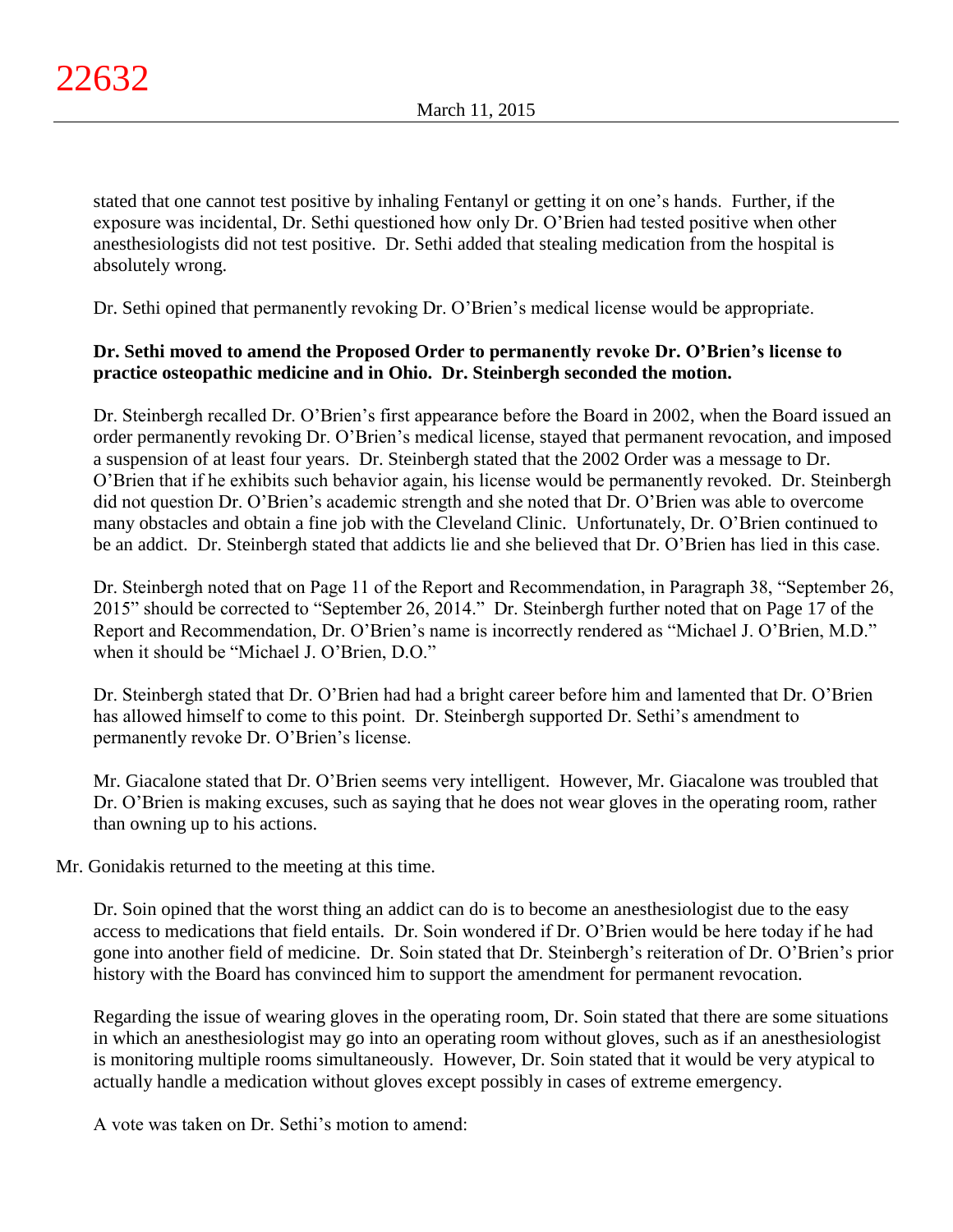| <b>ROLL CALL:</b> |  |  |
|-------------------|--|--|
|                   |  |  |

| <b>ROLL CALL:</b> | Dr. Rothermel  | - abstain |
|-------------------|----------------|-----------|
|                   | Dr. Saferin    | - abstain |
|                   | Dr. Ramprasad  | - aye     |
|                   | Dr. Steinbergh | - aye     |
|                   | Mr. Gonidakis  | - aye     |
|                   | Mr. Kenney     | - aye     |
|                   | Dr. Sethi      | - aye     |
|                   | Dr. Soin       | - aye     |
|                   | Mr. Giacalone  | - aye     |
|                   | Dr. Schachat   | - abstain |
|                   |                |           |

The motion to amend carried.

**Dr. Steinbergh moved to approve and confirm Ms. Shamansky's Findings of Fact, Conclusions of Law, and Proposed Order, as amended, in the matter of Michael J. O'Brien, D.O. Dr. Sethi seconded the motion.** A vote was taken:

| <b>ROLL CALL:</b> | Dr. Rothermel  | - abstain |
|-------------------|----------------|-----------|
|                   | Dr. Saferin    | - abstain |
|                   | Dr. Ramprasad  | - aye     |
|                   | Dr. Steinbergh | - aye     |
|                   | Mr. Gonidakis  | - aye     |
|                   | Mr. Kenney     | - aye     |
|                   | Dr. Sethi      | - aye     |
|                   | Dr. Soin       | - aye     |
|                   | Mr. Giacalone  | - aye     |
|                   | Dr. Schachat   | - abstain |
|                   |                |           |

The motion to approve carried.

#### EXECUTIVE SESSION

**Dr. Steinbergh moved that the Board declare Executive Session to confer with the Attorney General's representatives on matters of pending or imminent court action and for the purpose of deliberating on proposed consent agreements in the exercise of the Medical Board's quasi-judicial capacity. Mr. Gonidakis seconded the motion.** A vote was taken:

| ROLL CALL: | Dr. Rothermel  | - aye |
|------------|----------------|-------|
|            | Dr. Saferin    | - aye |
|            | Dr. Ramprasad  | - aye |
|            | Dr. Steinbergh | - aye |
|            | Mr. Gonidakis  | - aye |
|            | Mr. Kenney     | - aye |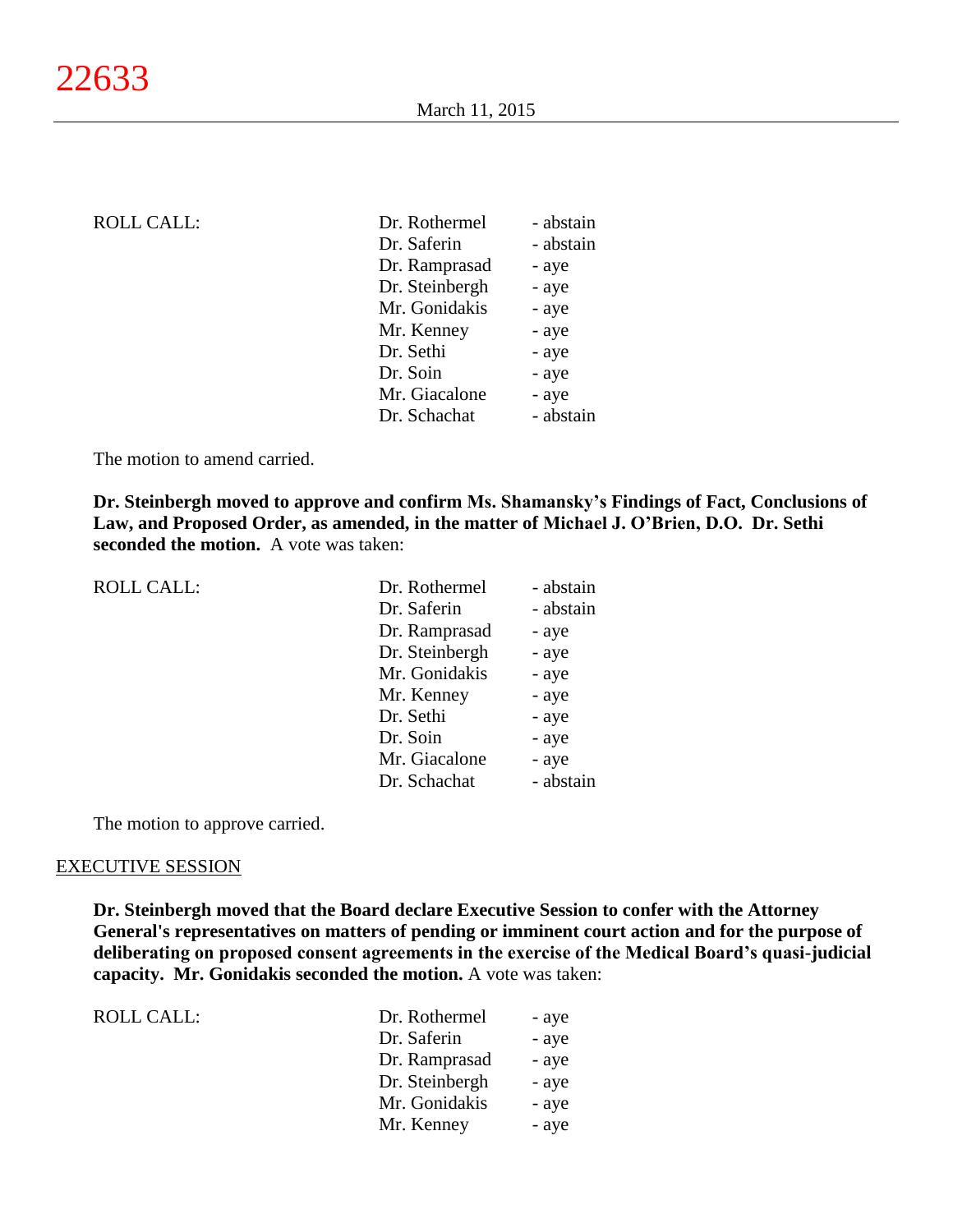| Dr. Sethi     | - aye |
|---------------|-------|
| Dr. Soin      | - aye |
| Mr. Giacalone | - aye |
| Dr. Schachat  | - aye |

The motion carried.

Pursuant to Section 121.22(G)(3), Ohio Revised Code, the Board went into executive session with Mr. Groeber, Ms. Anderson, Mr. Miller, Ms. Loe, Ms. Debolt, Mr. Katko, Ms. Wehrle, Ms. Marshall, the Enforcement Attorneys, the Assistant Attorneys General, Mr. Yacoub, Mr. Alderson, Ms. Scott, Ms. Moore, Ms. Schwartz, and Mr. Taylor in attendance.

The Board returned to public session. Dr. Ramprasad was not present when the Board returned to public session.

#### REPORTS AND RECOMMENDATIONS

#### PAUL EDWARD JACKSON, M.D.

**Dr. Steinbergh moved to remove the subject of Paul Edward Jackson, M.D., from the table. Dr. Sethi seconded the motion.** A vote was taken:

| Dr. Rothermel  | - abstain |
|----------------|-----------|
| Dr. Saferin    | - abstain |
| Dr. Steinbergh | - aye     |
| Mr. Gonidakis  | - aye     |
| Mr. Kenney     | - aye     |
| Dr. Sethi      | - aye     |
| Dr. Soin       | - abstain |
| Mr. Giacalone  | - aye     |
| Dr. Schachat   | - aye     |
|                |           |

The motion carried.

Dr. Steinbergh stated that the Medical Board staff has confirmed that Dr. Jackson does not have a pending application for restoration of his Ohio medical license. The Hearing Examiner's Proposed Order is to nonpermanently revoke Dr. Jackson's license.

**Dr. Steinbergh moved to approve and confirm Ms. Shamansky's Findings of Fact, Conclusions of Law, and Proposed Order in the matter of Paul Edward Jackson, M.D. Mr. Gonidakis seconded the motion.** A vote was taken:

| <b>ROLL CALL:</b> | Dr. Rothermel | - abstain |
|-------------------|---------------|-----------|
|                   | Dr. Saferin   | - abstain |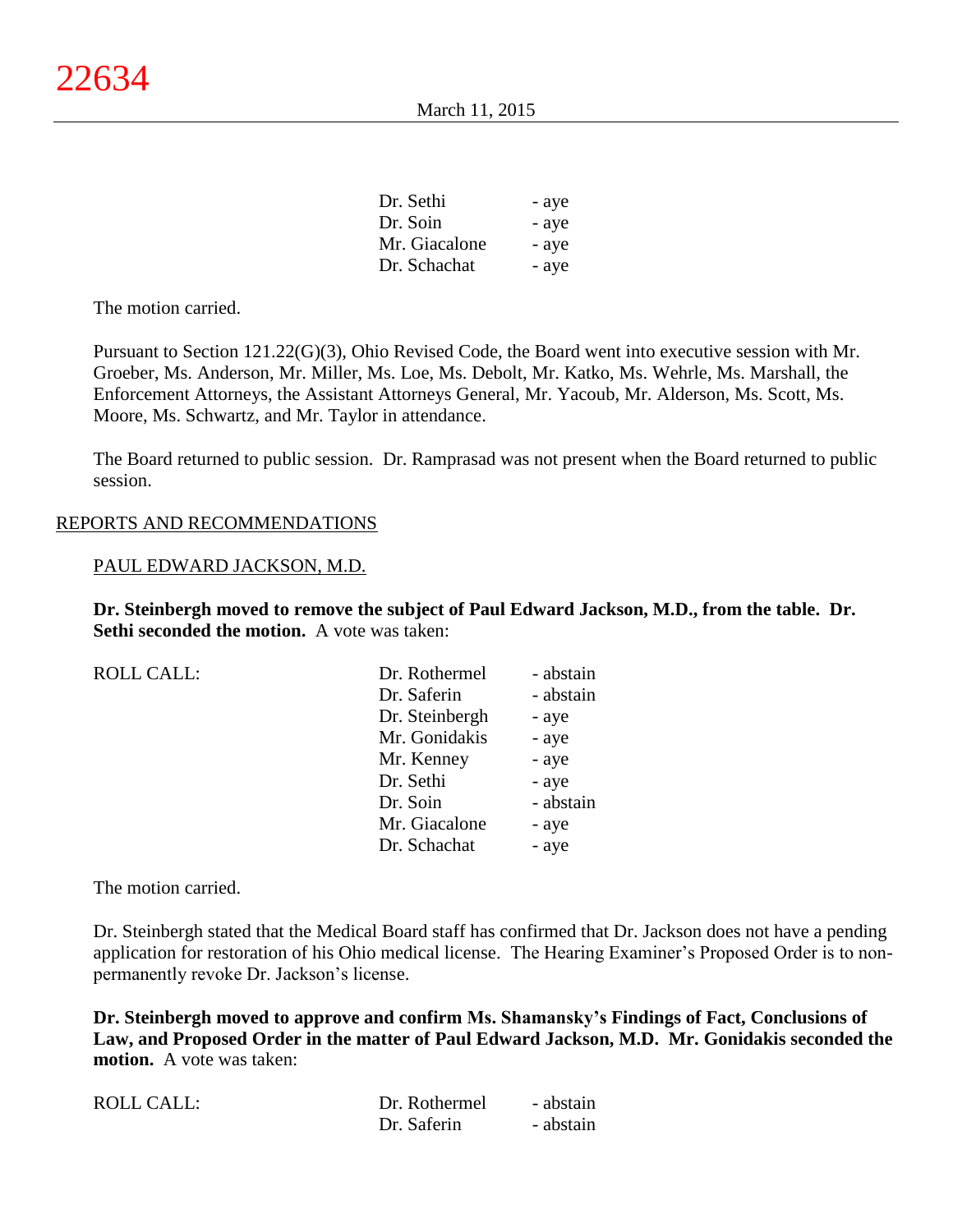| Dr. Steinbergh | - aye     |
|----------------|-----------|
| Mr. Gonidakis  | - aye     |
| Mr. Kenney     | - aye     |
| Dr. Sethi      | - aye     |
| Dr. Soin       | - abstain |
| Mr. Giacalone  | - aye     |
| Dr. Schachat   | - aye     |

The motion carried.

#### MARWAN MASSOUH, M.D.

**Dr. Steinbergh moved to remove the topic of Marwan Massouh, M.D., from the table. Dr. Soin seconded the motion**. A vote was taken:

| <b>ROLL CALL:</b> | Dr. Rothermel  | - abstain |
|-------------------|----------------|-----------|
|                   | Dr. Saferin    | - abstain |
|                   | Dr. Steinbergh | - aye     |
|                   | Mr. Gonidakis  | - aye     |
|                   | Mr. Kenney     | - aye     |
|                   | Dr. Sethi      | - aye     |
|                   | Dr. Soin       | - aye     |
|                   | Mr. Giacalone  | - aye     |
|                   | Dr. Schachat   | - aye     |
|                   |                |           |

The motion carried.

Dr. Steinbergh stated that copies of her amendment to the Proposed Order have been provided to the Board members. The amendment, if accepted, will suspend Dr. Massouh's medical license indefinitely, but not less than 90 days. The conditions set forth for reinstatement or restoration of Dr. Massouh's license are standard, including an ethics course. Following reinstatement or restoration of his license, Dr. Massouh will be under standard probationary terms for a minimum of two years. Dr. Steinbergh stated that she is offering this amendment due to the seriousness of this case and her feeling that a reprimand is too lenient.

#### **Dr. Steinbergh moved to amend the Proposed Order as detailed in the handout. Mr. Gonidakis seconded the motion.**

Dr. Ramprasad returned to the meeting at this time.

Mr. Giacalone stated that he does not disagree with the amendment, but questioned whether the suspension of Dr. Massouh's license should be for a minimum of 60 days rather than 90 days. Dr. Soin and Dr. Sethi stated that they would feel comfortable with a minimum 60-day suspension. Dr. Steinbergh agreed.

#### **Dr. Steinbergh wished to change her motion to amend so that Dr. Massouh's suspension will be for a**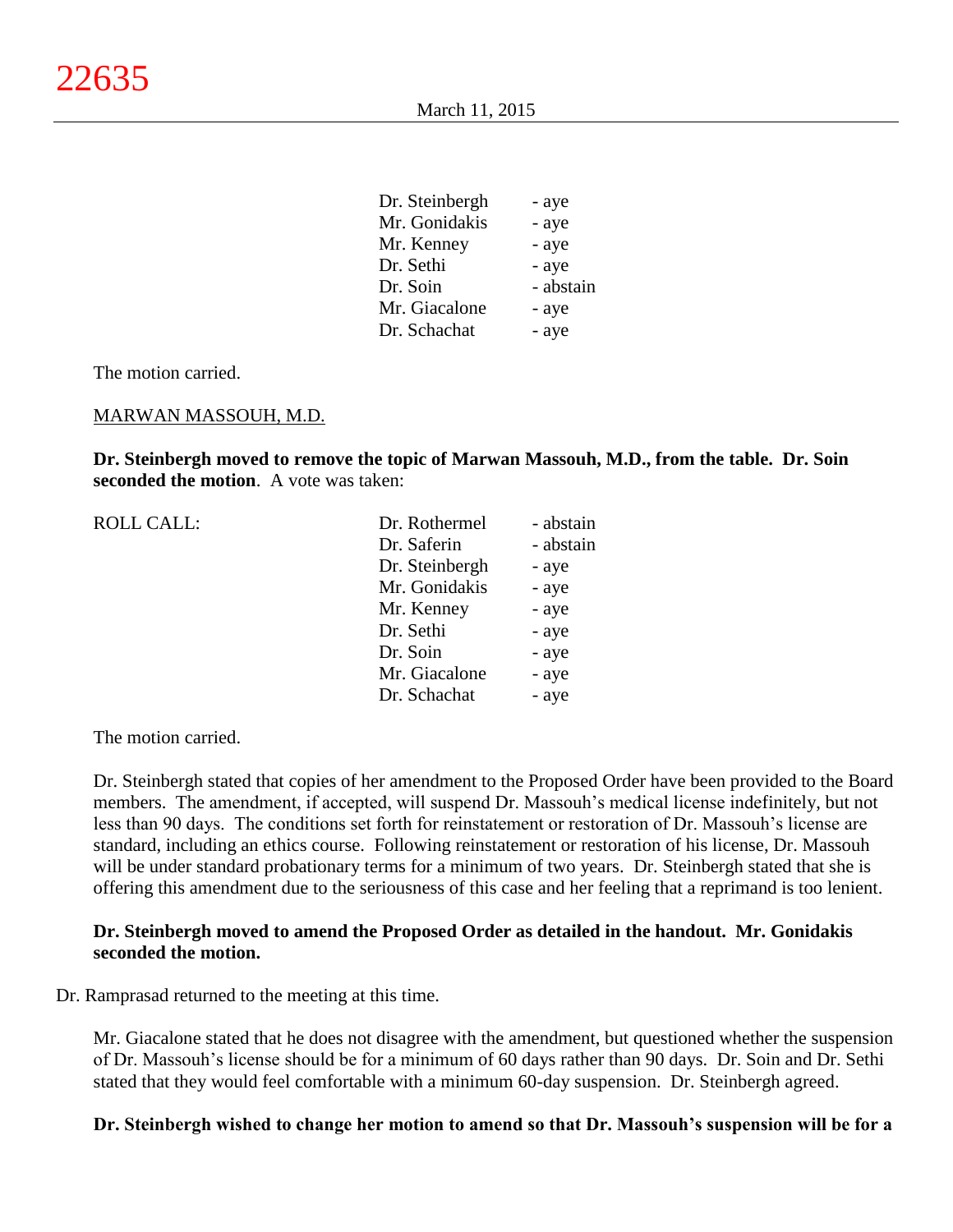## **minimum of 60 days. The amended order would read as follows:**

It is hereby ORDERED that:

- A. **SUSPENSION OF CERTIFICATE**: Commencing on the thirty-first day following the date on which this Order becomes effective, the certificate of Marwan Massouh, M.D., to practice medicine and surgery in the State of Ohio shall be SUSPENDED for an indefinite period of time, but not less than 60 days.
- B. **CONDITIONS FOR REINSTATEMENT OR RESTORATION**: The Board shall not consider reinstatement or restoration of Dr. Massouh's certificate to practice medicine and surgery until all of the following conditions have been met:
	- 1. **Application for Reinstatement or Restoration**: Dr. Massouh shall submit an application for reinstatement or restoration, accompanied by appropriate fees, if any.
	- 2. **Professional Ethics Course(s)**: At the time he submits his application for reinstatement or restoration, or as otherwise approved by the Board, Dr. Massouh shall provide acceptable documentation of successful completion of a course or courses dealing with professional ethics. The exact number of hours and the specific content of the course or courses shall be subject to the prior approval of the Board or its designee. Any course(s) taken in compliance with this provision shall be in addition to the Continuing Medical Education requirements for relicensure for the Continuing Medical Education period(s) in which they are completed. The Board may consider the course Dr. Massouh attended on September 11 and 12, 2014, at Case Western Reserve University School of Medicine entitled, "Intensive Course in Medical Ethics, Boundaries and Professionalism" as full or partial fulfillment of this requirement.

In addition, at the time Dr. Massouh submits the documentation of successful completion of the course(s) dealing with professional ethics, he shall also submit to the Board a written report describing the course(s), setting forth what he learned from the course(s), and identifying with specificity how he will apply what he has learned to his practice of medicine in the future.

3. **Additional Evidence of Fitness To Resume Practice**: In the event that Dr. Massouh has not been engaged in the active practice of medicine and surgery for a period in excess of two years prior to application for reinstatement or restoration, the Board may exercise its discretion under Section 4731.222, Ohio Revised Code, to require additional evidence of his fitness to resume practice.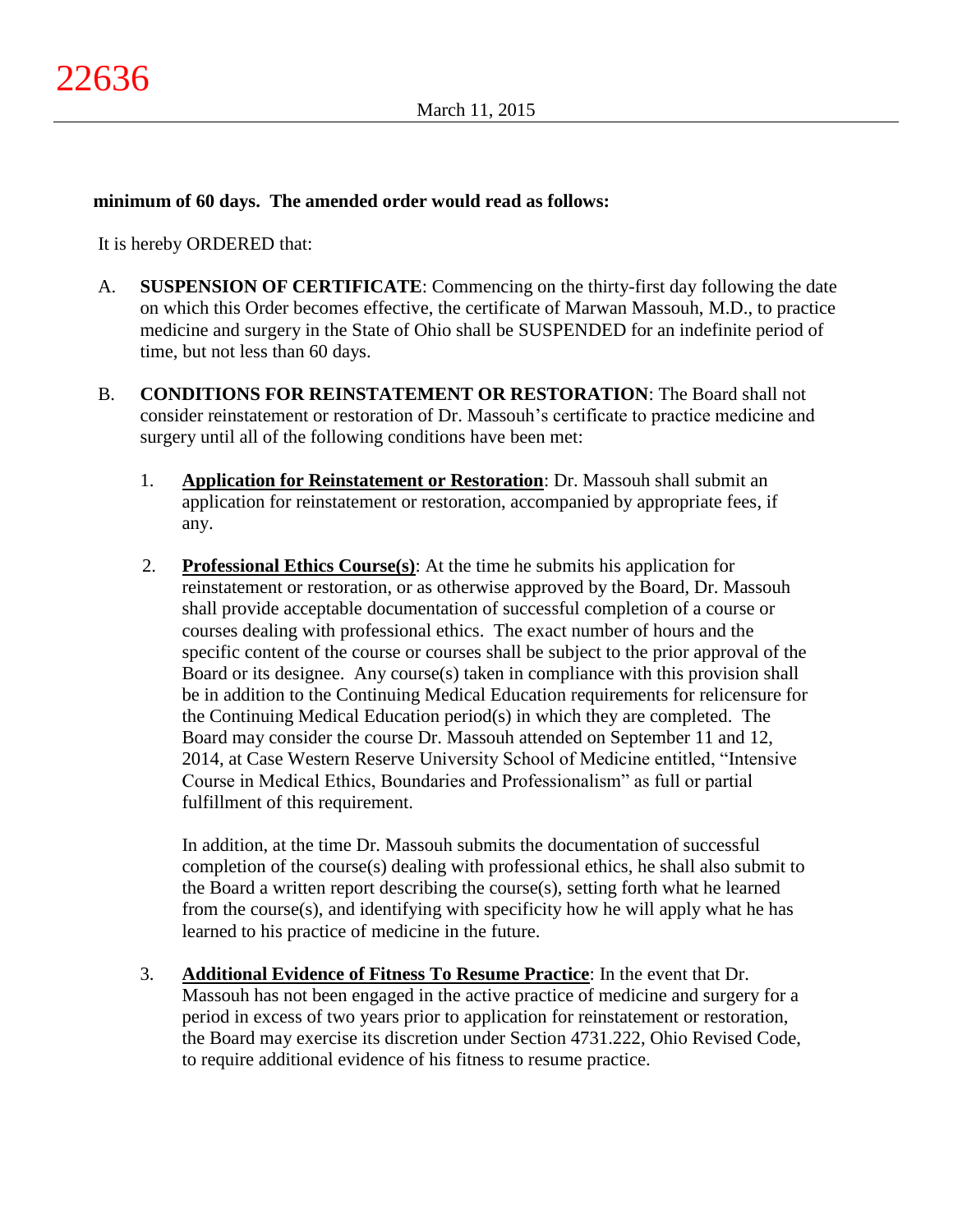- C. **PROBATION**: Upon reinstatement or restoration, Dr. Massouh's certificate shall be subject to the following PROBATIONARY terms, conditions, and limitations for a period of at least two years:
	- 1. **Obey the Law**: Dr. Massouh shall obey all federal, state, and local laws, and all rules governing the practice of medicine and surgery in Ohio.
	- 2. **Declarations of Compliance**: Dr. Massouh shall submit quarterly declarations under penalty of Board disciplinary action and/or criminal prosecution, stating whether there has been compliance with all the conditions of this Order. The first quarterly declaration must be received in the Board's offices on or before the first day of the third month following the month in which Dr. Massouh's certificate is restored or reinstated. Subsequent quarterly declarations must be received in the Board's offices on or before the first day of every third month.
	- 3. **Personal Appearances**: Dr. Massouh shall appear in person for an interview before the full Board or its designated representative during the third month following the month in which Dr. Massouh's certificate is restored or reinstated, or as otherwise directed by the Board. Subsequent personal appearances shall occur every **six** months thereafter, and/or as otherwise directed by the Board. If an appearance is missed or is rescheduled for any reason, ensuing appearances shall be scheduled based on the appearance date as originally scheduled.
	- 4. **Tolling of Probationary Period While Out of Compliance**: In the event Dr. Massouh is found by the Secretary of the Board to have failed to comply with any provision of this Order, and is so notified of that deficiency in writing, such period(s) of noncompliance will not apply to the reduction of the probationary period under this Order.
	- 5. **Required Reporting of Change of Address**: Dr. Massouh shall notify the Board in writing of any change of residence address and/or principal practice address within 30 days of the change.
- D. **TERMINATION OF PROBATION**: Upon successful completion of probation, as evidenced by a written release from the Board, Dr. Massouh's certificate will be fully restored.

# E. **REQUIRED REPORTING WITHIN 30 DAYS OF THE EFFECTIVE DATE OF THIS ORDER**:

1. **Required Reporting to Employers and Others**: Within 30 days of the effective date of this Order, Dr. Massouh shall provide a copy of this Order to all employers or entities with which he is under contract to provide healthcare services (including but not limited to third-party payors), or is receiving training, and the Chief of Staff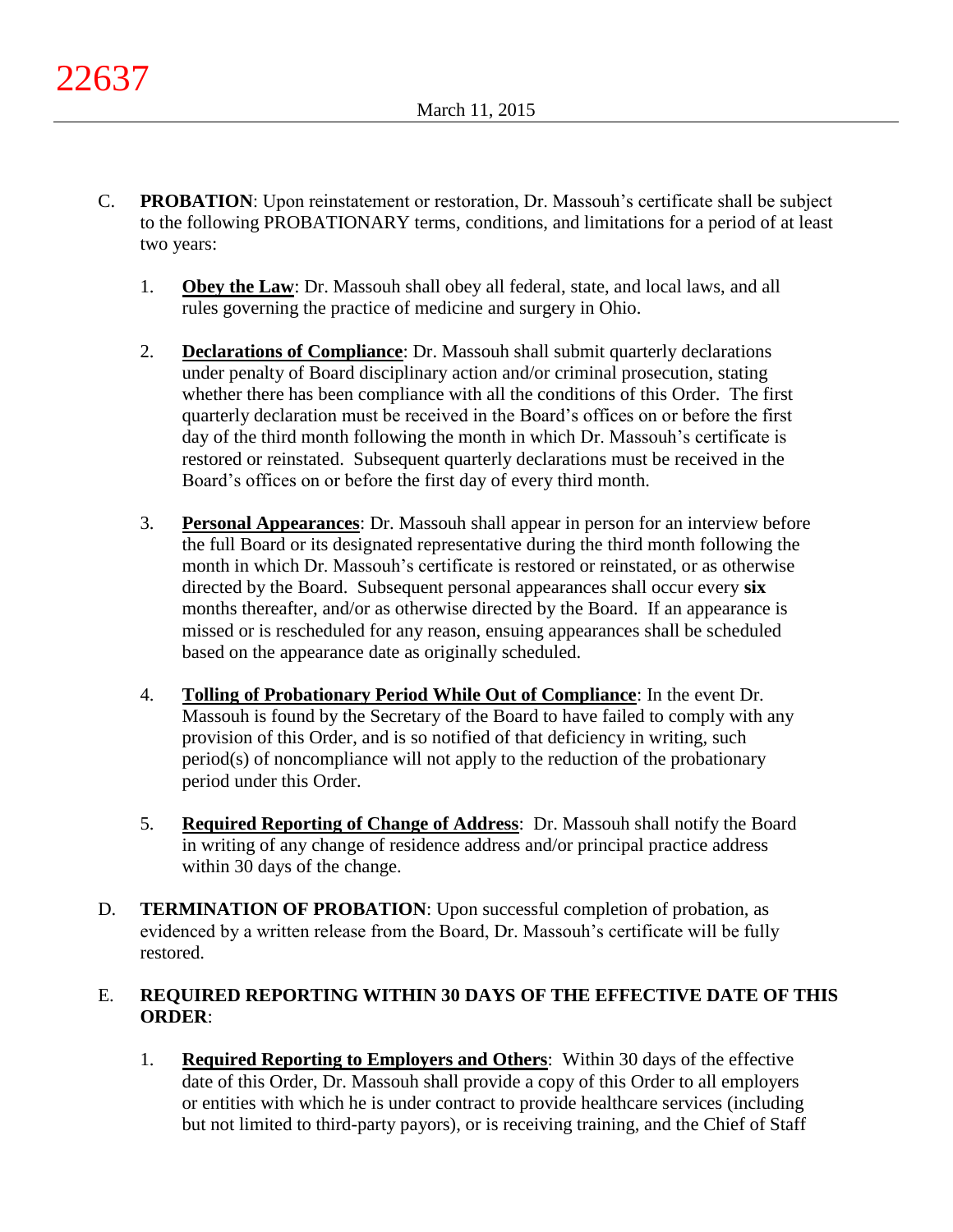at each hospital or healthcare center where he has privileges or appointments. Further, Dr. Massouh shall promptly provide a copy of this Order to all employers or entities with which he contracts in the future to provide healthcare services (including but not limited to third-party payors), or applies for or receives training, and the Chief of Staff at each hospital or healthcare center where he applies for or obtains privileges or appointments.

In the event that Dr. Massouh provides any healthcare services or healthcare direction or medical oversight to any emergency medical services organization or emergency medical services provider in Ohio, within 30 days of the effective date of this Order, he shall provide a copy of this Order to the Ohio Department of Public Safety, Division of Emergency Medical Services.

These requirements shall continue until Dr. Massouh receives from the Board written notification of the successful completion of his probation.

- 2. **Required Reporting to Other Licensing Authorities**: Within 30 days of the effective date of this Order, Dr. Massouh shall provide a copy of this Order to the proper licensing authority of any state or jurisdiction in which he currently holds any professional license, as well as any federal agency or entity, including but not limited to the Drug Enforcement Administration, through which he currently holds any professional license or certificate. Also, Dr. Massouh shall provide a copy of this Order at the time of application to the proper licensing authority of any state or jurisdiction in which he applies for any professional license or reinstatement/restoration of any professional license. This requirement shall continue until Dr. Massouh receives from the Board written notification of the successful completion of his probation.
- 3. **Required Documentation of the Reporting Required by Paragraph E**: Dr. Massouh shall provide this Board with **one** of the following documents as proof of each required notification within 30 days of the date of each such notification: (a) the return receipt of certified mail within 30 days of receiving that return receipt, (b) an acknowledgement of delivery bearing the original ink signature of the person to whom a copy of the Order was hand delivered, (c) the original facsimile-generated report confirming successful transmission of a copy of the Order to the person or entity to whom a copy of the Order was faxed, or (d) an original computer-generated printout of electronic mail communication documenting the e-mail transmission of a copy of the Order to the person or entity to whom a copy of the Order was e-mailed.
- F. **VIOLATION OF THE TERMS OF THIS ORDER**: If Dr. Massouh violates the terms of this Order in any respect, the Board, after giving him notice and the opportunity to be heard, may institute whatever disciplinary action it deems appropriate, up to and including the permanent revocation of his certificate.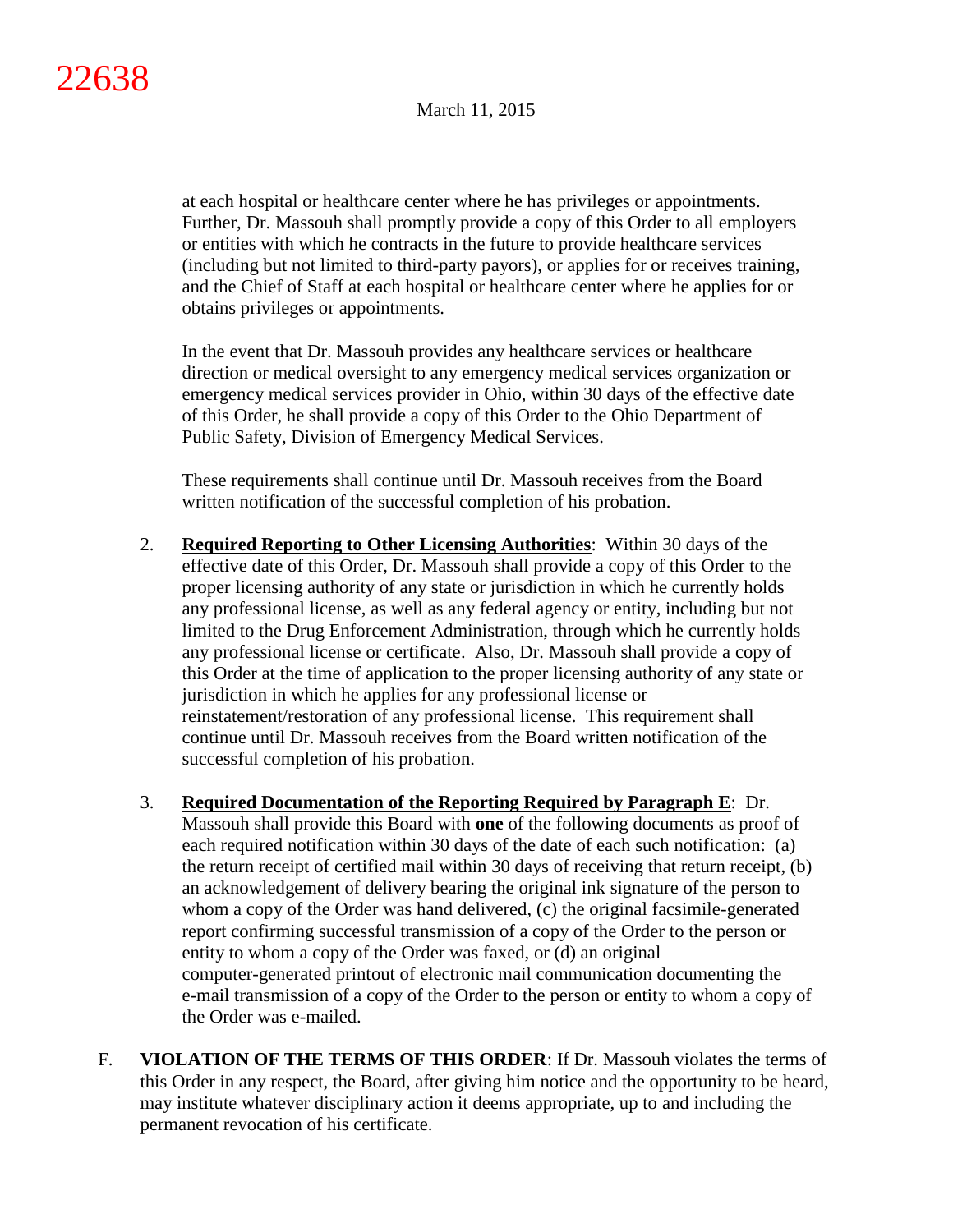This Order shall become effective immediately upon the mailing of the notification of approval by the Board.

# **No Board member objected to the change in Dr. Steinbergh's motion to amend. The change was accepted.**

A vote was taken on Dr. Steinbergh's motion to amend:

| <b>ROLL CALL:</b> | Dr. Rothermel  | - abstain |
|-------------------|----------------|-----------|
|                   | Dr. Saferin    | - abstain |
|                   | Dr. Ramprasad  | - aye     |
|                   | Dr. Steinbergh | - aye     |
|                   | Mr. Gonidakis  | - aye     |
|                   | Mr. Kenney     | - aye     |
|                   | Dr. Sethi      | - aye     |
|                   | Dr. Soin       | - aye     |
|                   | Mr. Giacalone  | - aye     |
|                   | Dr. Schachat   | - aye     |
|                   |                |           |

The motion carried.

**Dr. Steinbergh moved to approve and confirm Mr. Porter's Findings of Fact, Conclusions of Law, and Proposed Order, as amended, in the matter of Marwan Massouh, M.D. Dr. Sethi seconded the motion.** A vote was taken:

| <b>ROLL CALL:</b> | Dr. Rothermel  | - abstain |
|-------------------|----------------|-----------|
|                   | Dr. Saferin    | - abstain |
|                   | Dr. Ramprasad  | - aye     |
|                   | Dr. Steinbergh | - aye     |
|                   | Mr. Gonidakis  | - aye     |
|                   | Mr. Kenney     | - aye     |
|                   | Dr. Sethi      | - aye     |
|                   | Dr. Soin       | - aye     |
|                   | Mr. Giacalone  | - aye     |
|                   | Dr. Schachat   | - aye     |
|                   |                |           |

The motion carried.

Dr. Saferin exited the meeting at this time.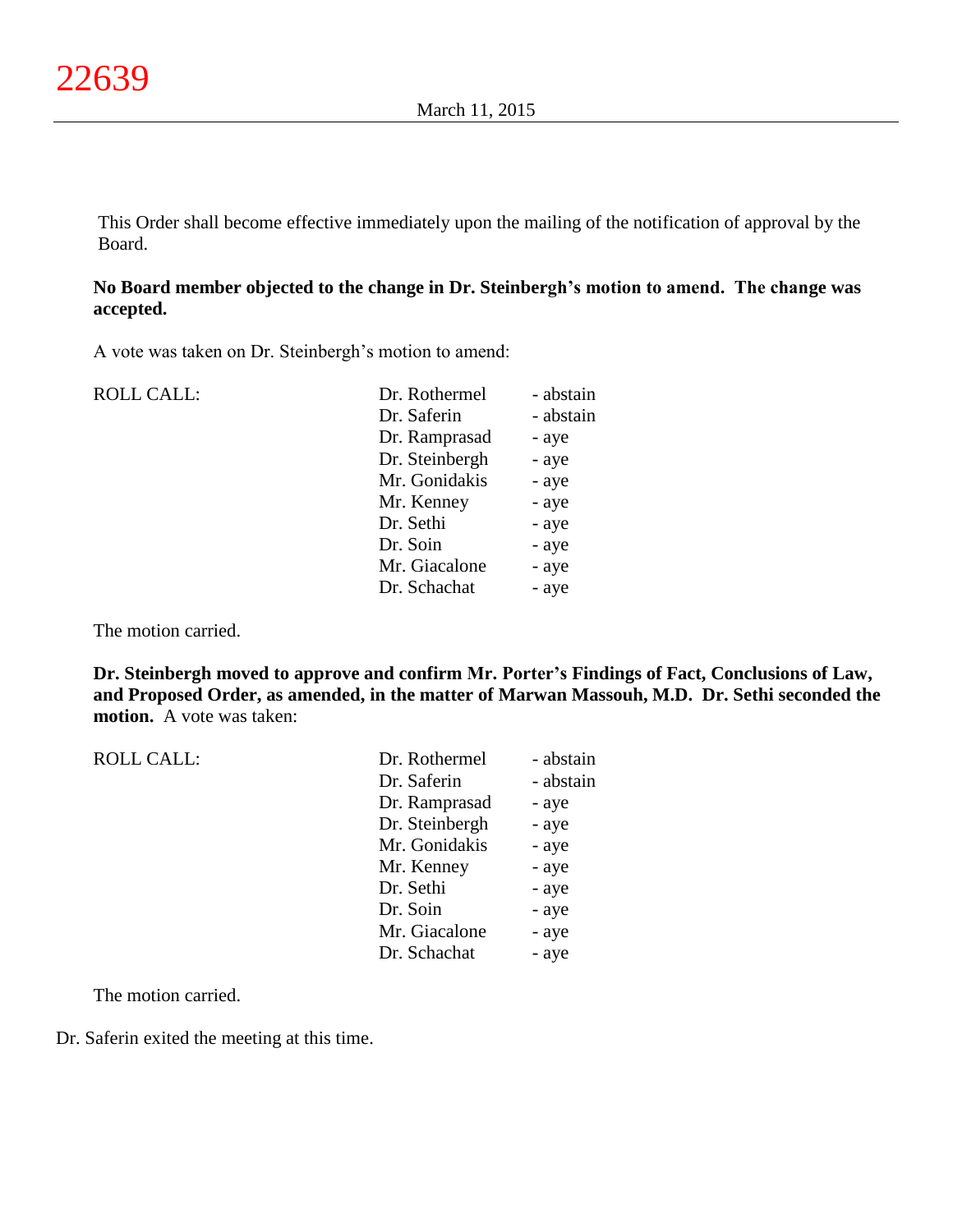#### RATIFICATION OF SETTLEMENT AGREEMENTS

#### ALDDO ANTONIO MOLINAR, M.D. – PROBATIONARY CONSENT AGREEMENT

**Dr. Steinbergh moved to ratify the Proposed Probationary Consent Agreement with Dr. Molinar. Mr. Giacalone seconded the motion.** A vote was taken:

| <b>ROLL CALL:</b> |  |
|-------------------|--|
|-------------------|--|

| ROLL CALL: | Dr. Rothermel  | - abstain |
|------------|----------------|-----------|
|            | Dr. Ramprasad  | - aye     |
|            | Dr. Steinbergh | - aye     |
|            | Mr. Gonidakis  | - aye     |
|            | Mr. Kenney     | - aye     |
|            | Dr. Sethi      | - aye     |
|            | Dr. Soin       | - aye     |
|            | Mr. Giacalone  | - aye     |
|            | Dr. Schachat   | - aye     |
|            |                |           |

The motion to ratify carried.

Dr. Saferin returned to the meeting at this time.

#### AIMEE LYNN HAWLEY, M.D. – CONSENT AGREEMENT

**Dr. Steinbergh moved to ratify the Proposed Consent Agreement with Dr. Hawley. Dr. Soin seconded the motion.** A vote was taken:

| <b>ROLL CALL:</b> | Dr. Rothermel  | - abstain |
|-------------------|----------------|-----------|
|                   | Dr. Saferin    | - abstain |
|                   | Dr. Ramprasad  | - aye     |
|                   | Dr. Steinbergh | - aye     |
|                   | Mr. Gonidakis  | - aye     |
|                   | Mr. Kenney     | - aye     |
|                   | Dr. Sethi      | - aye     |
|                   | Dr. Soin       | - aye     |
|                   | Mr. Giacalone  | - aye     |
|                   | Dr. Schachat   | - aye     |

The motion to ratify carried.

#### THOMAS MICHAEL BENDER, A.A. – STEP I CONSENT AGREEMENT

**Dr. Steinbergh moved to ratify the Proposed Step I Consent Agreement with Mr. Bender. Dr. Sethi seconded the motion.** A vote was taken: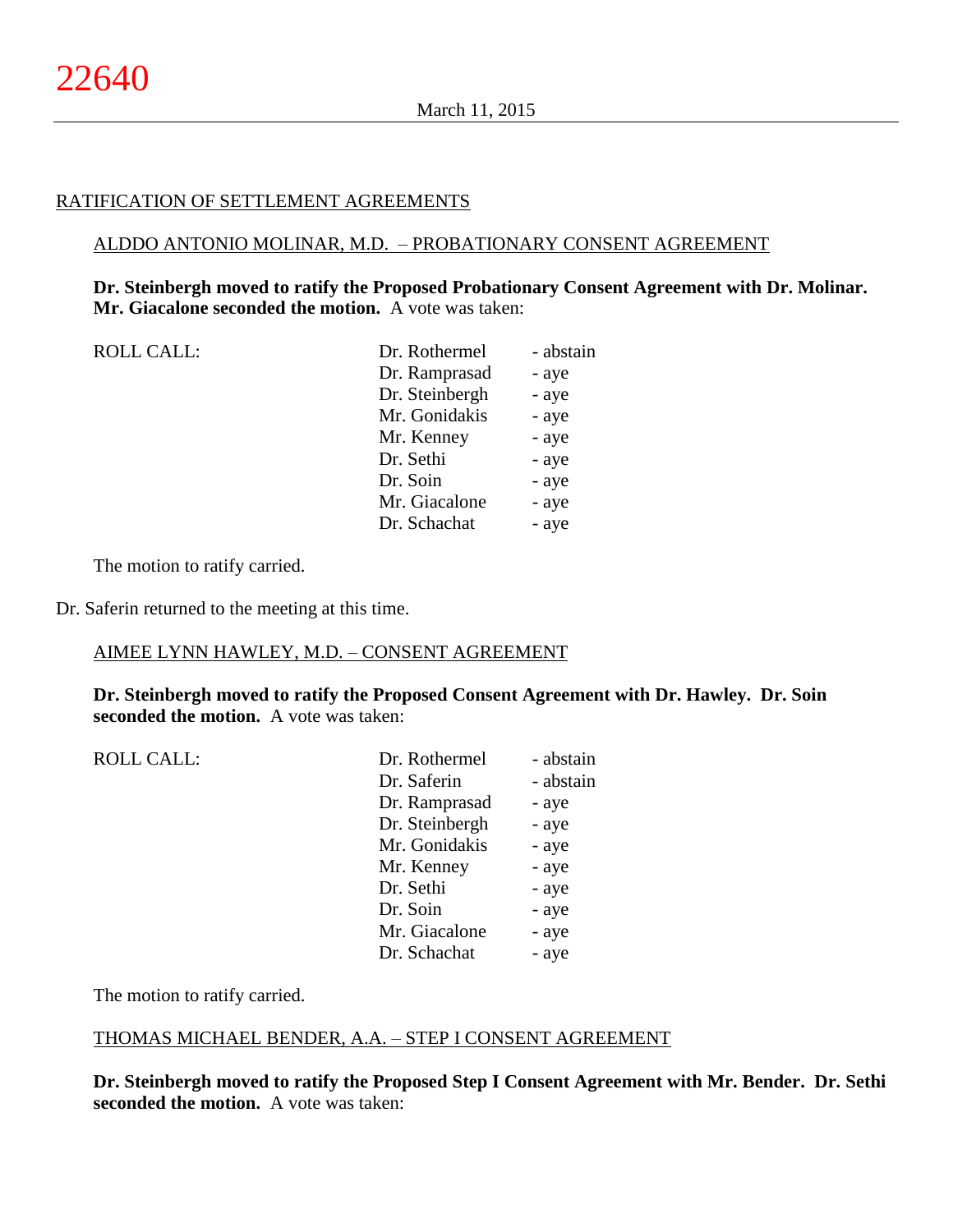|--|

| <b>ROLL CALL:</b> | Dr. Rothermel  | - abstain |
|-------------------|----------------|-----------|
|                   | Dr. Saferin    | - abstain |
|                   | Dr. Ramprasad  | - aye     |
|                   | Dr. Steinbergh | - aye     |
|                   | Mr. Gonidakis  | - aye     |
|                   | Mr. Kenney     | - aye     |
|                   | Dr. Sethi      | - aye     |
|                   | Dr. Soin       | - aye     |
|                   | Mr. Giacalone  | - aye     |
|                   | Dr. Schachat   | - aye     |

The motion to ratify carried.

# CITATIONS AND ORDERS OF SUMMARY SUSPENSION, IMMEDIATE SUSPENSION, AND AUTOMATIC SUSPENSION

## PAUL P. CHU, M.D. - CITATION LETTER

At this time the Board read and considered the proposed Citation Letter in the above matter, a copy of which shall be maintained in the exhibits section of this Journal.

**Dr. Steinbergh moved to send the Citation Letter to Dr. Chu. Dr. Soin seconded the motion.** A vote was taken:

| <b>ROLL CALL:</b> | Dr. Rothermel  | - abstain |
|-------------------|----------------|-----------|
|                   | Dr. Saferin    | - abstain |
|                   | Dr. Ramprasad  | - aye     |
|                   | Dr. Steinbergh | - aye     |
|                   | Mr. Gonidakis  | - aye     |
|                   | Mr. Kenney     | - aye     |
|                   | Dr. Sethi      | - aye     |
|                   | Dr. Soin       | - aye     |
|                   | Mr. Giacalone  | - aye     |
|                   | Dr. Schachat   | - aye     |

The motion to send carried.

#### DUSTIN WEBB DILLON, M.D. – CITATION LETTER

At this time the Board read and considered the proposed Citation Letter in the above matter, a copy of which shall be maintained in the exhibits section of this Journal.

**Dr. Steinbergh moved to send the Citation Letter to Dr. Dillon. Dr. Soin seconded the motion.** A vote was taken: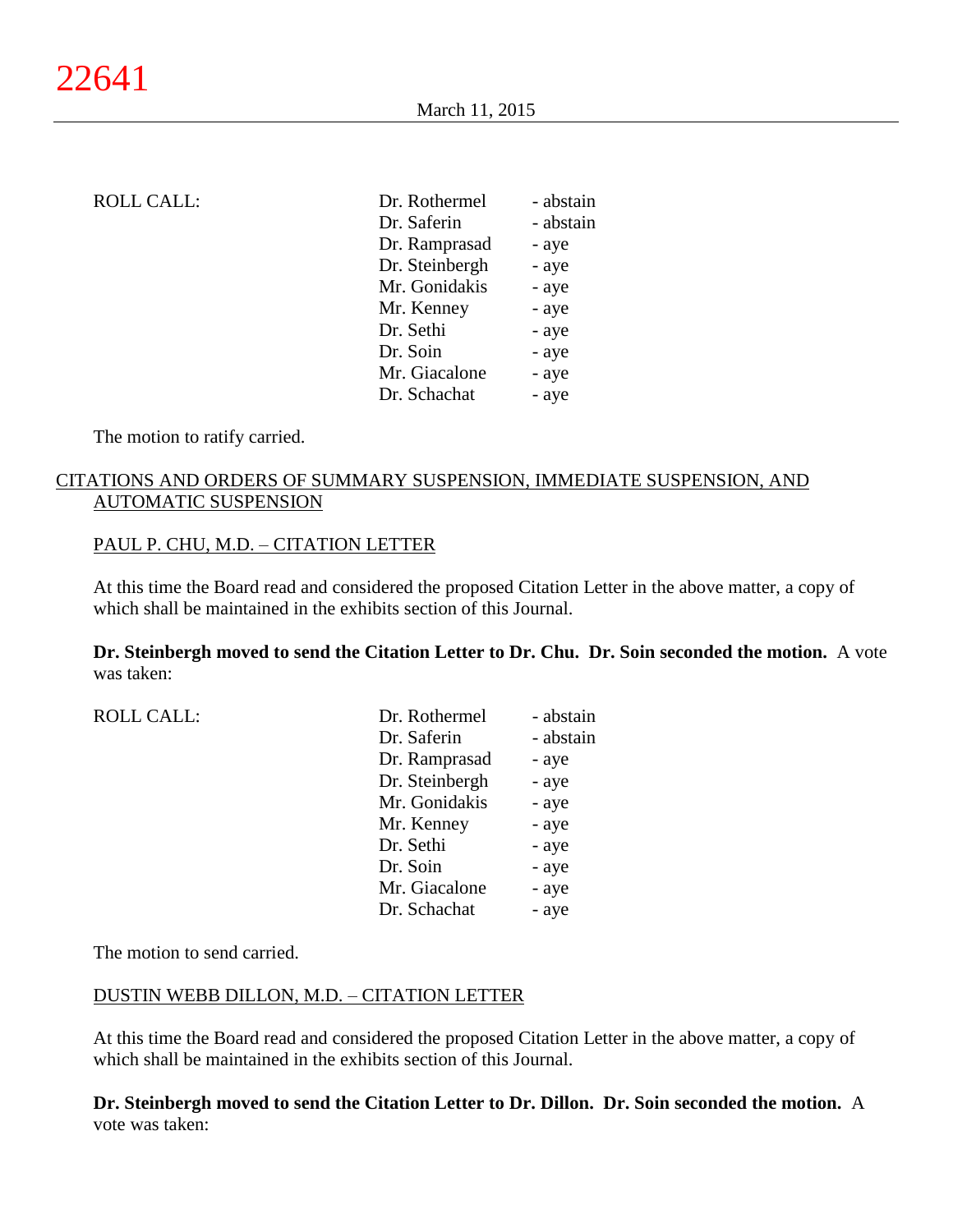| <b>ROLL CALL:</b> | Dr. Rothermel  | - abstain |
|-------------------|----------------|-----------|
|                   | Dr. Saferin    | - abstain |
|                   | Dr. Ramprasad  | - aye     |
|                   | Dr. Steinbergh | - aye     |
|                   | Mr. Gonidakis  | - aye     |
|                   | Mr. Kenney     | - aye     |
|                   | Dr. Sethi      | - aye     |
|                   | Dr. Soin       | - aye     |
|                   | Mr. Giacalone  | - aye     |
|                   | Dr. Schachat   | - aye     |
|                   |                |           |

The motion to send carried.

#### WALEED NASR MANSOUR, M.D. – CITATION LETTER

At this time the Board read and considered the proposed Citation Letter in the above matter, a copy of which shall be maintained in the exhibits section of this Journal.

**Dr. Steinbergh moved to send the Citation Letter to Dr. Mansour. Dr. Soin seconded the motion.** A vote was taken:

| <b>ROLL CALL:</b> | Dr. Rothermel  | - abstain |
|-------------------|----------------|-----------|
|                   | Dr. Saferin    | - abstain |
|                   | Dr. Ramprasad  | - aye     |
|                   | Dr. Steinbergh | - aye     |
|                   | Mr. Gonidakis  | - aye     |
|                   | Mr. Kenney     | - aye     |
|                   | Dr. Sethi      | - aye     |
|                   | Dr. Soin       | - aye     |
|                   | Mr. Giacalone  | - aye     |
|                   | Dr. Schachat   | - aye     |
|                   |                |           |

The motion to send carried.

#### TIMOTHY FRANKLIN MYNES, D.O.

At this time the Board read and considered the proposed Citation Letter in the above matter, a copy of which shall be maintained in the exhibits section of this Journal.

Mr. Giacalone asked why this citation does not contain an Order of Summary Suspension, given the Board's allegations and the number of patients involved. Ms. Marshall replied that the physician does not live or work in Ohio and the proposed citation is based on an out-of-state action. Mr. Giacalone noted that the physician is still licensed in Ohio and could come here and practice at any time. Ms. Marshall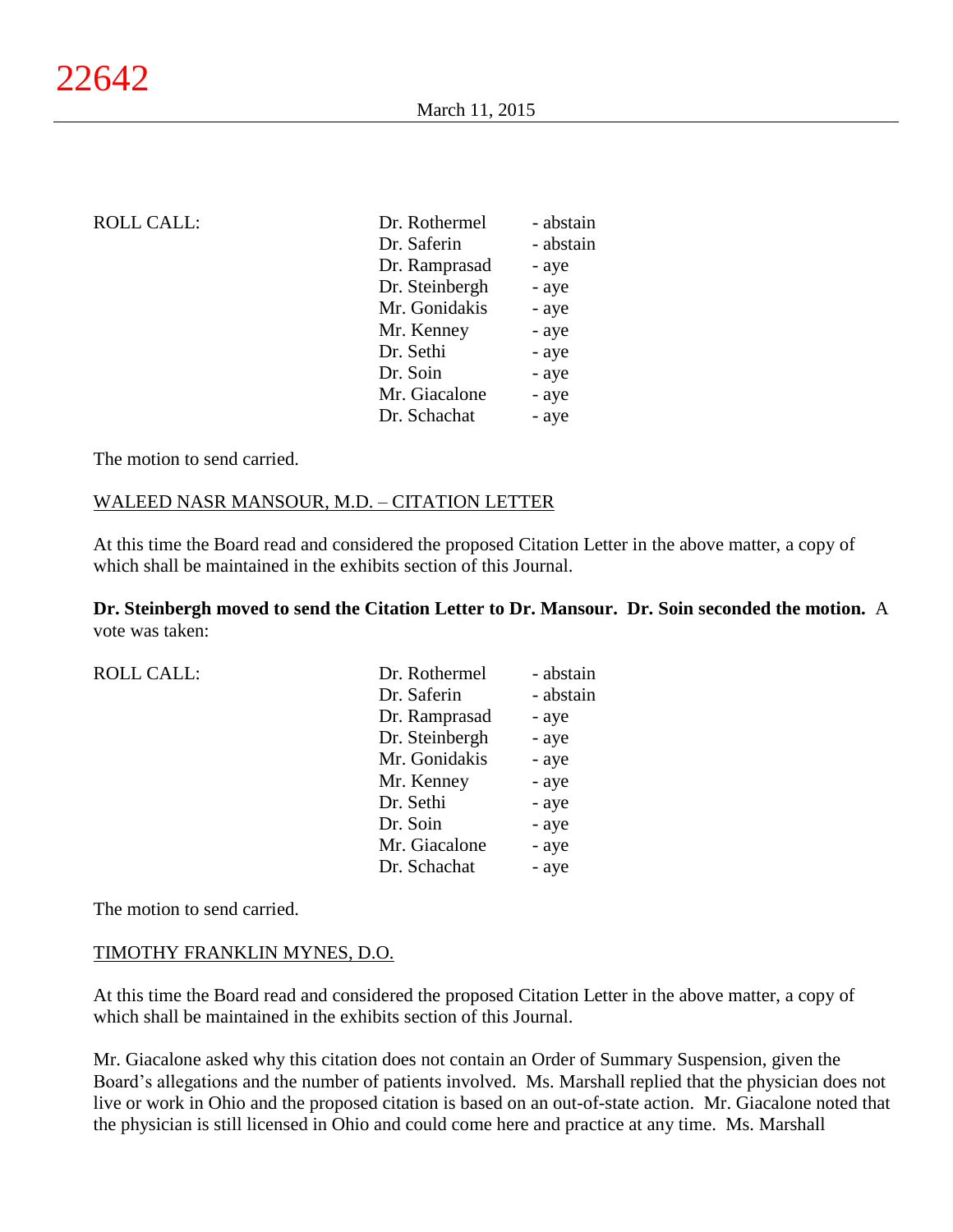explained that in order to support an Order of Summary Suspension, the Secretary and Supervising Member of the Board must find that two criteria are met: First, that there is a clear violation; and second, that there is a risk of immediate and serious harm to patients in Ohio. Ms. Marshall stated that this physician is currently in Virginia.

**Dr. Steinbergh moved to send the Citation Letter to Dr. Mynes. Dr. Schachat seconded the motion.** A vote was taken:

| <b>ROLL CALL:</b> | Dr. Rothermel  | - abstain |
|-------------------|----------------|-----------|
|                   | Dr. Saferin    | - abstain |
|                   | Dr. Ramprasad  | - aye     |
|                   | Dr. Steinbergh | - aye     |
|                   | Mr. Gonidakis  | - aye     |
|                   | Mr. Kenney     | - aye     |
|                   | Dr. Sethi      | - aye     |
|                   | Dr. Soin       | - aye     |
|                   | Mr. Giacalone  | - aye     |
|                   | Dr. Schachat   | - aye     |
|                   |                |           |

The motion to send carried.

# LAWRENCE ROTHENBERG, M.D. – CITATION LETTER

At this time the Board read and considered the proposed Citation Letter in the above matter, a copy of which shall be maintained in the exhibits section of this Journal.

**Dr. Steinbergh moved to send the Citation Letter to Dr. Rothenberg. Dr. Ramprasad seconded the motion.** A vote was taken:

| <b>ROLL CALL:</b> | Dr. Rothermel  | - abstain |
|-------------------|----------------|-----------|
|                   | Dr. Saferin    | - abstain |
|                   | Dr. Ramprasad  | - aye     |
|                   | Dr. Steinbergh | - aye     |
|                   | Mr. Gonidakis  | - aye     |
|                   | Mr. Kenney     | - aye     |
|                   | Dr. Sethi      | - aye     |
|                   | Dr. Soin       | - aye     |
|                   | Mr. Giacalone  | - aye     |
|                   | Dr. Schachat   | - aye     |
|                   |                |           |

The motion to send carried.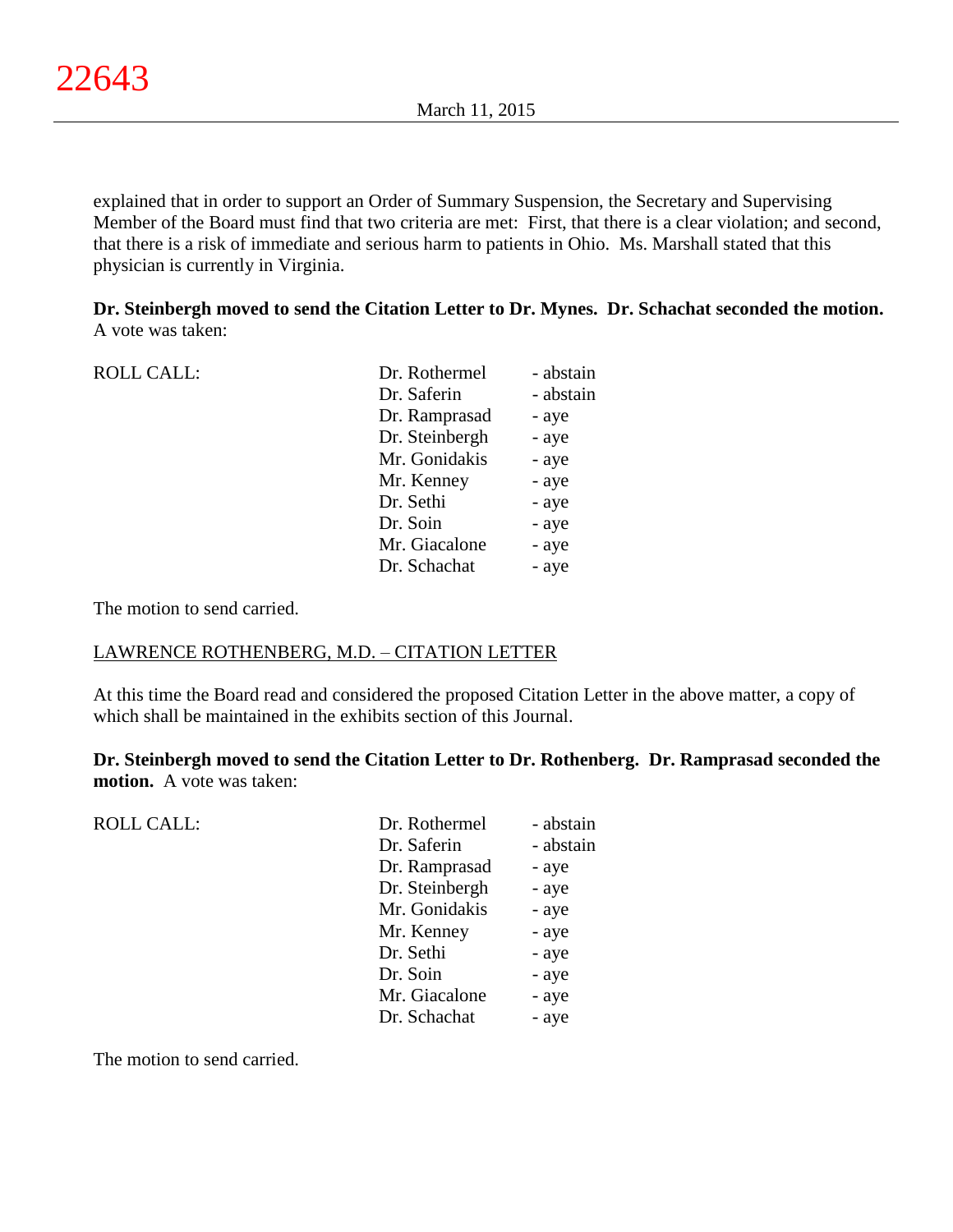#### PAUL SRESTHADATTA, D.O. – CITATION LETTER

At this time the Board read and considered the proposed Citation Letter in the above matter, a copy of which shall be maintained in the exhibits section of this Journal.

**Dr. Steinbergh moved to send the Citation Letter to Dr. Sresthadatta. Dr. Sethi seconded the motion.** A vote was taken:

| <b>ROLL CALL:</b> | Dr. Rothermel  | - abstain |
|-------------------|----------------|-----------|
|                   | Dr. Saferin    | - abstain |
|                   | Dr. Ramprasad  | - aye     |
|                   | Dr. Steinbergh | - aye     |
|                   | Mr. Gonidakis  | - aye     |
|                   | Mr. Kenney     | - aye     |
|                   | Dr. Sethi      | - aye     |
|                   | Dr. Soin       | - aye     |
|                   | Mr. Giacalone  | - aye     |
|                   | Dr. Schachat   | - aye     |
|                   |                |           |

The motion to send carried.

## HAYLEE BRIANNE WILLIAMS, M.T. – CITATION LETTER

At this time the Board read and considered the proposed Citation Letter in the above matter, a copy of which shall be maintained in the exhibits section of this Journal.

**Dr. Steinbergh moved to send the Citation Letter to Ms. Williams. Dr. Ramprasad seconded the motion.** A vote was taken:

| <b>ROLL CALL:</b> | Dr. Rothermel  | - abstain |
|-------------------|----------------|-----------|
|                   | Dr. Saferin    | - abstain |
|                   | Dr. Ramprasad  | - aye     |
|                   | Dr. Steinbergh | - aye     |
|                   | Mr. Gonidakis  | - aye     |
|                   | Mr. Kenney     | - aye     |
|                   | Dr. Sethi      | - aye     |
|                   | Dr. Soin       | - aye     |
|                   | Mr. Giacalone  | - aye     |
|                   | Dr. Schachat   | - aye     |
|                   |                |           |

The motion to send carried.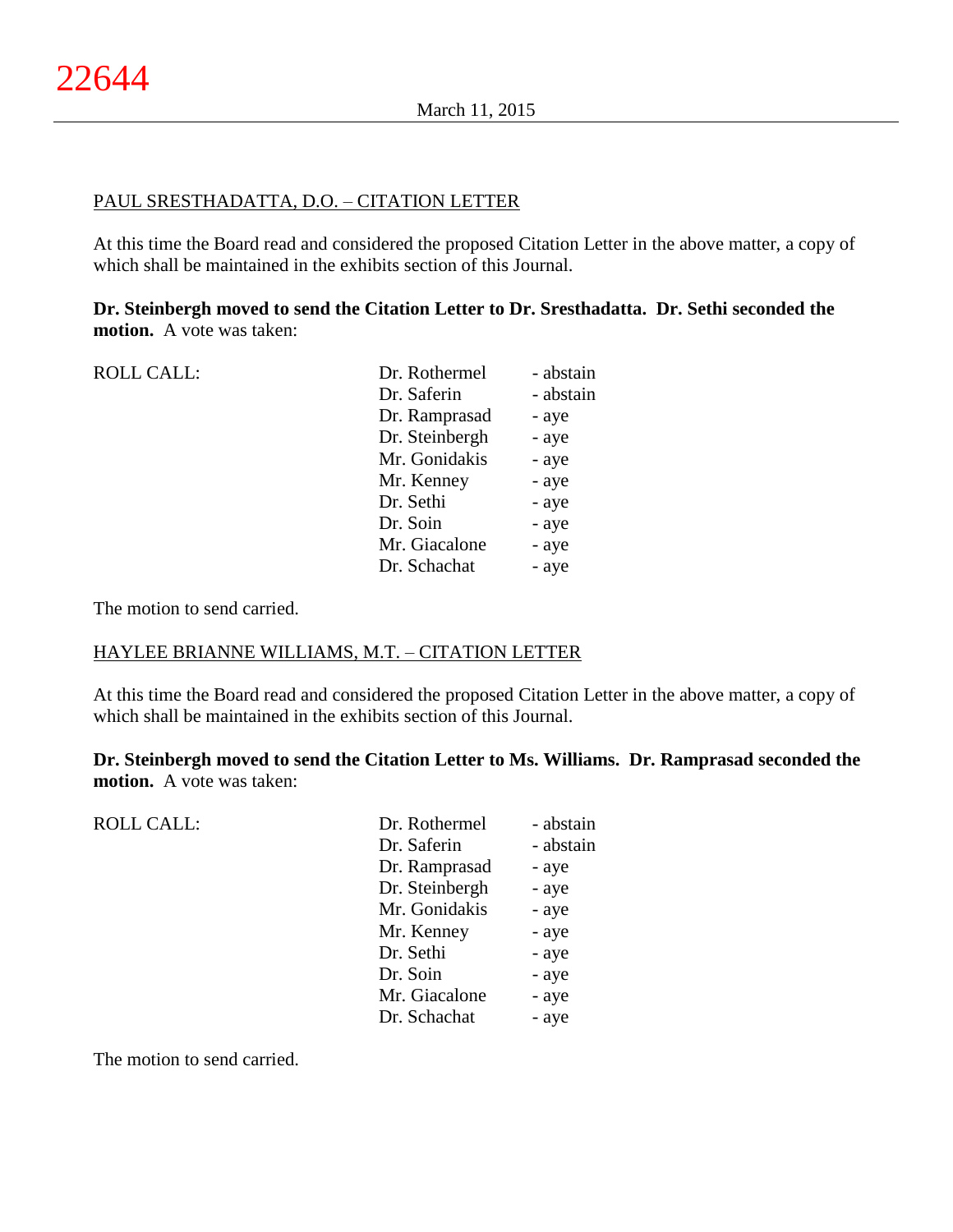## OPERATIONS REPORT

**Human Resources:** Mr. Groeber stated that interviews have been held for the position of Deputy Director for Investigations and Enforcement and a decision will hopefully be reached by the next Board meeting. Mr. Groeber commented that an impressive group of individuals had applied for that position. Mr. Groeber also stated that an attorney position is being developed to oversee the Quality Intervention Panels and Standards Review, as well as to manage experts for hearings.

**Budget:** Mr. Groeber stated that there was a slight decrease in revenue in January due to a cyclical issue, but that was recouped in February. Mr. Groeber stated that the budget looks very good overall and the Board continues to underspend about \$80,000.00 per month. Ms. Loe performed an analysis that showed that if all the Board's vacant positions were filled the budget would still be in fine shape.

**Information Technology:** Mr. Groeber stated that the Board's new website has been launched and a preview of it features will be given to the Board at tomorrow's retreat. Dr. Schachat agreed to test the Board member's secured page for agenda materials and it worked well. Mr. Groeber stated that discs and paper documents of the agenda materials will continue to be sent to any Board member who wishes it.

Regarding the E-License 2.0 system, Mr. Groeber stated that it will be an integrated platform that combines the content of the website with functionality for the Board's licensees. Mr. Groeber opined that the system will help people engage with the Board in more productive and efficient manner.

Mr. Groeber stated that LeanOhio came to the Board's offices for a two-day event with the Licensure and Fiscal sections. This event addressed many issues and the potential for increased efficiency in the near future.

**Communications and Outreach:** Mr. Groeber stated that a number of meetings and presentations were conducted by the Medical Board, as noted on the Operations Report. Mr. Groeber particularly noted a meeting concerning Office-Based Opioid Treatment (OBOT) held with the Ohio Board of Pharmacy, the Drug Enforcement Administration, and representatives from the Attorney General's office. Mr. Groeber stated that the meeting was attended by 85 to 90 people and was a good example of Medical Board leadership on a position and sharing information with outside parties.

**Agency Operations:** Mr. Groeber directed the Board's attention to the Agency Operations flow chart in the Operations Report which showed the number of licensees, open complaints, and current compliance probationers. Mr. Groeber noted a decrease in the number of open complaints from about 3,200 in January to 2658 and credited this to the efforts of the staff.

Mr. Groeber stated that the time to process applications for allopathic and osteopathic licensure has decreased by 36 days from this time last year, and that is with a concurrent 9% increase in number of applications. Mr. Groeber stated that 14 expedited licenses have been issued, three of which had many problems due to lack of required documentation from the applicants. The other 11 expedited licenses were issued within an average of 31 days, which is very near the benchmark of 28 days. Mr. Groeber stated that there are opportunities to shorten this time further. Dr. Ramprasad credited the licensure staff for their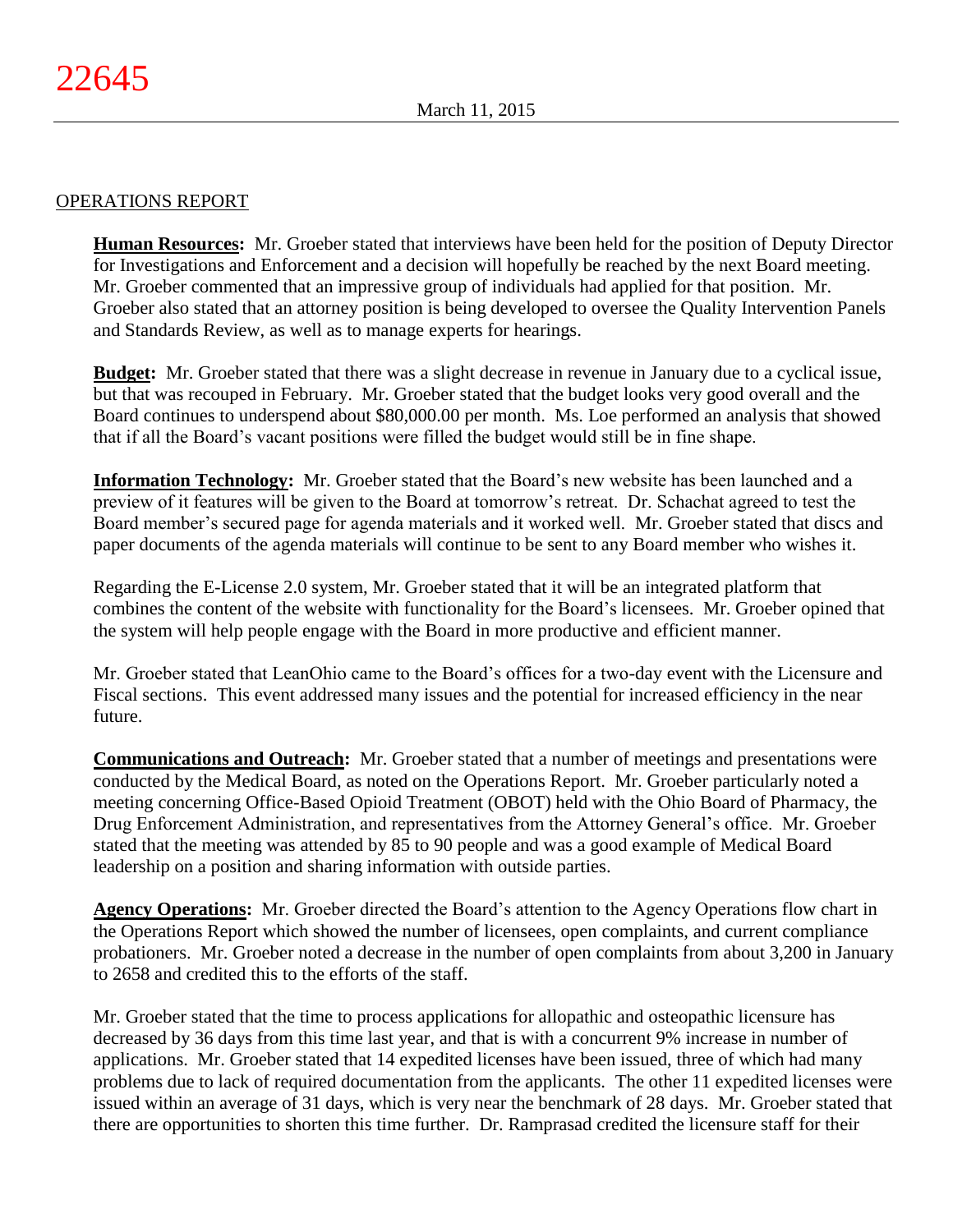hard work on these issues.

Mr. Groeber stated that measures have been taken to help maximize employee time in the licensure department, such as maintaining workflow by occasionally allowing calls to go to voicemail to be returned later in the day. Dr. Steinbergh expressed concerns about difficulty some people have in contacting a live person at the Board and recommended that a live person inform callers that their calls will be returned at a specific time. Mr. Groeber stated that that can be the next progression in the process.

Mr. Groeber stated that in Enforcement there has been a 20% reduction in open complaints in the last three months.

Mr. Groeber stated that the Board's Quality Intervention Program (QIP) is being fundamentally changed and streamlined so that the two QIP panels will physically meet less frequently and more reviews will be done by panel members remotely. For each case, materials will be sent to the appropriate expert on the panels and a recommendation will be made regarding disposition of the case. The QIP panels will continue to meet when necessary. If the expert wishes to interview the respondent, that can be conducted by telephone or, if the expert feels it is necessary, in person at a panel meeting. Mr. Groeber noted that currently the panels accept the recommendation of the expert in about 90% of cases. Mr. Groeber stated that Dr. O'Day and Dr. Amalfitano, the chairs of the two QIP panels, are supportive of these changes.

Mr. Groeber stated that the Hearing Unit has agreed to standard case management schedules based on complaint type to provide predictability to the Unit's resource requirements.

**Speed and Ease Initiative:** Mr. Groeber stated that the Speed and Ease Initiative continues to look for opportunities to streamline the Board's processes. Mr. Groeber noted that processes involving massage therapist complaints have already improved thanks to efforts from the Licensure, Investigations, Enforcement, and Legal Sections.

**Financial Disclosure Forms:** Mr. Groeber reminded the Board members that their financial disclosure forms are due at the Ohio Ethics Commission no later than April 15, 2015.

# DRAFT CORRESPONDENCE FOR BOARD APPROVAL

# LETTER TO FEDERATION OF STATE MEDICAL BOARDS

Dr. Steinbergh stated that she supported the draft letter to the Federation of State Medical Boards (FSMB) concerning the Board's position that physicians under probationary terms should be eligible for specialty board certification. Dr. Steinbergh recommended some grammatical corrections, as well as the suggestion that the letter refer to both license suspension and revocation instead of just revocation. Dr. Steinbergh also suggested referencing the American Osteopathic Association in addition to the American Board of Medical Specialties.

**Dr. Saferin moved to approve the draft letter to the FSMB, with Dr. Steinbergh's suggestions. Dr. Schachat seconded the motion.** A vote was taken: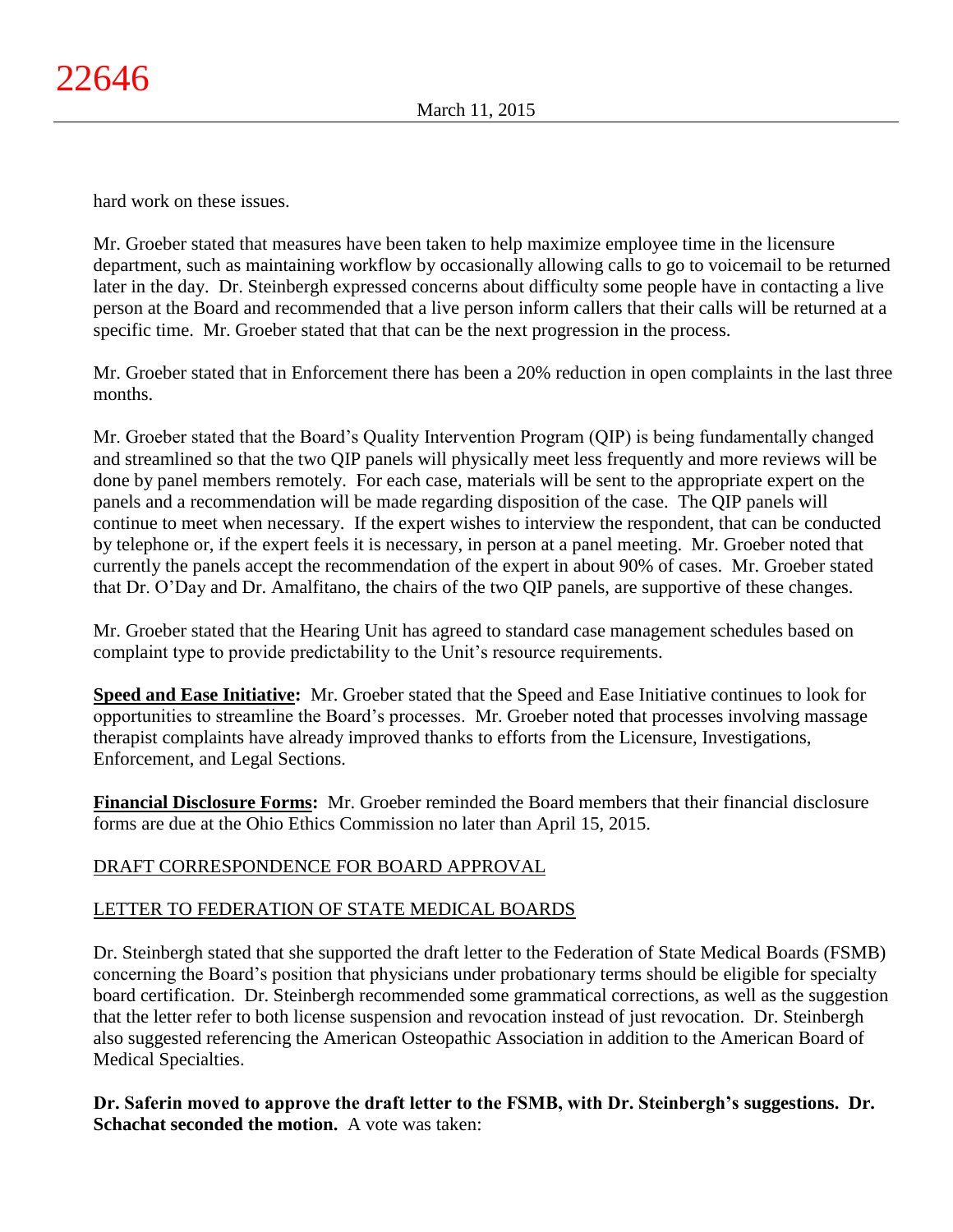| <b>ROLL CALL:</b> | Dr. Rothermel  | - aye |
|-------------------|----------------|-------|
|                   | Dr. Saferin    | - aye |
|                   | Dr. Ramprasad  | - aye |
|                   | Dr. Steinbergh | - aye |
|                   | Mr. Gonidakis  | - aye |
|                   | Mr. Kenney     | - aye |
|                   | Dr. Sethi      | - aye |
|                   | Dr. Soin       | - aye |
|                   | Mr. Giacalone  | - aye |
|                   | Dr. Schachat   | - aye |
|                   |                |       |

#### The motion carried.

#### LETTER TO MASSAGE THERAPY AND COSMETIC THERAPY SCHOOLS

Dr. Steinbergh approved of the draft letter to massage therapy and cosmetic therapy schools advising the programs that, as stipulated in Section 4731-1-15, Ohio Administrative Code, they must inform applicants that a criminal background could impede their ability to obtain licensure following graduation. Dr. Steinbergh suggested some grammatical corrections. Dr. Steinbergh also suggested that since massage therapy is the Board's primary concern in this matter, "massage therapy" should precede "cosmetic therapy" when mentioned together in the letter.

Dr. Steinbergh suggested that the massage therapy schools should be required in include this information with all application materials prior to the applicants making any payment to the school. The Board discussed this issue thoroughly. Mr. Kenney stated that this discussion is important and should be continued at a later time.

**Dr. Saferin moved to approve the draft letter to the schools of massage therapy and cosmetic therapy, with Dr. Steinbergh's suggestions. Dr. Soin seconded the motion.** A vote was taken

| <b>ROLL CALL:</b> | Dr. Rothermel  | - aye |
|-------------------|----------------|-------|
|                   | Dr. Saferin    | - aye |
|                   | Dr. Ramprasad  | - aye |
|                   | Dr. Steinbergh | - aye |
|                   | Mr. Gonidakis  | - aye |
|                   | Mr. Kenney     | - aye |
|                   | Dr. Sethi      | - aye |
|                   | Dr. Soin       | - aye |
|                   | Mr. Giacalone  | - aye |
|                   | Dr. Schachat   | - aye |

The motion carried.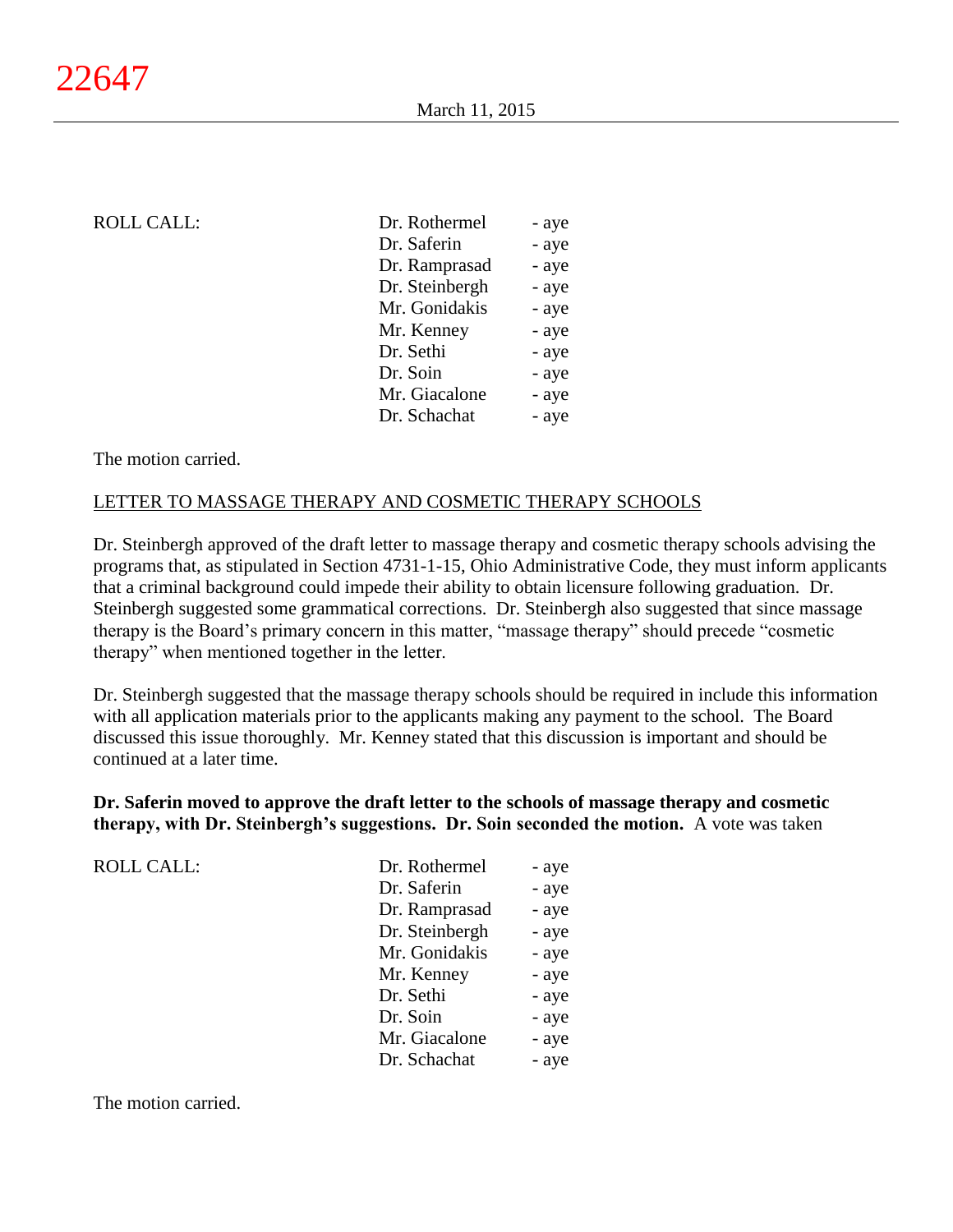## MEDICAL BOARD VACANCIES

Dr. Steinbergh asked about efforts to fill the current vacancies on the Board. Mr. Groeber stated that he reaches out to the Governor's office often regarding these gubernatorial appointments, but there is no definitive news yet. Dr. Steinbergh noted that the Board still has two vacancies from Dr. Talmage's departure in May 2014 and Dr. Bechtel's resignation in December 2014, as well the upcoming end of Dr. Ramprasad's term on the Board. The Board briefly discussed that matter and its implications to the Board's ability to reach a quorum to do business.

## REPORTS BY ASSIGNED COMMITTEES

## POLICY COMMITTEE

## LEGISLATIVE UPDATES

#### Mr. Gonidakis exited the meeting at this time.

**House Bill 40, Fining Authority:** Mr. LaCross stated that this legislation passed out of the House Government Accountability Committee unanimously and will hopefully reach the House floor by March 30. Mr. LaCross thanked Mr. Kenney, Mr. Gonidakis, and Dr. Rothermel for their efforts on this bill.

**Podiatric Licensure:** Mr. LaCross stated that a bill has been drafted regarding the podiatric licensure process. Mr. LaCross noted that Dr. Saferin has read the bill and approves of its provisions, as does the Ohio Foot and Ankle Medical Association. Mr. LaCross stated that this bill also allows expedited licensure applications to be approved by the Secretary and Supervising Member of the Board and provides for an administrative certificate that will allow otherwise unlicensed physicians to take an administrative medical position in Ohio.

**Senate Bill 55, Physician Assistants Law:** Mr. LaCross stated that this bill has been introduced into the Senate. The bill contains a clarification of the audit process the Board will use to audit physician assistant supervision agreements, specifying what the Board can and cannot look at. The bill will also combine the physician assistant certificate to prescribe with the regular physician assistant license.

**House Bill 64, Operating Budget:** Mr. LaCross stated that House Bill 64, which references the Board's anticipated fining authority, is moving smoothly through the legislature.

**One-Bite Reporting Exemption:** Mr. LaCross stated that there will be a final product on revisions to the one-bite reporting exemption soon. Mr. Groeber commented that conversations with the Ohio Physician's Health Program and with Justice Stratton have gone well and the goal is to have a quality, workable program.

**Expedited Partner Therapy:** Mr. LaCross stated that a bill for expedited partner therapy (EPT) is being drafted. Mr. LaCross explained that the bill will allow a physician whose patient has been diagnosed with chlamydia, gonorrhea, or trichomoniasis to write prescriptions for up to two of the patient's sexual partners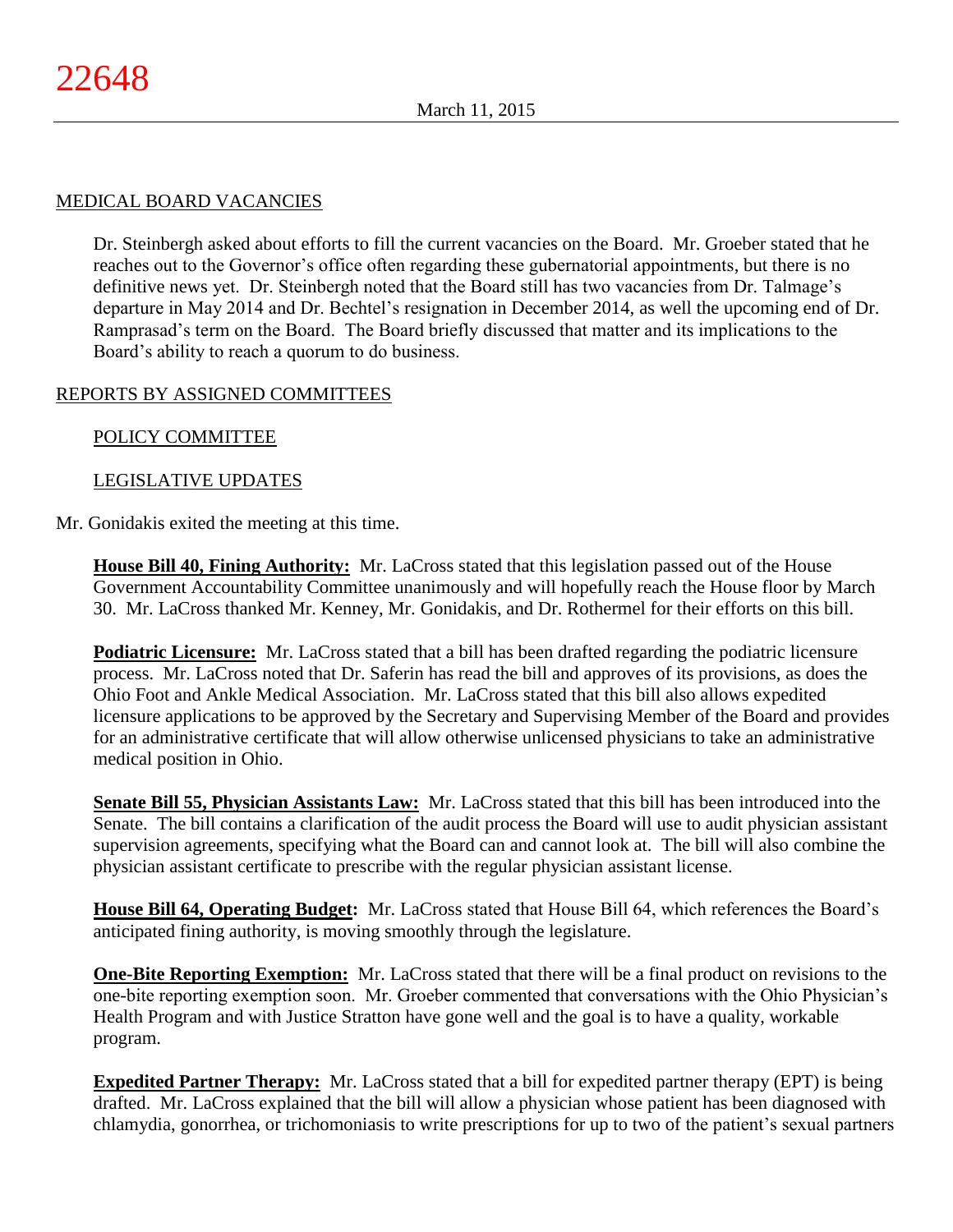for those conditions. The prescription(s) for the sexual partner(s) does not require the name of the individual, but must say "EPT." The physician may choose to not contact the sexual partner(s), but must document that in the patient record. The physician will provide information to the patient, to be given to the sexual partner(s), on the condition, the medication, and possible side-effects. The sexual partner(s) will bring the prescription to a pharmacist, who will fill the prescription and further advise the individual about the medication and possible side-effects. The bill exempts the physician and the pharmacist from liability for any adverse interactions that may occur.

Dr. Saferin asked how the EPT process will occur with e-prescribing. Mr. LaCross stated that that issue will be addressed by the Ohio Board of Pharmacy.

Dr. Steinbergh asked if there has been discussion of excluding gonorrhea from this legislation, noting that that was suggested by new infectious disease guidelines. Mr. LaCross stated that that issue was discussed with an obstetrics and gynecology association and it was recommended keep gonorrhea in the legislation.

**Discontinuance of Wallet Cards:** Mr. LaCross stated that legislation is being drafted for the discontinuance of wallet cards and will be shared with the Board members. Mr. LaCross stated that this legislation will apply to all licensees who receive wallet cards and not just physicians.

**Naloxone-Opioid Overdose:** Mr. LaCross stated that this bill passed the House unanimously and has been sent to the Senate.

**Prescribe-Delegate Authority:** Mr. LaCross stated that this legislation will authorize registered nurses to delegate certain non-scheduled drugs for administration to patients under certain circumstances.

# COMMENTS RECEIVED ON 4731-11-09 & 4731-11-11, OAC

Ms. Anderson stated that Rule 4731-11-09 has been tabled by the Policy Committee due to concerns of how physician assistants and nurse practitioners relate to the measure. Ms. Anderson stated that new language will be developed, with the help of Dr. Steinbergh and Dr. Schachat, and will be presented to the Policy Committee in the future.

Ms. Anderson stated that Rule 4731-11-11 will be brought back to the Policy Committee after references to red flags are added back into the language.

# APPROVAL OF FREQUENTLY ASKED QUESTIONS FOR WEBSITE

# COMMON CONTROLLED SUBSTANCES PRESCRIPTIONS FAQ'S

Ms. Anderson stated that this Frequently Asked Questions (FAQ) document will be brought back to the Committee in April with links to the Ohio Automated Rx Reporting System (OARRS) and additional information on OARRS.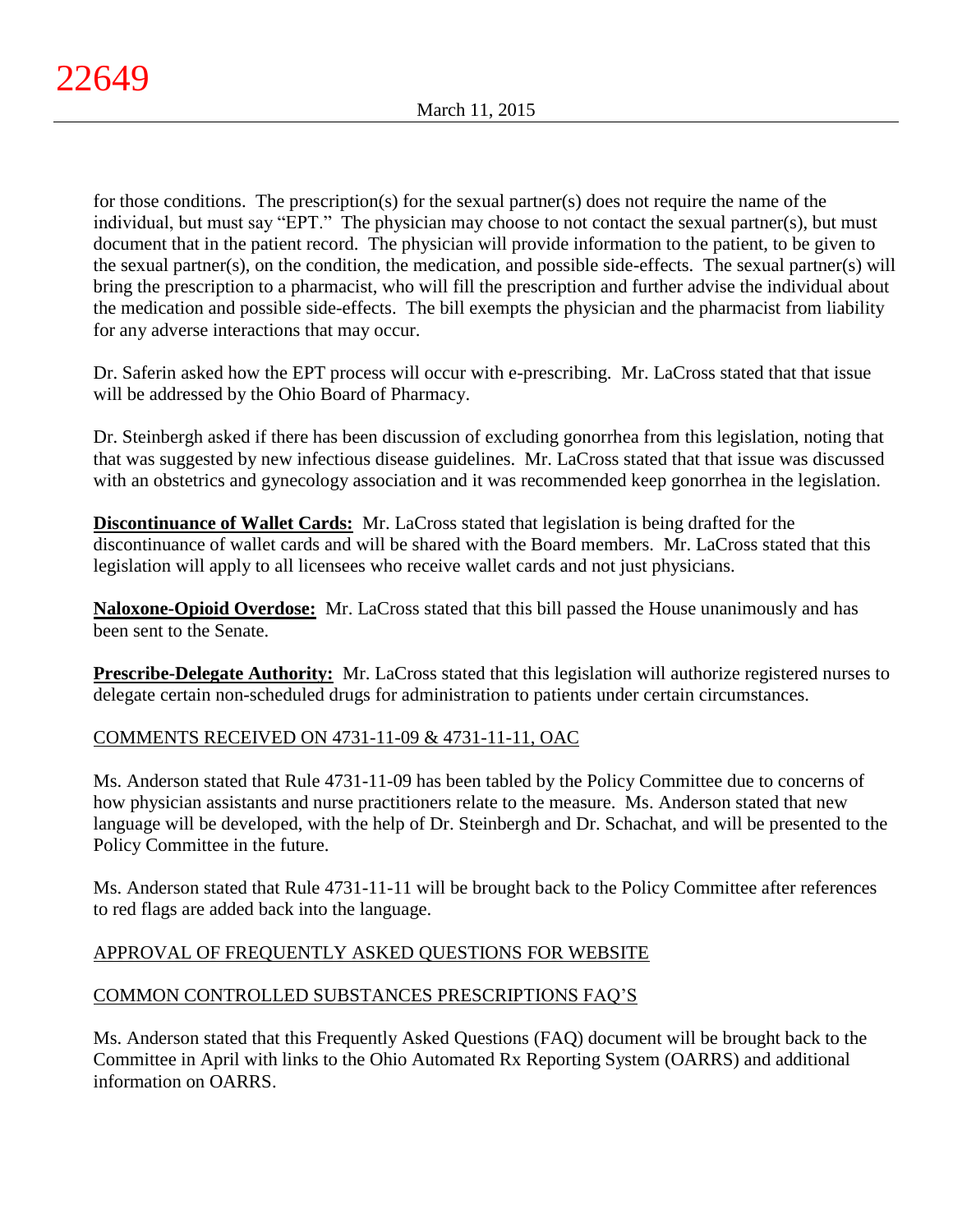#### SHORT-TERM WEIGHT LOSS ANOREXIANTS FAQ'S

**Dr. Soin moved to approve the Short-Term Weight Loss Anorexiants Frequently Asked Questions document. Dr. Saferin seconded the motion**. A vote was taken:

| <b>ROLL CALL:</b> | Dr. Rothermel  | - aye |
|-------------------|----------------|-------|
|                   | Dr. Saferin    | - aye |
|                   | Dr. Ramprasad  | - aye |
|                   | Dr. Steinbergh | - aye |
|                   | Mr. Kenney     | - aye |
|                   | Dr. Sethi      | - aye |
|                   | Dr. Soin       | - aye |
|                   | Mr. Giacalone  | - aye |
|                   | Dr. Schachat   | - aye |

The motion carried.

## DISCUSSION OF ACUTE PAIN DEFINITION

Ms. Anderson stated that the Opioid and Other Controlled Substance Committee of the Governor's Cabinet Opiate Action Team (GCOAT) has developed a definition of acute pain, which was discussed by the Policy Committee. Ms. Anderson stated that she and Dr. Soin are on that GCOAT committee and will continue to bring updates to the Board.

Dr. Steinbergh noted that in its current form, the definition of acute pain does not include an exacerbation of underlying chronic conditions. Dr. Steinbergh opined that exacerbation of a chronic pain condition should be treated as acute pain until the patient's condition returns to its normal state. Dr. Soin stated that such an exacerbation may be placed in another category, acute-on-chronic pain, which has yet to be defined by the Committee. Dr. Steinbergh reviewed the document and opined that the phrases "related to tissue damage" and "significantly alters a patient's typical function" could also cover an acute-on-chronic pain scenario.

# YOUTH SPORTS CONCUSSION AND HEAD INJURY RETURN-TO-PLAY GUIDELINES COMMITTEE

Dr. Rothermel stated that this Committee was formed by House Bill 487 and was charged with developing guidelines related to youth sports concussions, including establishing minimum educational requirements to qualify a physician or licensed healthcare provider to independently clear an athlete for return to practice or play. Committee met several times and heard testimony from multiple sources.

Dr. Rothermel continued that after much debate, the Committee guidelines will state that allopathic physicians, osteopathic physicians, diplomates in chiropractic neurology or chiropractic sports medicine, and certified chiropractic sports physicians who are on the American Chiropractic Board of Sports Medicine's National Concussion Registry will be considered qualified to clear youth athletes for return to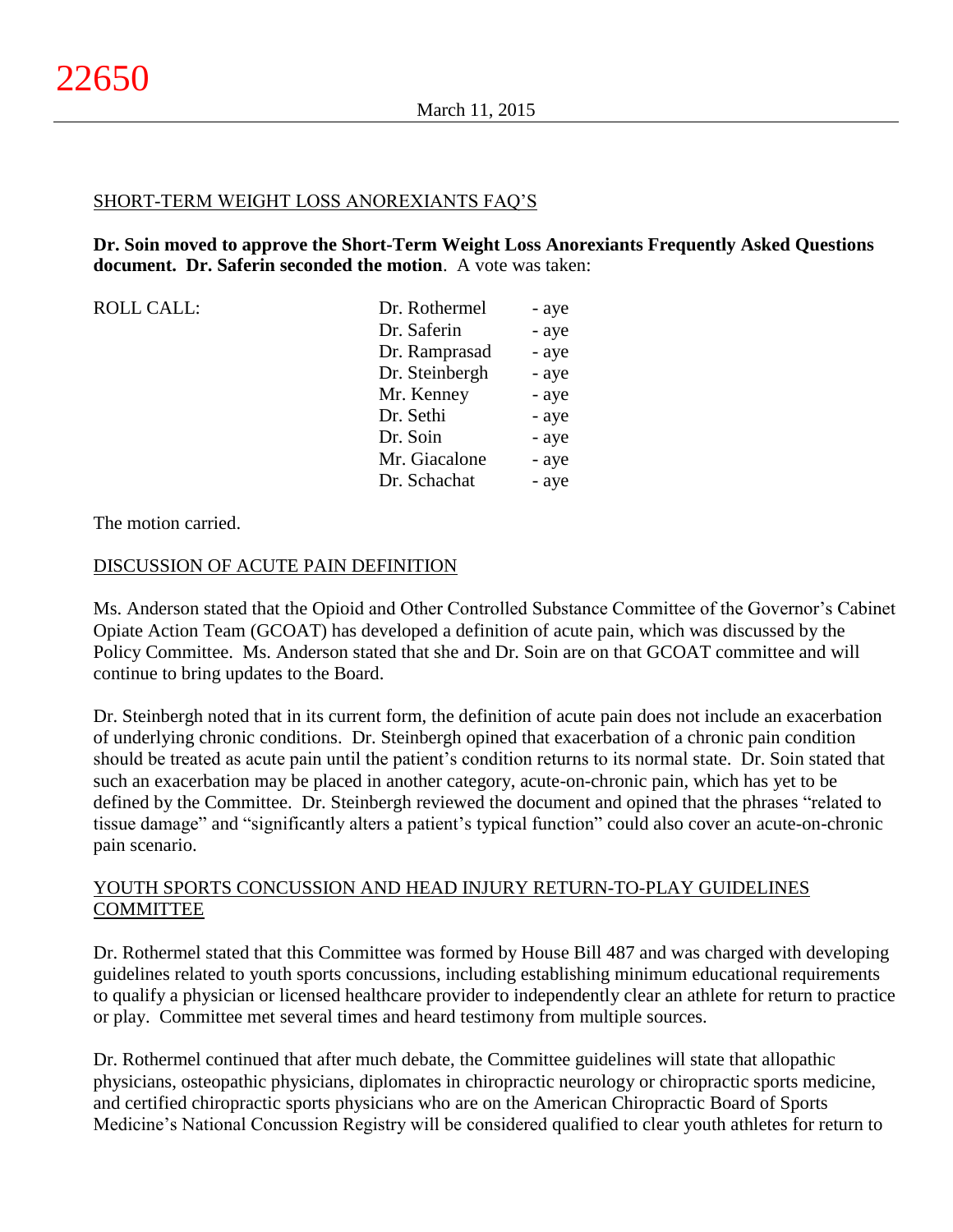play.

# PHYSICIAN ASSISTANT/SCOPE OF PRACTICE COMMITTEE REPORT

## PHYSICIAN ASSISTANT LICENSURE APPLICATION REVIEW

## JENNIFER PARVU, P.A.-C.

**Dr. Steinbergh moved to approve Ms. Parvu's application for a certificate to practice, based upon her holding a current and valid license or other form of authority to practice as a physician assistant issued by another jurisdiction prior to January 1, 2008. Dr. Sethi seconded the motion.** A vote was taken:

| <b>ROLL CALL:</b> | Dr. Rothermel  | - aye |
|-------------------|----------------|-------|
|                   | Dr. Saferin    | - aye |
|                   | Dr. Ramprasad  | - aye |
|                   | Dr. Steinbergh | - aye |
|                   | Mr. Kenney     | - aye |
|                   | Dr. Sethi      | - aye |
|                   | Dr. Soin       | - aye |
|                   | Mr. Giacalone  | - aye |
|                   | Dr. Schachat   | - aye |
|                   |                |       |

The motion carried.

## PHYSICIAN ASSISTANT FORMULARY REVIEW

Dr. Sethi stated that the Committee discussed Vyvanse and the Food and Drug Administration's (FDA) approval for use of that medication to treat binge eating. This matter was tabled by the Committee in anticipation of upcoming changes to the Board's rules regarding weight-loss medications.

Dr. Sethi stated that discussion of multiple sclerosis medications was tabled by the Physician Assistant Policy Committee.

#### SPECIAL SERVICES REVIEW

#### ORTHOPAEDIC SPECIALISTS AND SPORTS MEDICINE

**Dr. Sethi moved to approve the special services application of Orthopaedic Specialists and Sports Medicine for pesanserine injection and CMC thumb joint injection. Dr. Saferin seconded the motion.** A vote was taken:

| <b>ROLL CALL:</b> | Dr. Rothermel | - ave |
|-------------------|---------------|-------|
|                   | Dr. Saferin   | - ave |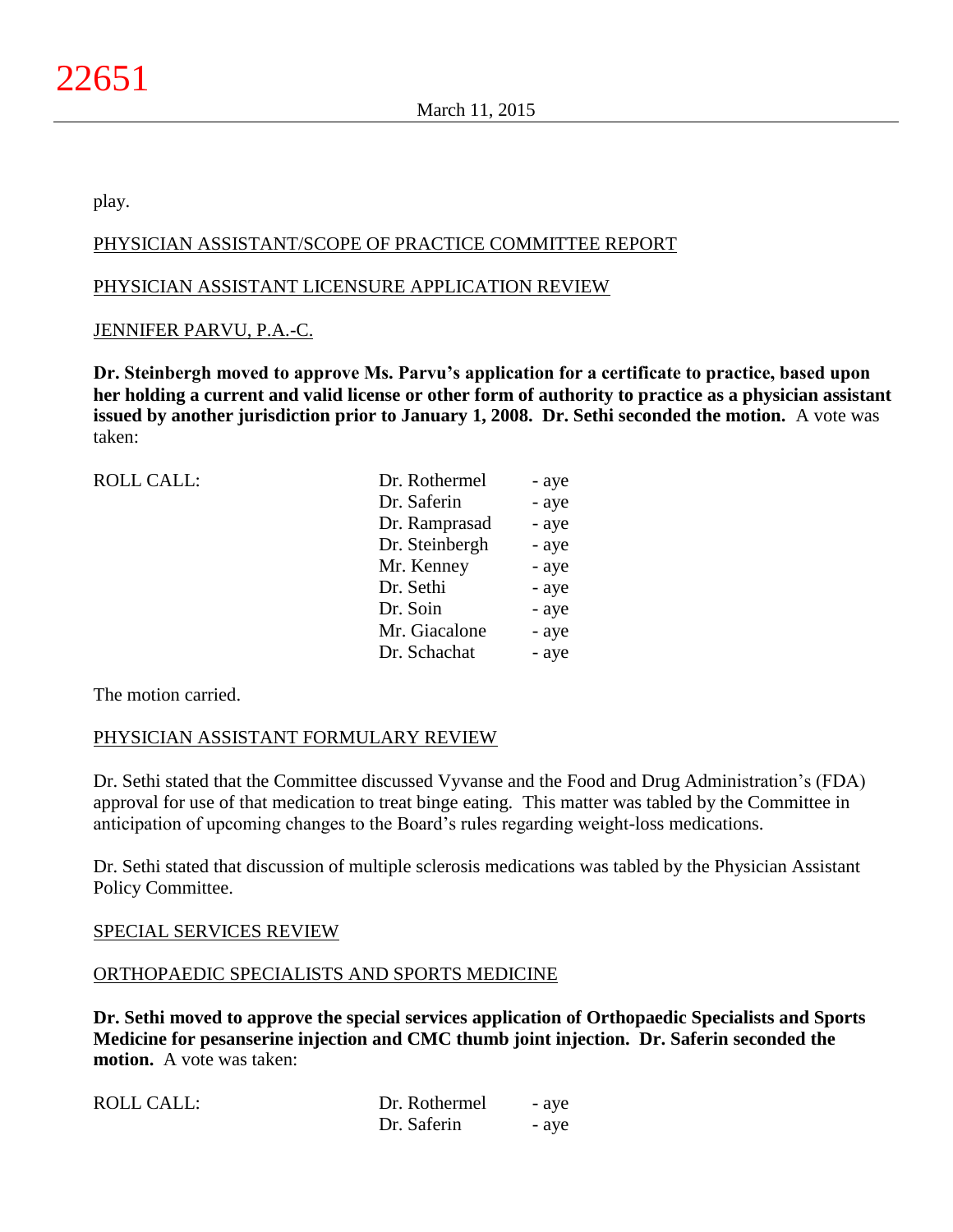| Dr. Ramprasad  | - aye |
|----------------|-------|
| Dr. Steinbergh | - aye |
| Mr. Kenney     | - aye |
| Dr. Sethi      | - aye |
| Dr. Soin       | - aye |
| Mr. Giacalone  | - aye |
| Dr. Schachat   | - aye |

#### The motion carried.

## PHYSICIAN ASSISTANT POLICY COMMITTEE APPOINTMENT

Dr. Steinbergh stated that Mr. Kenney has appointed Curtis L. Gingrich, M.D., to the Physician Assistant Policy Committee.

#### LICENSURE COMMITTEE

#### LICENSURE APPLICATION REVIEWS

#### JEFFERY CARLETON NORTHRUP, D.O.

Dr. Saferin stated that Dr. Northrup has applied for a medical license in Ohio. Dr. Northrup has held lifetime certification in obstetrics and gynecology since 1980 and has held physician executive certification from the Certifying Commission of Medical Management since 2011. Dr. Northrup has not engaged in clinical medicine since July 2007. Dr. Northrup has stated that he has no intention of practicing clinical medicine in Ohio, but he requires an active Ohio medical license for his current position as Chief Medical Officer of Knox Community Hospital.

**Dr. Saferin moved to grant Dr. Northrup's application for licensure and to immediately limit and restrict the license to the practice of administrative, non-clinical medicine. All limitations shall terminate upon evidence acceptable to the Board or its designee that Dr. Northrup has successfully recertified his American Osteopathic Association specialty board certification in obstetrics and gynecology and completed a Board-approved preceptorship. Dr. Ramprasad seconded the motion.**

Dr. Steinbergh stated that she supports the motion in principle, but would like Dr. Northrup to also have the option to take and pass the Comprehensive Osteopathic Medical Variable-Purpose Examination (COMVEX) rather than specialty board recertification.

The Board discussed this issue thoroughly. Dr. Rothermel expressed concern about whether Dr. Northrup, should he chose to return to the practice of clinical medicine, would demonstrate competency to perform gynecologic surgery simply by passing the COMVEX. Dr. Steinbergh stated that providing the option of taking the COMVEX would allow Dr. Northrup to practice general medicine without having to recertify in obstetrics and gynecology. Dr. Steinbergh also stated that the Medical Board issues a general medical license, not a specialty license. Dr. Steinbergh added that Hospitals and other credentialing bodies would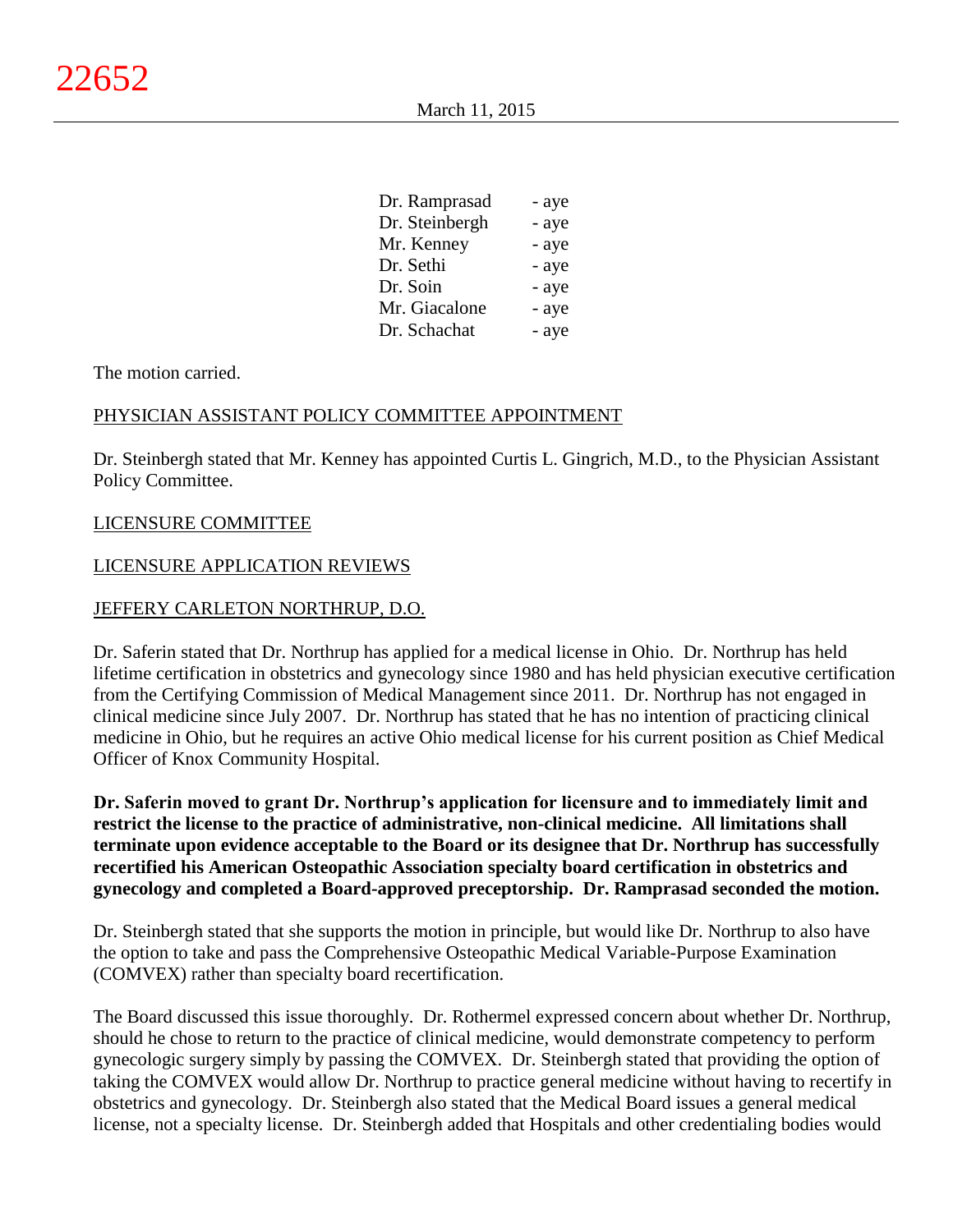not allow OB or surgical privileges without appropriate board certification. Dr. Sethi opined that requiring a preceptorship is an undue burden and that if Dr. Northrup has the proper fund of medical knowledge he should be allowed to practice as a general physician.

**Dr. Steinbergh moved to amend the motion so that Dr. Northrup may either pass the specialty board recertification examination or the COMVEX. Dr. Saferin seconded the motion.** A vote was taken:

| ROLL CALL: | Dr. Rothermel  | - aye |
|------------|----------------|-------|
|            | Dr. Saferin    | - aye |
|            | Dr. Ramprasad  | - aye |
|            | Dr. Steinbergh | - aye |
|            | Mr. Kenney     | - aye |
|            | Dr. Sethi      | - aye |
|            | Dr. Soin       | - aye |
|            | Mr. Giacalone  | - aye |
|            | Dr. Schachat   | - aye |

The motion carried.

**Dr. Steinbergh moved to approve the motion as amended. Dr. Saferin seconded the motion.** A vote was taken:

ROLL CALL:

| Dr. Rothermel  | - aye |
|----------------|-------|
| Dr. Saferin    | - aye |
| Dr. Ramprasad  | - aye |
| Dr. Steinbergh | - aye |
| Mr. Kenney     | - aye |
| Dr. Sethi      | - aye |
| Dr. Soin       | - aye |
| Mr. Giacalone  | - aye |
| Dr. Schachat   | - aye |

The motion carried.

#### LING GAO, M.D.

**Dr. Saferin moved to approved the good-cause exception of the 10-year rule as outlined in 4731-6- 14(C)(3)(b)(ii), and accept Dr. Gao's examination sequence in order to grant her a license. Dr. Steinbergh seconded the motion.** A vote was taken:

| ROLL CALL: | Dr. Rothermel  | - aye |
|------------|----------------|-------|
|            | Dr. Saferin    | - aye |
|            | Dr. Ramprasad  | - aye |
|            | Dr. Steinbergh | - aye |
|            |                |       |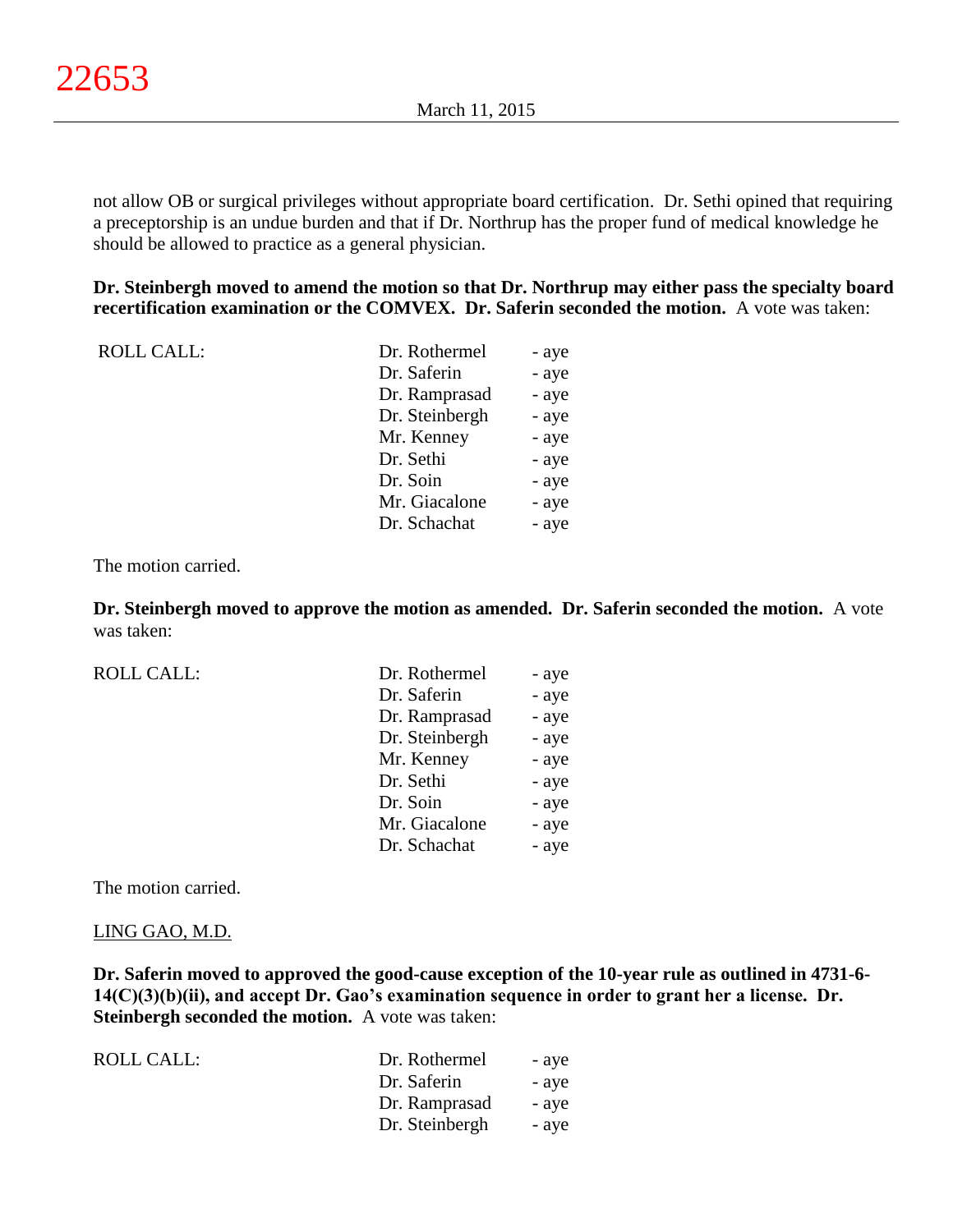| Mr. Kenney    | - aye |
|---------------|-------|
| Dr. Sethi     | - aye |
| Dr. Soin      | - aye |
| Mr. Giacalone | - aye |
| Dr. Schachat  | - aye |

The motion carried.

#### STEVEN M. PAP, M.D.

Dr. Saferin stated that Dr. Pap is applying for restoration of his Ohio medical license. Dr. Pap has not engaged in the practice of clinical medicine since 2006 and has held lifetime certification in obstetrics and gynecology since 1983. Dr. Pap personally appeared at the Licensure Committee meeting and indicated that, if approved, he will work at an obstetrics and gynecology practice twice per week and will only focus on non-surgical gynecologic care. Dr. Pap has worked in the medical field administratively since 2006 and is current with Category I continuing medical education requirements. Dr. Saferin stated that the Committee tabled this topic for further discussion.

Dr. Saferin stated that the Committee had discussed the possibility of granting Dr. Pap's application and requiring him to complete an eight-month preceptorship, to include two months of being observed and six months of 100% chart review. Dr. Saferin stated that Dr. Pap's partner has already agreed to be a preceptor. Dr. Steinbergh suggested that Dr. Pap also be required to pass the Special Purpose Examination (SPEX). Dr. Schachat opined that Dr. Pap should only be required to pass the SPEX.

# **Dr. Steinbergh moved to approve Dr. Pap's application for restoration of his license, conditional upon his taking and passing the SPEX, and to restrict that license to require an eight-month preceptorship, to include two months of close observation followed by six months of periodic chart review by a board-approved preceptor. Dr. Saferin seconded the motion.**

The Board discussed this matter thoroughly. Dr. Rothermel opined that Dr. Pap should have the option of either passing the SPEX or the recertification examination for obstetrics and gynecology. Dr. Steinbergh accepted Dr. Rothermel's suggestion. Dr. Sethi opined that there was no purpose in requiring Dr. Pap to participate in a preceptorship. Dr. Ramprasad disagreed and stated that Dr. Pap has not practiced for nine years.

**Dr. Steinbergh wished to change her motion in order to give Dr. Pap the option of either passing the SPEX or the recertification examination for obstetrics and gynecology.** No Board member objected to the change in the motion. The change to the motion was accepted.

The Board discussed this matter further and questioned when Dr. Pap's license would become active in relation to his preceptorship. Mr. Miller suggested that this topic be tabled until next month so that he and the licensure staff can research this and develop language to accomplish the Board's goal.

**Dr. Steinbergh moved to table this topic. Dr. Soin seconded the motion.** A vote was taken: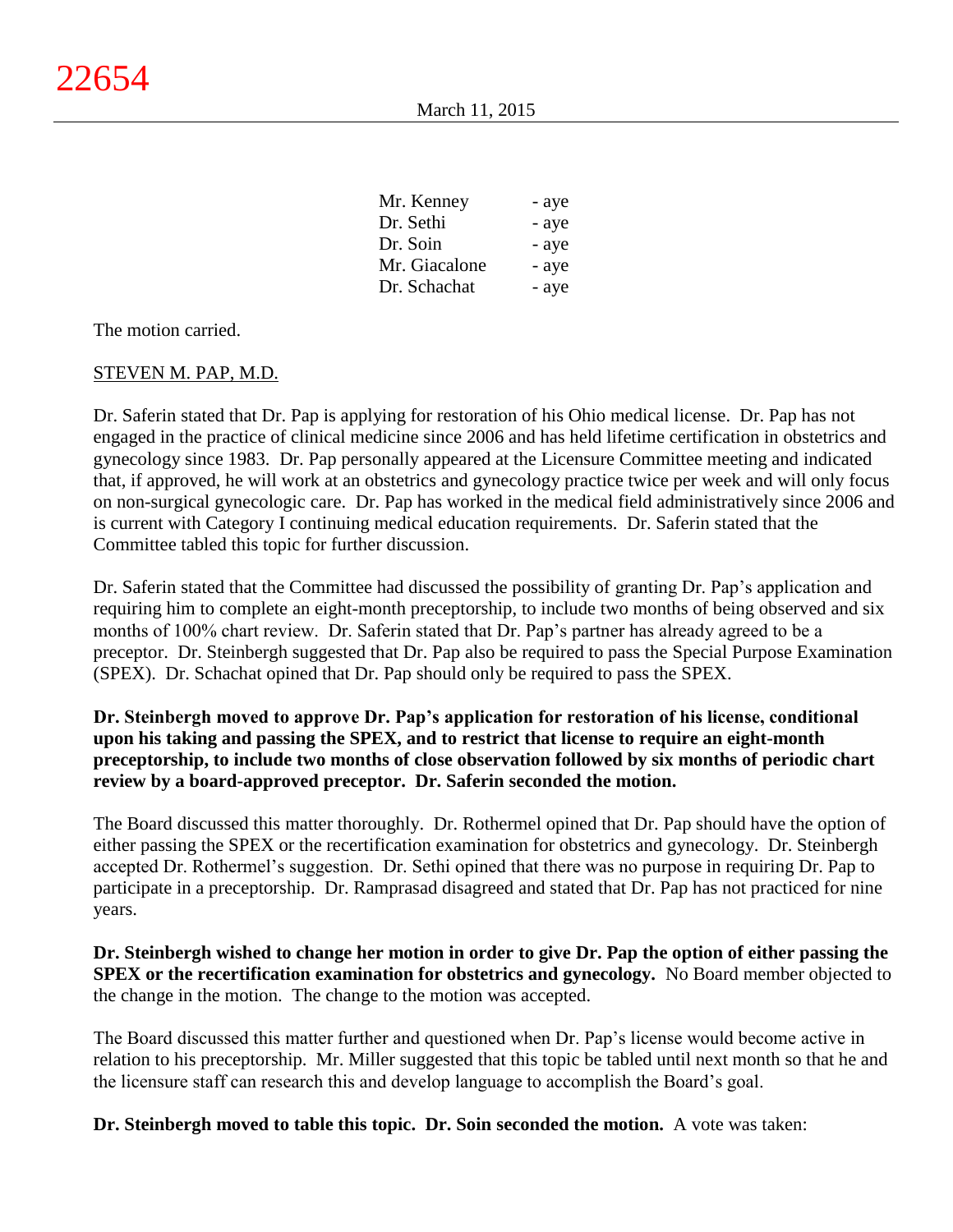# ROLL CALL:

| Dr. Rothermel  | - aye |
|----------------|-------|
| Dr. Saferin    | - aye |
| Dr. Ramprasad  | - aye |
| Dr. Steinbergh | - aye |
| Mr. Kenney     | - aye |
| Dr. Sethi      | - aye |
| Dr. Soin       | - aye |
| Mr. Giacalone  | - aye |
| Dr. Schachat   | - aye |

The motion to table carried.

Dr. Sethi exited the meeting at this time.

#### FINANCE COMMITTEE

#### DRUG ENFORCEMENT ADMINISTRATION MEETING

**Dr. Steinbergh moved to approve A.J. Groeber, Executive Director, or a designee, to attend the DEA meeting, and that participation in the meeting is in connection with his/her responsibilities and position with the Board. Dr. Soin seconded the motion.** A vote was taken:

| <b>ROLL CALL:</b> | Dr. Rothermel  | - aye |
|-------------------|----------------|-------|
|                   | Dr. Saferin    | - aye |
|                   | Dr. Ramprasad  | - aye |
|                   | Dr. Steinbergh | - aye |
|                   | Mr. Kenney     | - aye |
|                   | Dr. Sethi      | - aye |
|                   | Dr. Soin       | - aye |
|                   | Mr. Giacalone  | - aye |
|                   | Dr. Schachat   | - aye |

The motion carried.

#### COMPLIANCE COMMITTEE

Dr. Steinbergh stated that on February 11, 2015, the Compliance Committee met with Martin P. Ambrose, M.D.; Kyle F. Mills, M.D.; David O'Connell, M.D.; Mark A. Weiner, D.O.; and moved to continue them under the terms of their respective Board actions. The Committee further moved to bring Kyle F. Mills, M.D., in before the Committee again in March 2015. The Compliance Committee accepted Compliance staff's report of conferences on January 12th and 13th, and further approved the draft minutes from the January 14, 2015 Compliance Committee.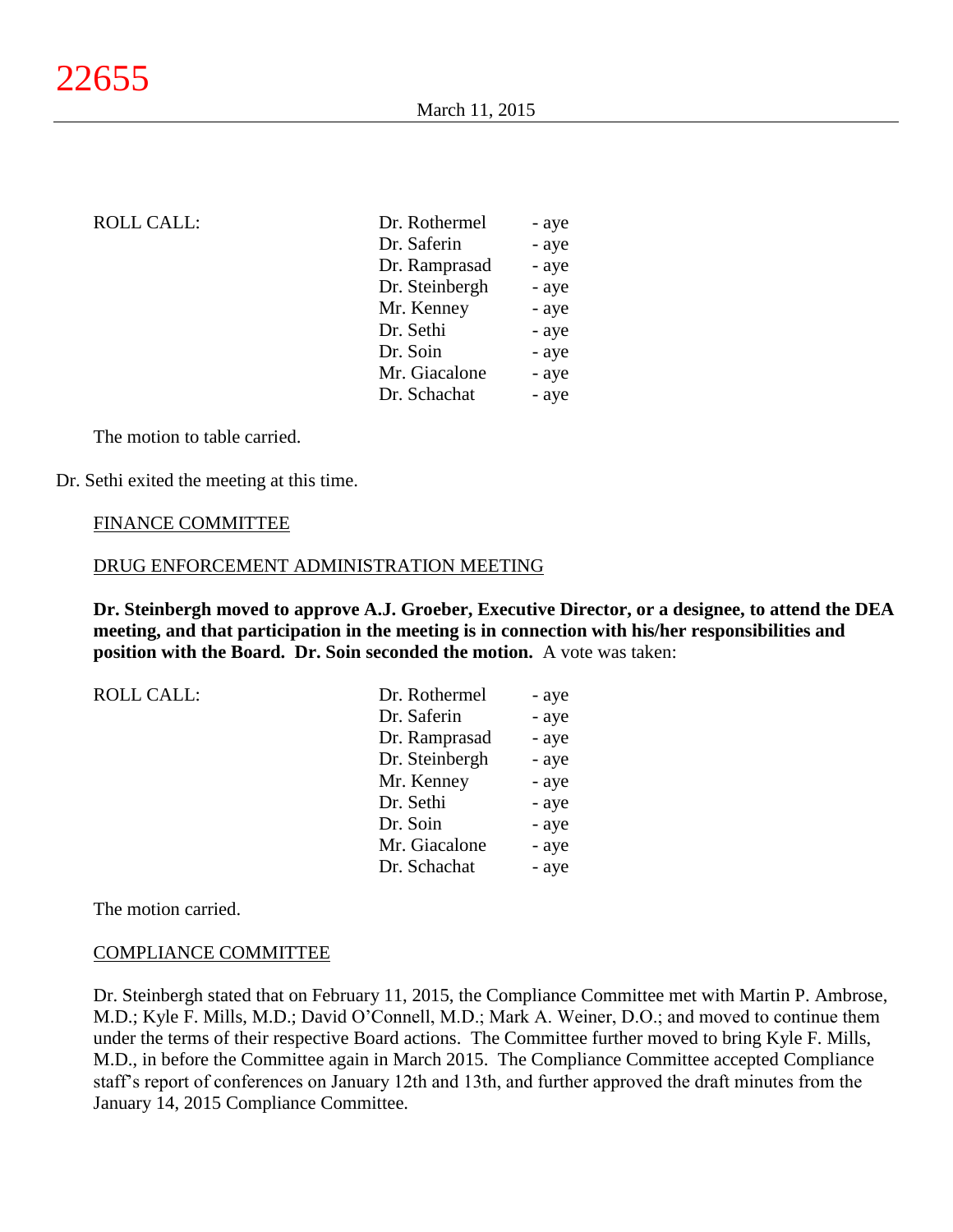#### PROBATIONARY REQUESTS

Mr. Kenney advised that at this time he would like the Board to consider the probationary requests on today's consent agenda. Mr. Kenney asked if any Board member wished to discuss a probationary request separately. Dr. Steinbergh stated that she wished to discuss probationary requests of Anil C. Nalluri, M.D., and Shannon Lee Swanson, D.O., separately.

Dr. Steinbergh stated that Dr. Nalluri is requesting approval of an online course called *Challenger Coding and Compliance*, among other requests. Dr. Steinbergh recommended denying Dr. Nalluri's request regarding that course because the course outline stated that the information is from 1995 to 1997. Dr. Steinbergh recommended approval of Dr. Nalluri's other requests.

Regarding Dr. Swanson, Dr. Steinbergh stated that she approves of the proposed practice plan, but it was not clear which hospitals Dr. Swanson would be practicing at. Ms. Bickers stated that Dr. Swanson's practice plan would allow her to work for 4M Emergency Systems, which provides services at multiple hospitals.

**Dr. Steinbergh moved to accept the Compliance staff's Reports of Conferences and the Secretary and Supervising Member's recommendations, except for the modification to Dr. Nalluiri's request as discussed, as follows:**

- **To grant Kevin Scott Balter, M.D.'s request for approval of John E. Cook, M.D., to serve as the monitoring physician; and determination of the frequency and number of charts to be reviewed at 10 charts per month;**
- **To grant Courtney D. Bonner, D.O.'s request for approval of Michael D. Bobb, D.O., to serve as the new monitoring physician;**
- **To grant John S. Henry, M.D.'s, request for approval of Jason L. Gessel, D.O., to serve as the new monitoring physician;**
- **To grant Kavita A. Kang, D.O.'s request for approval of Narinder K. Saini, M.D., to serve as an additional monitoring physician;**
- **To grant Matthew D. Kellems, M.D.'s request for approval of Heather D. McFarland, D.O., to serve as the new monitoring physician;**
- **To grant Carol E. Lewis, M.D.'s request for reduction in psychotherapy sessions from once per week to twice per month;**

 **To grant Waleed N. Mansour, M.D.'s request for approval of a personal and professional ethics course tailored by Donna F. Homenko, Ph.D., to fulfill the personal/professional ethics course requirement;**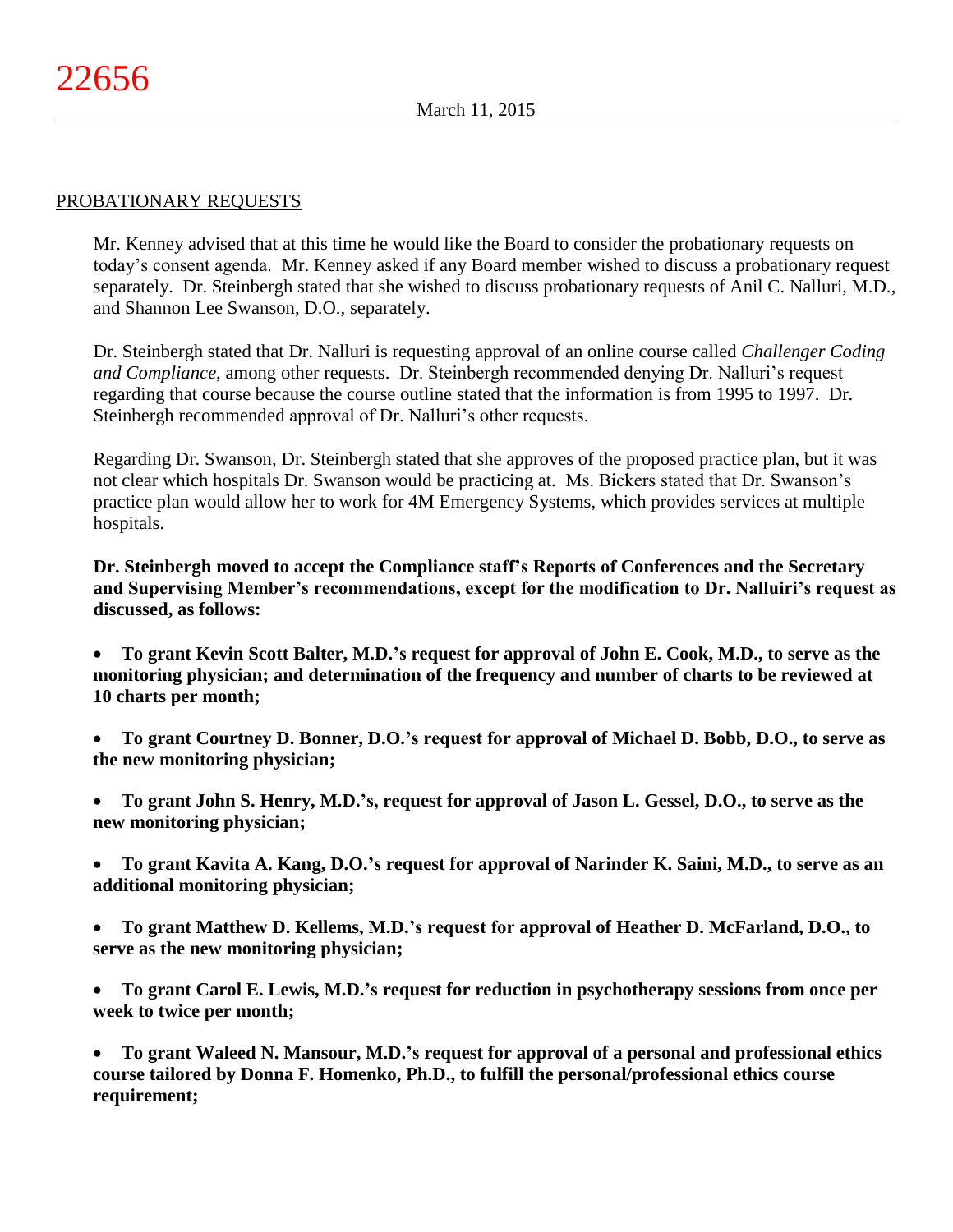**To grant Anil C. Nalluri, M.D.'s request for approval of** *Intensive Course in Medical Documentation: Clinical, Legal and Economic Implications for Healthcare***, offered by Case Western Reserve University, to fulfill the medical billing course requirement;**

 **To grant Sheila S. Paul, D.O.'s request for approval of Farid Sabet-Sharghi, M.D., to serve as the new monitoring physician;**

 **To grant Bernard J. Rose, M.D.'s request for reduction in psychiatric treatment sessions from twice per month to once per month; and discontinuance of the chart review requirement;**

 **To grant Rick Skibicki, M.D.'s request for reduction in appearances from every three months to every six months;**

 **To grant Shannon Lee Swanson, D.O.'s request for approval of a new practice plan; approval of Robert T. Moosally, Jr., D.O., to serve as the monitoring physician; and determination of the frequency and number of charts to be reviewed at 10 charts per week;**

 **To grant Mark Aaron Weiner, D.O.'s request for approval of the Michigan Health Professional Recovery Program to conduct monitoring while the doctor resides in Michigan; and** 

 **To grant Adil Y. Yamour, M.D.'s request for approval of Penelope A. Halliday, M.D., to serve as the new monitoring physician.**

**Dr. Schachat seconded the motion.** A vote was taken:

ROLL CALL: Dr. Rothermel - abstain Dr. Saferin - abstain Dr. Ramprasad - aye Dr. Steinbergh - aye Mr. Kenney - aye Dr. Sethi - aye Dr. Soin - aye Mr. Giacalone - aye Dr. Schachat - aye

The motion carried.

## REINSTATEMENT REQUEST

**Dr. Steinbergh moved to approve the request for the reinstatement of the license of James A. Williams, D.O., effective immediately, subject to the probationary terms and conditions as outlined in the July 9, 2014 Board Order for a minimum of five years. Dr. Sethi seconded the motion**. A vote was taken: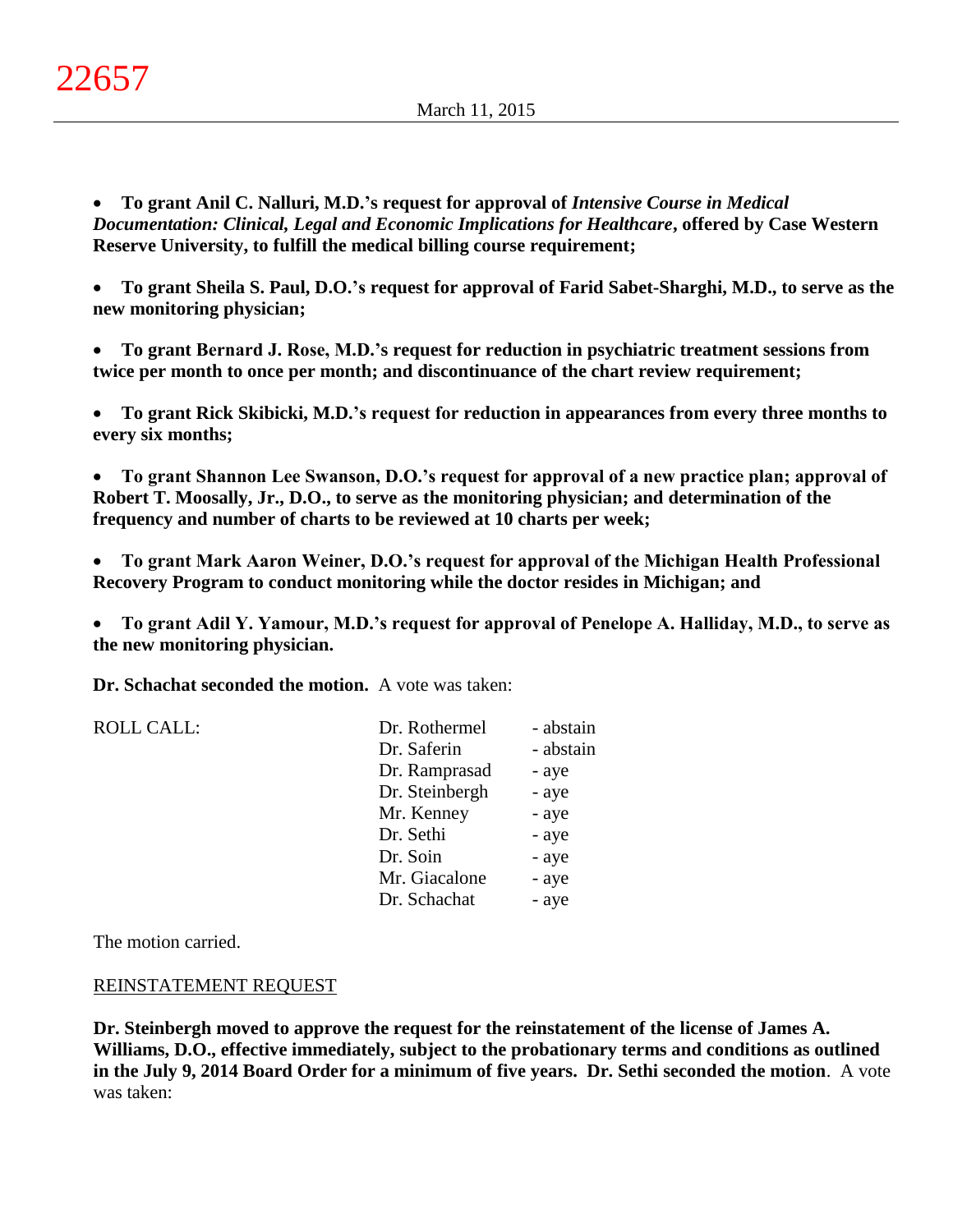| Dr. Rothermel  | - abstain |
|----------------|-----------|
| Dr. Saferin    | - abstain |
| Dr. Ramprasad  | - aye     |
| Dr. Steinbergh | - aye     |
| Mr. Kenney     | - aye     |
| Dr. Sethi      | - aye     |
| Dr. Soin       | - aye     |
| Mr. Giacalone  | - aye     |
| Dr. Schachat   | - aye     |
|                |           |

#### The motion carried.

# FINAL PROBATIONARY APPEARANCES

## AIMEE V. CHAPPELOW, M.D.

Dr. Schachat exited the meeting at this time.

Dr. Chappelow was appearing before the Board pursuant to her request for release from the terms of her January 13, 2010 Consent Agreement. Ms. Bickers reviewed Dr. Chappelow's history with the Board.

In response to questions from the Board, Dr. Chappelow stated that her most essential truth is that she has the disease of addiction and will have for rest of her life. Dr. Chappelow stated that she must treat her disease on a daily basis by staying close to her support group, working a strong 12-step program, and prioritizing her recovery above everything else. Consequently, Dr. Chappelow stated that very little will change after her release from her Consent Agreement.

Regarding her current practice, Dr. Chappelow stated that she is practicing at about 70% capacity, seeing patients two days per week and performing surgery about two days per week. Dr. Chappelow stated that her current hours are reasonable and her colleagues are very supportive. Dr. Chappelow stated that having her license suspended was a gift because it allowed her to step back from being so focused on her career. Dr. Chappelow stated that during her suspension she had the opportunity to work at the Cleveland Clinic's alcohol and recovery center.

When asked how Dr. Chappelow felt when her license was first suspended by the Board, Dr. Chappelow answered that it did not seem like a gift at the time, but it caused her to appreciate what a privilege it is to be able to care for patients.

When asked how Dr. Chappelow became addicted to medications, Dr. Chappelow responded that she had initially taken Percocet and oxycodone to help her sleep, but she soon found that it was difficult to sleep without taking those drugs. Dr. Chappelow stated that many people are taught to be self-sufficient and to not reach out for help. However, Dr. Chappelow stated that there is no shame in asking for help and, in fact, some of the most effective people ask for help and other people's opinions.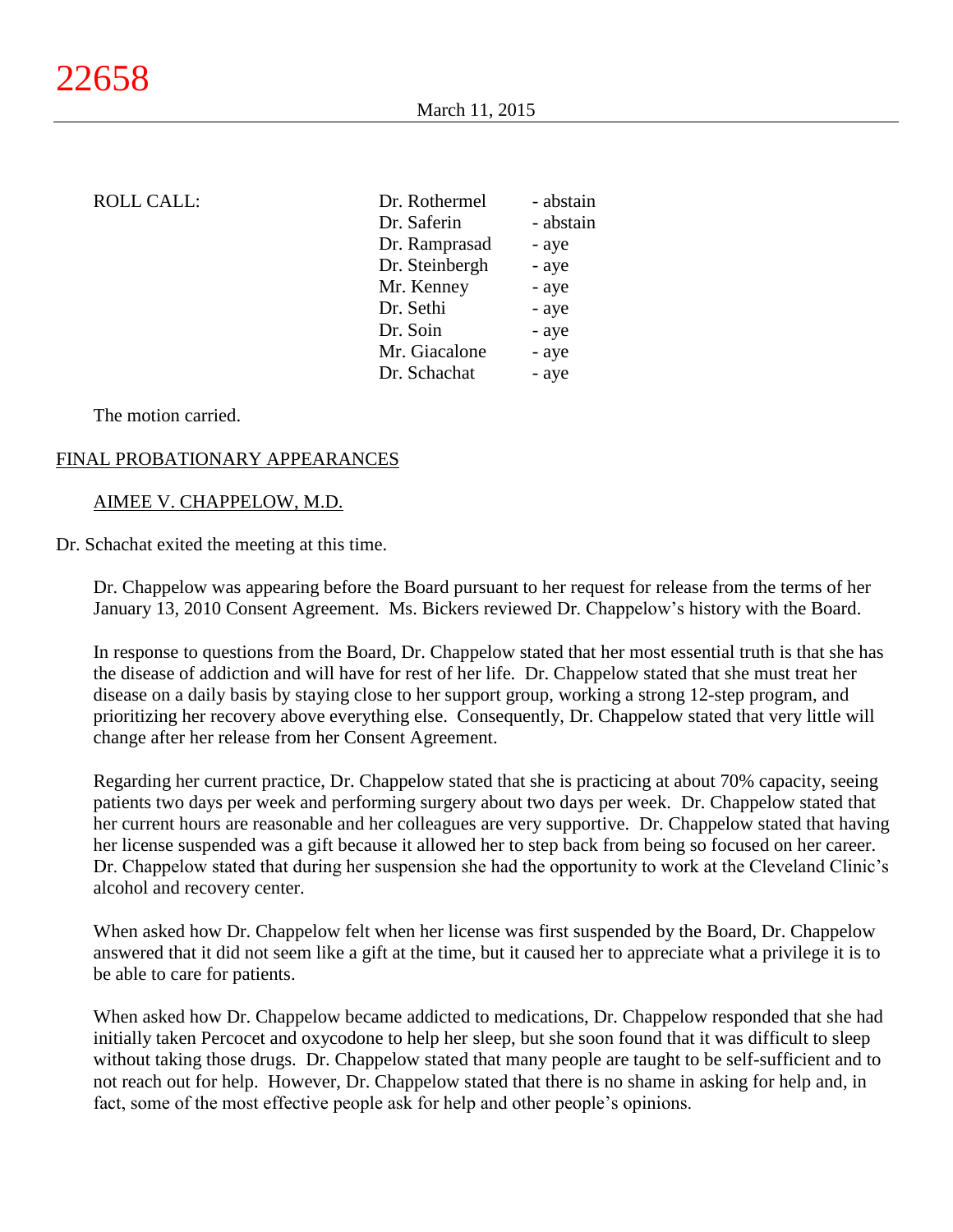## **Dr. Soin moved to release Dr. Chappelow from the terms of her January 13, 2010 Consent Agreement, effective immediately. Dr. Soin seconded the motion.** A vote was taken:

ROLL CALL:

| Dr. Rothermel  | - abstain |
|----------------|-----------|
| Dr. Saferin    | - abstain |
| Dr. Ramprasad  | - aye     |
| Dr. Steinbergh | - aye     |
| Mr. Kenney     | - aye     |
| Dr. Sethi      | - aye     |
| Dr. Soin       | - aye     |
| Mr. Giacalone  | - aye     |
|                |           |

The motion carried.

## ALAN ARNOLD GODOFSKY, M.D.

Dr. Godofsky was appearing before the Board pursuant to his request for release from the terms of the Board's Order of March 13, 2013. Ms. Bickers reviewed Dr. Godofsky's history with the Board.

In response to questions from Dr. Steinbergh, Dr. Godofsky stated that he is retired but sometimes takes a *locum tenens* position as an anesthesiologist for two to four months at a time. Dr. Godofsky stated that he has allowed his Kentucky medical license to expire.

Dr. Schachat returned to the meeting at this time.

Mr. Giacalone asked Dr. Godofsky how he came to the attention of the Kentucky and Ohio Medical Boards. Dr. Godofsky explained that he accepted a *locum tenes* position with a chronic pain clinic in Kentucky. Dr. Godofsky stated that this clinic has subsequently been referred to as a "pill mill," but he disliked that term because it painted all the physicians and patients in the clinic with the same brush. Dr. Godofsky stated that at the time he took the position the Kentucky Board of Medical Licensure had posted an opinion regarding pain clinic guidelines and how they would handle related investigations. Dr. Godofsky stated that in his case the Kentucky Board's investigation process was accelerated because of pending legislation regarding pill mills.

Dr. Godofsky continued that the Kentucky Board's expert was given about 80 patient charts for review within a couple of days and the expert never realized that each chart had input from multiple physicians. Dr. Godofsky stated that the expert later retracted all of his opinions in one case. Dr. Godofsky stated that is his case, he was notified of his hearing on a Tuesday or Thursday and the hearing was to be held the following Monday. Upon questioning by Mr. Giacalone, Dr. Godofsky stated that he did attend his hearing and he was represented by an attorney who he had first met the day before.

Mr. Giacalone noted that the name of the clinic had been "the Central Kentucky Bariatric and Pain Management Clinic" and found it odd that those two specialties would be combined in the same clinic. Dr. Godofsky stated that there were not any bariatric patients in the clinic. Dr. Godofsky stated that he had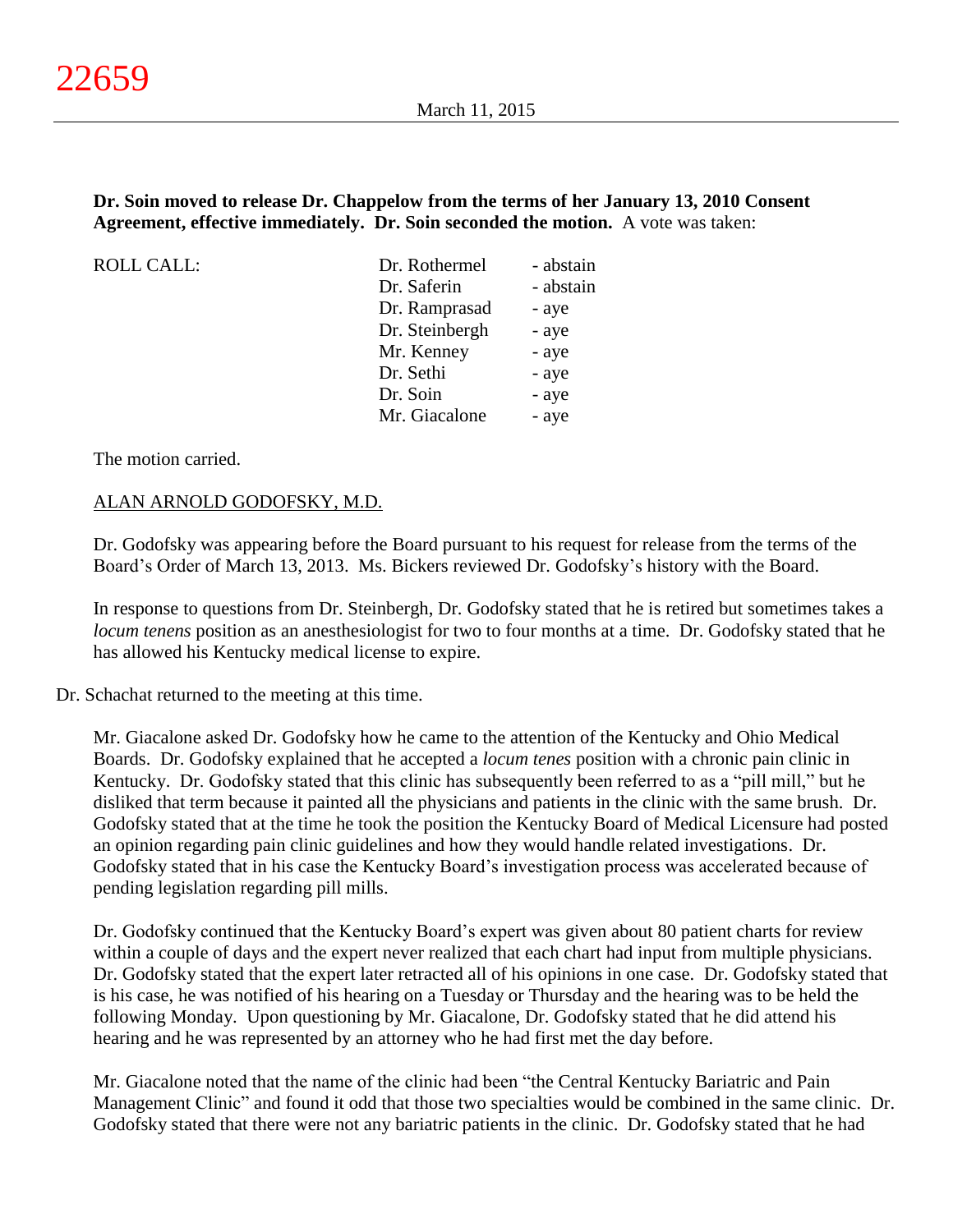made sure that he would only be treating pain management patients and he felt qualified to treat those patients appropriately.

Mr. Giacalone noted that the clinic charged \$450.00 for prescriptions and that multiple pharmacists refused to fill the prescriptions. Dr. Godofsky stated that there was no charge for the prescriptions and the \$450.00 was a fee to arranging MRI's with an affiliated facility. Dr. Godofsky stated that he was never ordered to treat or not treat patients or to refer patients to specific facilities.

Mr. Giacalone noted the expert's statement and the Kentucky Board of Medical Licensure in their Agreed Order of Indefinite Restriction had found that that Dr. Godofsky had prescribed oxycodone in 15 and 30 mg doses usually in combination with Valium. Dr. Godofsky stated that that is inaccurate. Dr. Soin noted that the prescriptions were on KASPER, Kentucky's prescription reporting system. Dr. Godofsky stated that the Valium did not show up in all KASPER reports. Dr. Godofsky stated that he had some patients on Valium because almost all of them were coming from clinics in Florida that had been closed and were already on very high doses.

Mr. Giacalone noted that many patients traveled 100 to 200 miles to Dr. Godofsky's clinic and asked if that seemed odd. Dr. Godofsky replied that it was not completely odd given the situation and that some patients had a legitimate need to see physicians. Dr. Godofsky stated that in order to determine which patients were legitimate, he had to talk to them.

The Board continued to discuss the numerous red flags present at the clinic and Dr. Godofsky's continued practice there. Dr. Godofsky maintained that his primary goal had been to appropriately treat the patients and to help them to the best of his ability. Dr. Godofsky contended that a substantial amount of the information in the Kentucky Board Order is inaccurate. Dr. Godofsky stated that he attempted to refer suspected drug abusers to appropriate providers, but getting such referrals was difficult.

Dr. Soin opined that Dr. Godofsky is not taking ownership of this situation and that his comments are disingenuous. Dr. Soin noted that expert's statement that

In all records reviewed Dr. Godofsky provided a layman's diagnosis of low back pain and neck pain which demonstrate a lack of critical evaluation of the patient. History of chief complaint was completely absent and not included. There was no evidence of ongoing physical exams.

Dr. Soin commented that if Dr. Godofsky had the patients' best interests in mind and was trying to get them off drugs, he would have documented an appropriate diagnosis, a chief complaint, and performed a physical examination. Dr. Godofsky reiterated that each patient chart had documentation by multiple physicians and he was not necessarily the one who did the initial history and physical. Dr. Godofsky stated that every chart had a chief compliant, documented as "reason for seeking care." Dr. Godofsky stated that he sometimes used the term "back pain" when he did not know the specific cause of the patient's pain. Dr. Godofsky stated that there is a billing code for back pain and he did not think it was inappropriate to use that term as a generalization when a more specific diagnosis is not clear at the time.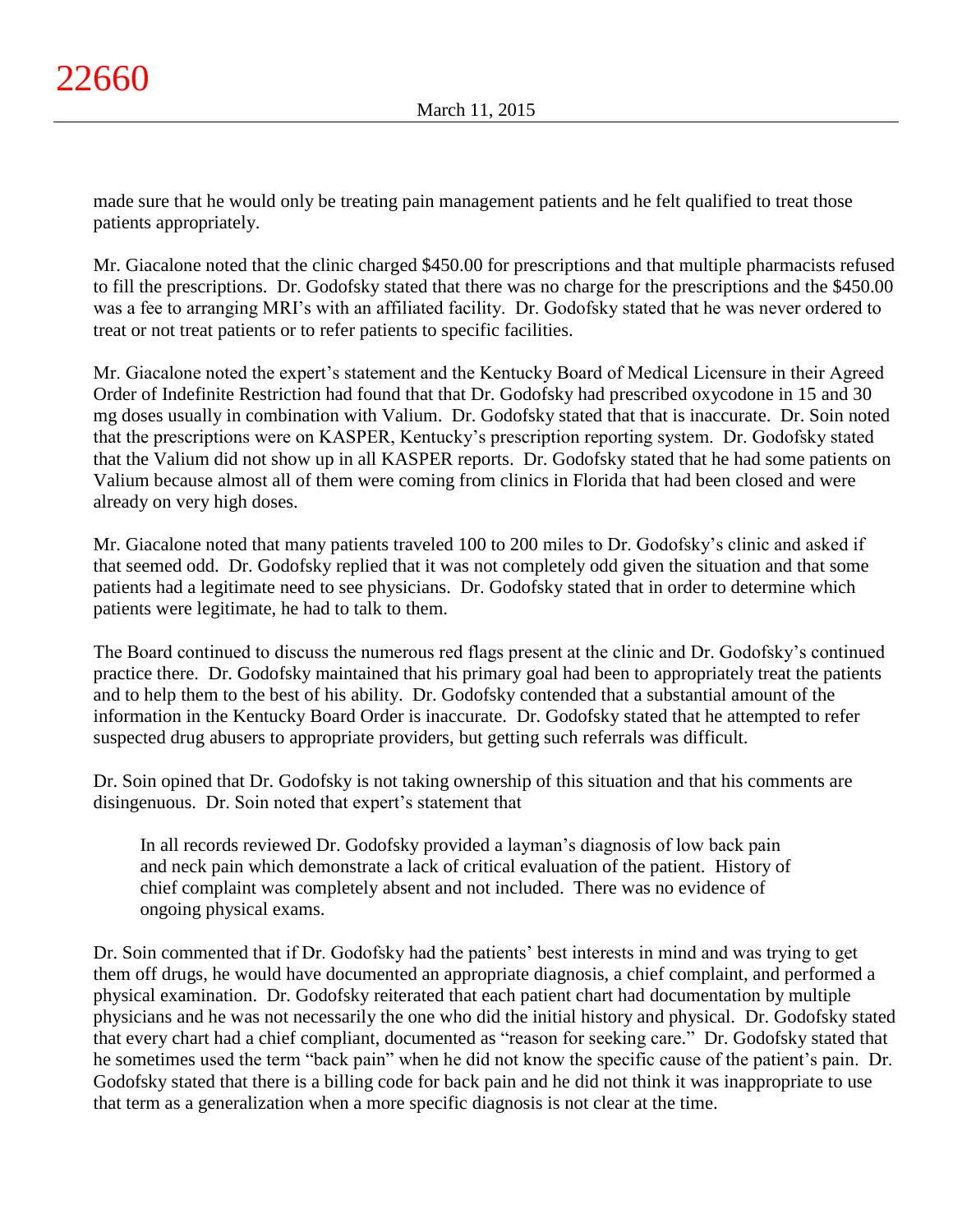Dr. Soin hoped that Dr. Godofsky had situational awareness of what happened at this pill mill and all pill mills, including diversion, death, addiction, crime, and even prostitution, that are the trickle down effects of writing these prescriptions. Dr. Soin asked what positive steps Dr. Godofsky has taken to prevent this from happening again. Dr. Godofsky replied that he has fulfilled all the requirements of his license restriction and probationary terms and he has no intention of returning to a similar practice.

Dr. Sethi expressed concern that Dr. Godofsky is not taking ownership of this issue and that he seemed self-righteous. Dr. Sethi asked how Dr. Godofsky could be trusted to be safe. Dr. Godofsky stated that no one has taken more responsibility for this situation than he has and that his intention had been to try to help the patients in very difficult circumstances. Dr. Godofsky noted that other physicians involved in this have been indicted, some are in jail, and some have had restrictions on their Drug Enforcement Administration (DEA) certificate. Dr. Godofsky stated that none of that happened to him because the DEA reviewed his charts and determined that there was no reason to proceed further. Dr. Godofsky stated that he takes responsibility for his poor judgment.

Mr. Giacalone asked if Dr. Godofsky understands that getting involved in similar circumstances again would be very detrimental to his ability to practice in Ohio. Dr. Godofsky replied that that is perfectly clear.

Dr. Sethi did not feel comfortable releasing Dr. Godofsky from the terms of his Board Order and opined that additional monitoring is needed. Dr. Soin opined that based on the restriction on Dr. Godofsky's license, he is unlikely to be in a scenario that could harm patients again. Dr. Steinbergh also supported releasing Dr. Godofsky and opined that he will not put himself in this predicament again. Mr. Kenney agreed with other Board members that Dr. Godofsky is not taking ownership of his actions, but also agreed that Dr. Godofsky will not repeat these actions.

**Dr. Steinbergh moved to release Dr. Godofsky from the terms of the Board's Order of March 13, 2013, effective March 27, 2015, with the license limitation continuing until the similar limitation is lifted from Dr. Godofsky's Kentucky medical license. Dr. Soin seconded the motion.** A vote was taken:

| ROLL CALL: | Dr. Rothermel  | - abstain |
|------------|----------------|-----------|
|            | Dr. Saferin    | - abstain |
|            | Dr. Ramprasad  | - aye     |
|            | Dr. Steinbergh | - aye     |
|            | Mr. Kenney     | - aye     |
|            | Dr. Sethi      | - nay     |
|            | Dr. Soin       | - aye     |
|            | Mr. Giacalone  | - aye     |
|            | Dr. Schachat   | - aye     |
|            |                |           |

The motion carried.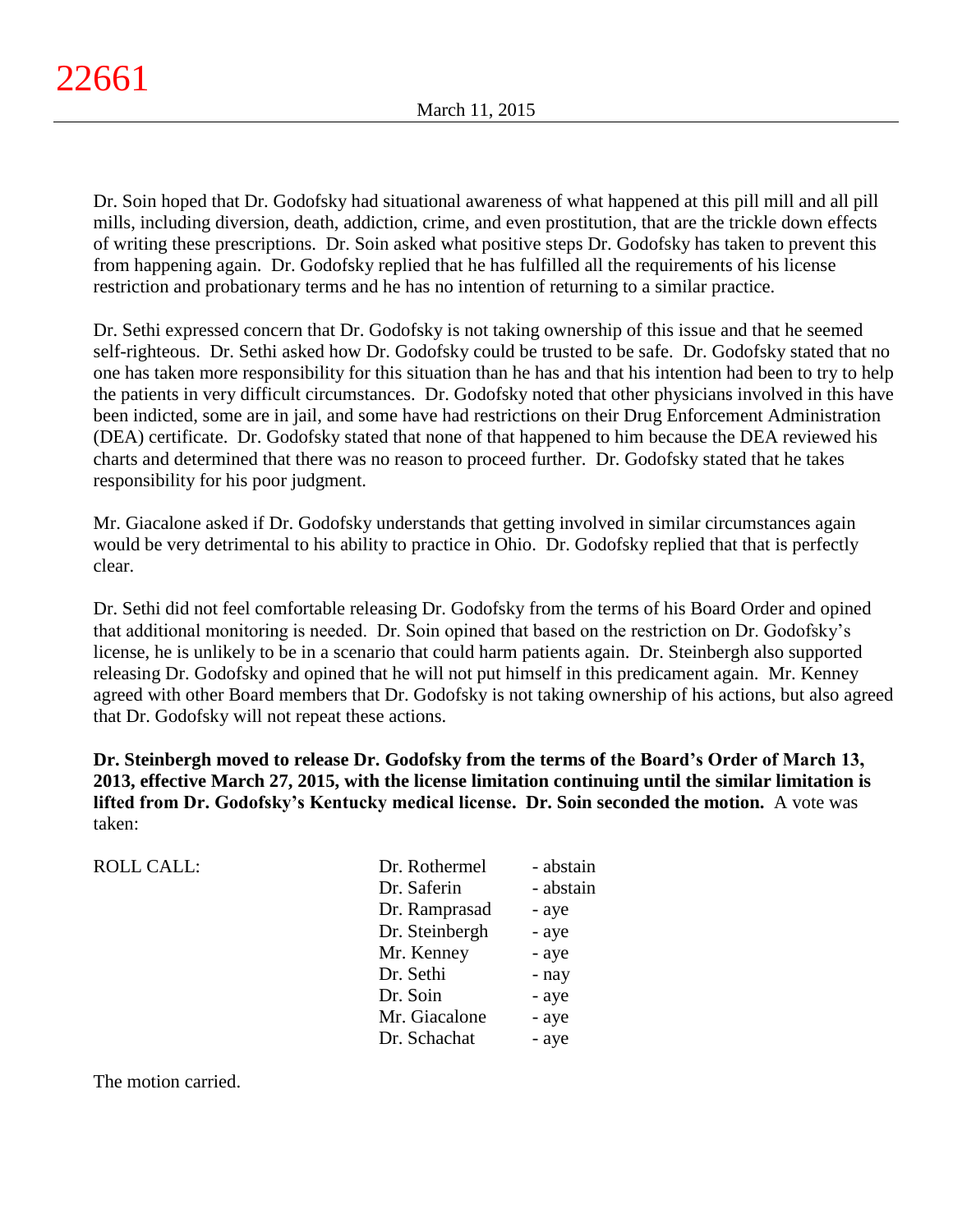# JULIAN A. GORDON, M.D.

Dr. Gordon was appearing before the Board pursuant to his request for release from the terms of his October 16, 2009 Consent Agreement. Ms. Bickers reviewed Dr. Gordon's history with the Board.

Dr. Ramprasad asked how Dr. Gordon got into this situation. Dr. Gordon stated that he is a urologist and had been in solo practice for about 25 years when he was recruited to join the Cleveland Clinic. In his private practice, Dr. Gordon's patients had depended on him for minor primary care, such as treating a cold, in addition to urology. Dr. Gordon stated that if he thought something non-urologic was going on, he would initiate an evaluation to the best of his ability and then refer the patient to the appropriate specialist.

Dr. Gordon continued that in the incident in question, he examined a female patient and became concerned that she may have a liver disease. Dr. Gordon stated that he did a quick examination, including a chest examination and a breast examination. Dr. Gordon stated that he made a mistake by trying to be a general physician rather than a urologist and that he did not take the time to explain to the patient what he was about to do and why. The patient was offended and was advised by a cousin who worked at the Cleveland Clinic that that was not an appropriate examination for a urologist to perform. The patient made a formal complaint, which resulted in his misdemeanor conviction for assault. Dr. Gordon stated that his attorney had advised him to accept the plea for misdemeanor assault because the Cleveland Clinic was supportive of the patient's complaint. Once Dr. Gordon was found guilty of a misdemeanor in the course of practicing medicine, the Medical Board was required by statute to take action on his medical license. Dr. Gordon was also excluded from Medicare, which made it extremely difficult to find employment.

Dr. Gordon stated that what he did was not well thought-out and was insensitive to the patient's personal space and modesty. Dr. Gordon faulted himself for being too busy to take the time to explain to the patient what he was about to do. Doing *locum tenens* work, Dr. Gordon was able to put into practice what he had learned from this experience regarding patients' personal space and modesty. Dr. Gordon stated that now he always has a chaperone in the room when he is examining female patients.

Mr. Giacalone noted that Dr. Gordon had been charged with sexual imposition and was sentenced to 180 days in jail, which was suspended, and placed on probation. Dr. Gordon stated that the initial charge was sexual imposition, but he pleaded guilty to and was found guilty of assault because this was not a sexual act and he had no history of such acts. Dr. Gordon stated that he had wanted to fight the charge, but he took his attorney's advice to plead guilty. Dr. Gordon also noted, with no offense to the female members of the Board, that the judge in his case was female and was not very sensitive to the questions raised by his attorney.

Dr. Ramprasad stressed the communication aspect of this matter and how important communication is to patient care. Dr. Ramprasad stated that a urologist examining the breasts seems out of place and he could see how people could misunderstand even if the intentions were good.

**Dr. Soin moved to release Dr. Gordon from the terms of his October 16, 2009 Consent Agreement, effective immediately. Dr. Sethi seconded the motion.** A vote was taken: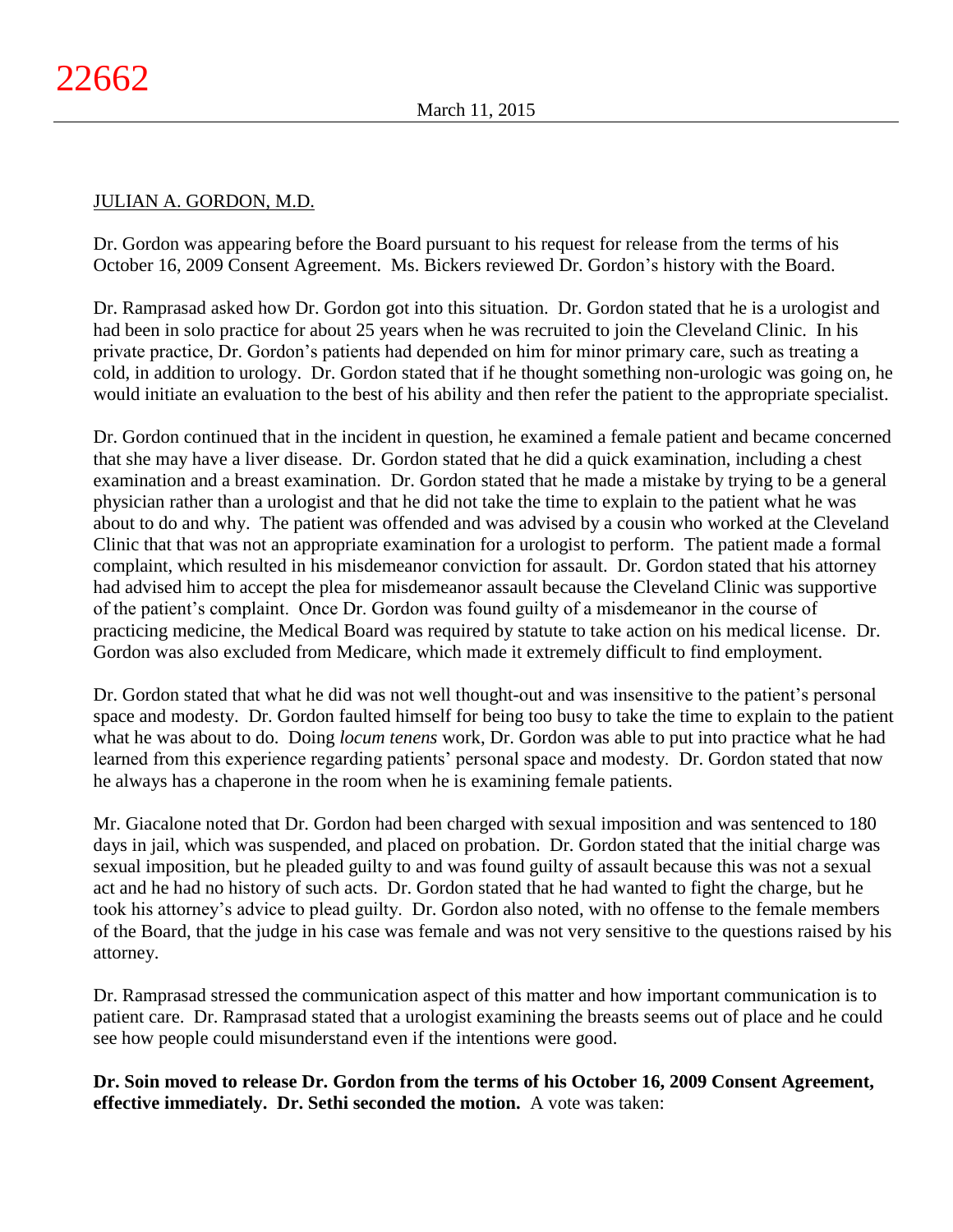| <b>ROLL CALL:</b> | Dr. Rothermel  | - abstain |
|-------------------|----------------|-----------|
|                   | Dr. Saferin    | - abstain |
|                   | Dr. Ramprasad  | - aye     |
|                   | Dr. Steinbergh | - aye     |
|                   | Mr. Kenney     | - aye     |
|                   | Dr. Sethi      | - aye     |
|                   | Dr. Soin       | - aye     |
|                   | Mr. Giacalone  | - aye     |
|                   | Dr. Schachat   | - aye     |
|                   |                |           |

The motion carried.

#### ZEV R. MAYCON, M.D.

Dr. Maycon was appearing before the Board pursuant to his request for release from the terms of his March 10, 2010 Consent Agreement. Ms. Bickers reviewed Dr. Maycon's history with the Board.

In response to questions from Dr. Steinbergh, Dr. Maycon stated that he attends rehabilitation meetings and has a sponsor, a good support group, and a very strong family. Dr. Maycon stated that he will continue to utilize these resources after his release from his Consent Agreement. Dr. Maycon stated that he began using alcohol recreationally in college and it got out of control. When Dr. Maycon had an opportunity to obtain prescription drugs, he found that they made him feel good and he continued to use them. Dr. Maycon soon became dependent on the medications and could not function without them. Dr. Maycon stated that he has an addiction and he must deal with it every day.

Upon further questioning, Dr. Maycon stated that he is always concerned about relapse, but he knows what he needs to do to take care it. Dr. Maycon stated that he will continue to undergo voluntary monitoring because it holds him accountable.

Regarding his practice, Dr. Maycon stated that he had been in a hospital-based practice for about four years, but he recently joined a practice group with three other gastroenterologists. Dr. Maycon currently works about 45 to 55 hours per week doing both inpatient and outpatient care, with some on-call responsibilities. Dr. Maycon commented that this work schedule is very similar to what he had in his prior practice.

Dr. Steinbergh asked if Dr. Maycon feels that he is ready to be released. Dr. Maycon responded that he is ready to be released.

**Dr. Steinbergh moved to release Dr. Maycon from the terms of his March 10, 2010 Consent Agreement, effective immediately. Dr. Soin seconded the motion.** A vote was taken:

| ROLL CALL: | Dr. Rothermel | - abstain |
|------------|---------------|-----------|
|            | Dr. Saferin   | - abstain |
|            | Dr. Ramprasad | - ave     |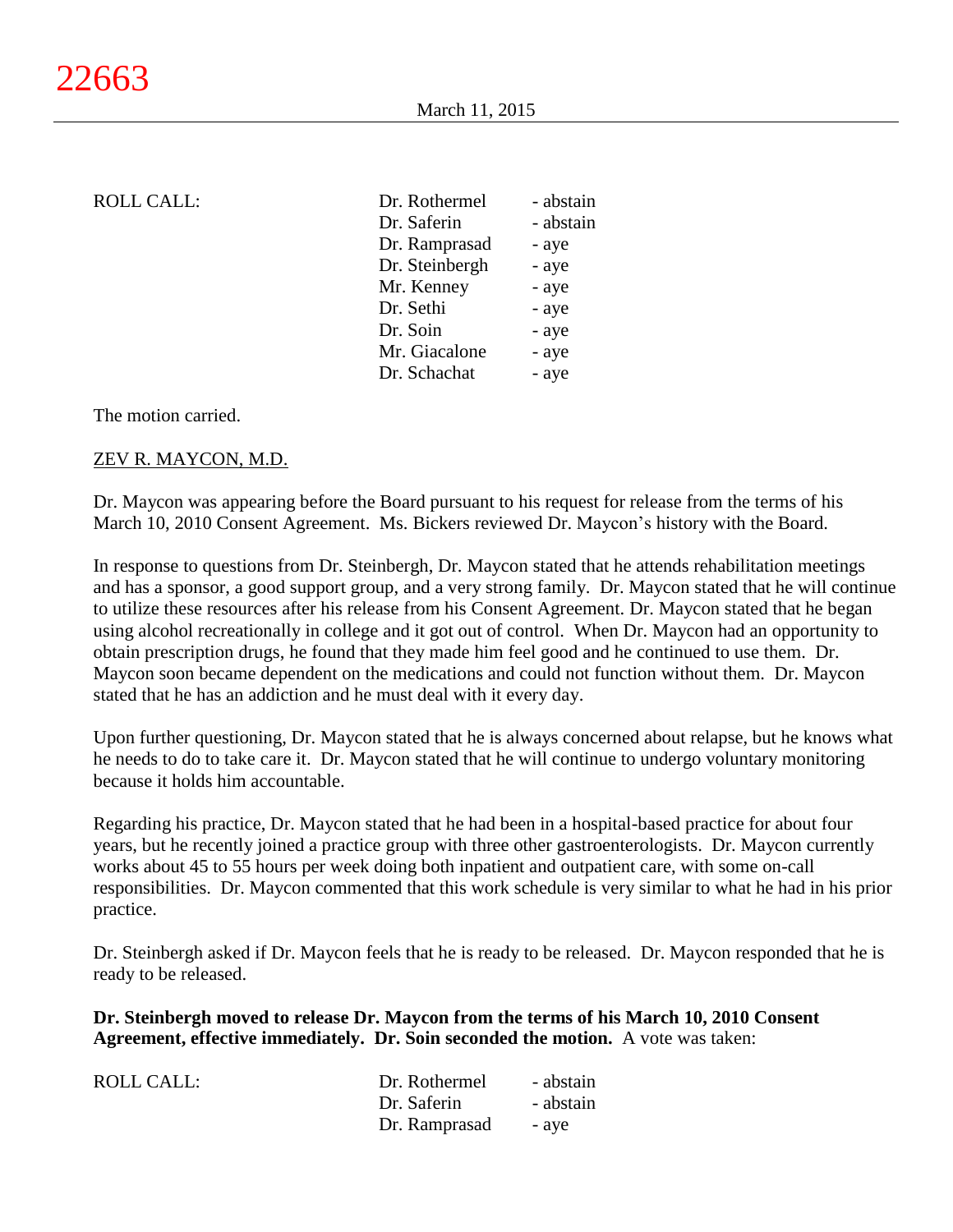| Dr. Steinbergh | - aye |
|----------------|-------|
| Mr. Kenney     | - aye |
| Dr. Sethi      | - aye |
| Dr. Soin       | - aye |
| Mr. Giacalone  | - aye |
| Dr. Schachat   | - aye |

The motion carried.

## GREGORY M. THOMAS, M.D.

Dr. Thomas was appearing before the Board pursuant to his request for release from the terms of his March 14, 2007 Consent Agreement. Ms. Bickers reviewed Dr. Thomas' history with the Board.

Dr. Thomas was accompanied by his attorney, Steve Hartman.

In response to questions from Dr. Steinbergh, Dr. Thomas stated that he works with four to five colleagues in a group practice which treats addiction patients with Suboxone. Dr. Thomas currently has about 35 patients and also works with Bureau of Workers Compensation (BWC) attorneys who need a second opinion examination. Dr. Thomas stated that he takes full responsibility for his ill-advised prescribing in the past. Dr. Thomas observed that addicts are very good at covering things up and they had fooled him. Dr. Thomas stated that in his current practice, he refers all the patients he can to counseling and encourages them to get involved in a 12-step program.

Dr. Sethi exited the meeting at this time.

Dr. Steinbergh stated that in going from prescribing pain medications to prescribing Suboxone, Dr. Thomas has the same kind of patients, namely addicts. Dr. Steinbergh stated that Dr. Thomas must be adept at understanding his patients and prescribe according to the Board's guidelines. Dr. Soin agreed. Responding to Dr. Steinbergh, Dr. Thomas stated that he does not prescribe benzodiazepines or any Schedule II medications, though he may substitute Neurontin if needed.

Dr. Soin asked why Dr. Thomas's registration with the Ohio Automated Rx Reporting System (OARRS) was delayed. Mr. Hartman explained that Dr. Thomas had an agreement with the Drug Enforcement Agency (DEA) which was extended due to a few missing prescriptions on a report. Although the DEA found no misconduct on the part of Dr. Thomas, this led to a delay in Dr. Thomas' OARRS registration.

Responding to questions from Mr. Giacalone, Dr. Thomas acknowledged that he has had DEA registration throughout this time period and has been prescribing controlled substances, although his OARRS registration has only become active recently. Mr. Giacalone asked how Dr. Thomas would advise the medical students in attendance how to avoid the problems he had. Dr. Thomas advised the medical students not to become everyone's best friend.

Mr. Giacalone noted that the bases of Dr. Thomas' actions were his treatment of and over-prescribing to 16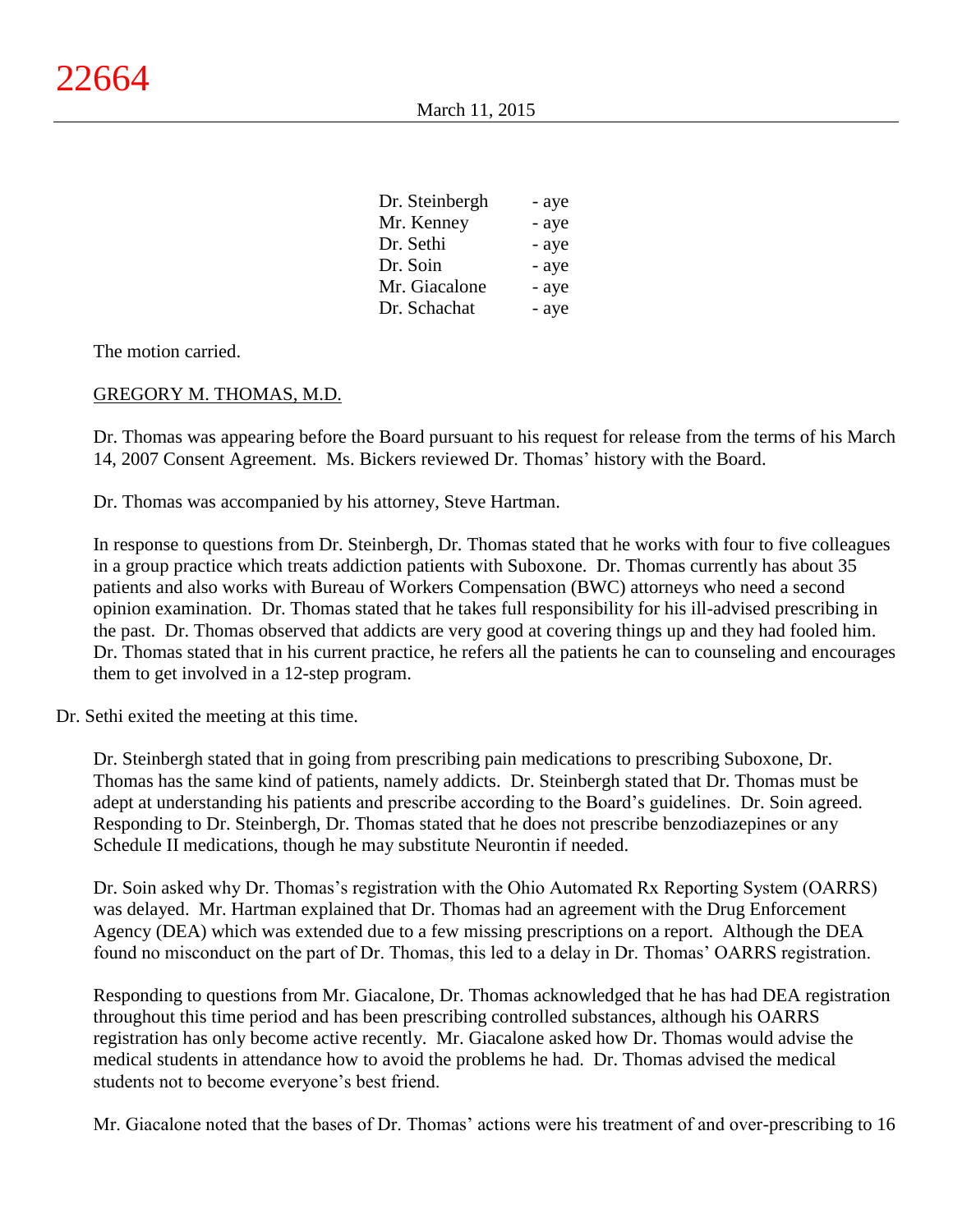patients, including Patient 14 identified in this Board's Notice of Hearing dated July 13, 2005, who died from a drug overdose. Dr. Thomas stated that Patient 14 had been referred to him for pain management by his psychiatrist, who was treating Patient 14 for depression. Dr. Thomas stated that according to the coroner's report, Patient 14 was taking many drugs that Dr. Thomas did not prescribe. Mr. Hartman, Dr. Thomas' attorney, commented that this experience has taught Dr. Thomas how to improve his practice. Mr. Giacalone asked Mr. Hartman if Dr. Thomas understands that there is an issue of buprenorphine abuse in Ohio. Mr. Harman replied that Dr. Thomas understands the buprenorphine abuse issue.

Mr. Giacalone noted Dr. Thomas' statements that he can rely on his colleagues now, whereas previously he had been a solo practitioner. However, Mr. Giacalone stated that Dr. Thomas still practices alone in a sense because he treats, examines, and prescribes to his patients by himself without his colleagues being present all the time. Dr. Thomas stated that his monitoring physician has reported a good deal of progress in how Dr. Thomas' patients and patient records are managed. Dr. Thomas also stated that his colleagues are available for consultation.

Mr. Giacalone expressed reservations about releasing Dr. Thomas from his probationary terms at this time. Mr. Giacalone asked if Dr. Thomas is confident that he has "got it together." Dr. Thomas replied that he is a work in progress. Mr. Giacalone opined that Dr. Thomas' response causes him to further question whether Dr. Thomas should be released and stated that Dr. Thomas is not representing himself well today. Mr. Hartman noted that the monitoring physician's reports have shown that Dr. Thomas has addressed every concern and Dr. Thomas has done everything that has been asked of him. Mr. Harman further noted that Dr. Thomas has some hearing problems and has not heard some of the Board's questions clearly.

Dr. Steinbergh opined that Dr. Thomas is an honest and earnest individual, but expressed the Board's concern that Dr. Thomas nearly lost his medical license. Dr. Steinbergh stated that being in a buprenorphine practice puts Dr. Thomas at risk and she wanted to ensure that he is complying with the Board's prescribing rules. Dr. Steinbergh also offered condolences on the recent unexpected death of Dr. Thomas' wife.

Dr. Soin strongly recommended that Dr. Thomas obtain an OARRS report on every patient since he had been fooled by patients in the past. Dr. Steinbergh and Mr. Kenney agreed. Mr. Kenney opined that monitoring of Dr. Thomas' practice by his colleagues will continue even after Dr. Thomas' release from probation. Mr. Hartman agreed.

Mr. Giacalone reiterated that Dr. Thomas only recently obtained his OARRS registration. Mr. Giacalone opined that Dr. Thomas' probation should be extended so that the Board can monitor his use of OARRS. Dr. Steinbergh expressed confidence that Dr. Thomas is ready to be released from probation.

**Dr. Steinbergh moved to release Dr. Thomas from the terms of his March 14, 2007 Consent Agreement, effective immediately. Dr. Ramprasad seconded the motion.** A vote was taken:

| ROLL CALL: | Dr. Rothermel | - abstain |
|------------|---------------|-----------|
|            | Dr. Saferin   | - abstain |
|            | Dr. Ramprasad | - ave     |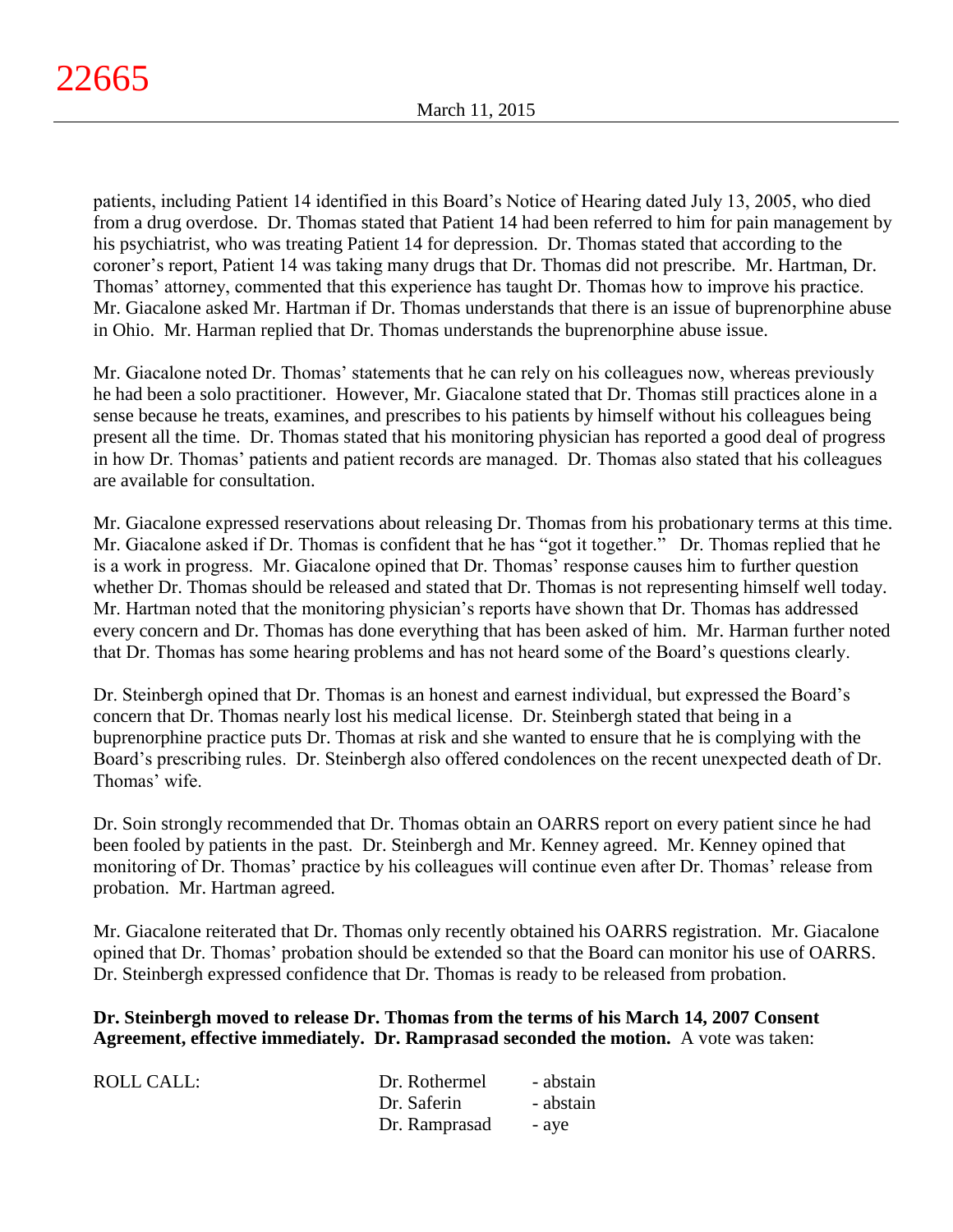| - aye |
|-------|
| - aye |
| - aye |
| - nav |
| - aye |
|       |

The motion carried.

## AMY R. WEIDMAN, M.D.

Dr. Weidman was appearing before the Board pursuant to her request for release from the terms of the Board's Order of March 14, 2012. Ms. Bickers reviewed Dr. Weidman's history with the Board.

Dr. Steinbergh commented that Dr. Weidman wrote a very good report on her physician/patient boundaries course and stated that she intends to use it in teaching medical students. Dr. Steinbergh asked Dr. Weidman to describe how she came to the attention of the Board. Dr. Weidman stated that she met an individual who did not have health insurance, no physician, and appeared to be ill. Dr. Weidman offered to bring him into her practice so he could apply to receive patient medication assistance for an allergic asthma problem. Dr. Soin asked if Dr. Weidman had sexual contact with the patient. Dr. Weidman replied that she did have sexual contact.

Dr. Steinbergh asked Dr. Weidman to explain why she was disciplined by the Board, stating that the discipline was not because she was helping someone. Dr. Weidman stated that she terminated her relationship with the individual, which he was not happy with. Mr. Kenney reiterated that Dr. Weidman should describe the actions that warranted the Board's action. Dr. Weidman stated that she had developed a relationship with the individual and saw that he had some medical needs.

Mr. Kenney observed that Dr. Weidman was not answering the Board's questions directly. Dr. Weidman stated that she offered care to an individual who she had personal and sexual relationship with. Dr. Weidman stated that she should not have crossed that physician/patient boundary. Dr. Steinbergh asked what medications Dr. Weidman had prescribed to the patient. Dr. Weidman stated that she prescribed inhalers for asthma and he obtained Xolair from the patient medication assistance program. When questioned further by Dr. Steinbergh, Dr. Weidman stated that she also prescribed a small amount of Ambien and Trazadone. Dr. Steinbergh noted that Ambien is a controlled substance.

Dr. Soin noted in the hearing record that Dr. Weidman had brought the patient on rounds with her at the hospital. Dr. Weidman stated that the patient's grandfather had been a physician and he had occasionally accompanied his grandfather on rounds as a child, so he was interested in it. Dr. Weidman stated that she allowed him to accompany her but he never entered a patient room or looked at a patient chart. Dr. Soin asked if Dr. Weidman had situational awareness at that time that it may not have been appropriate to bring a patient on rounds. Dr. Weidman replied that she had not thought it was wrong because he was not seeing patients or having anything to do with patients.

Dr. Steinbergh commented that the individual would have been exposed to medically-confidential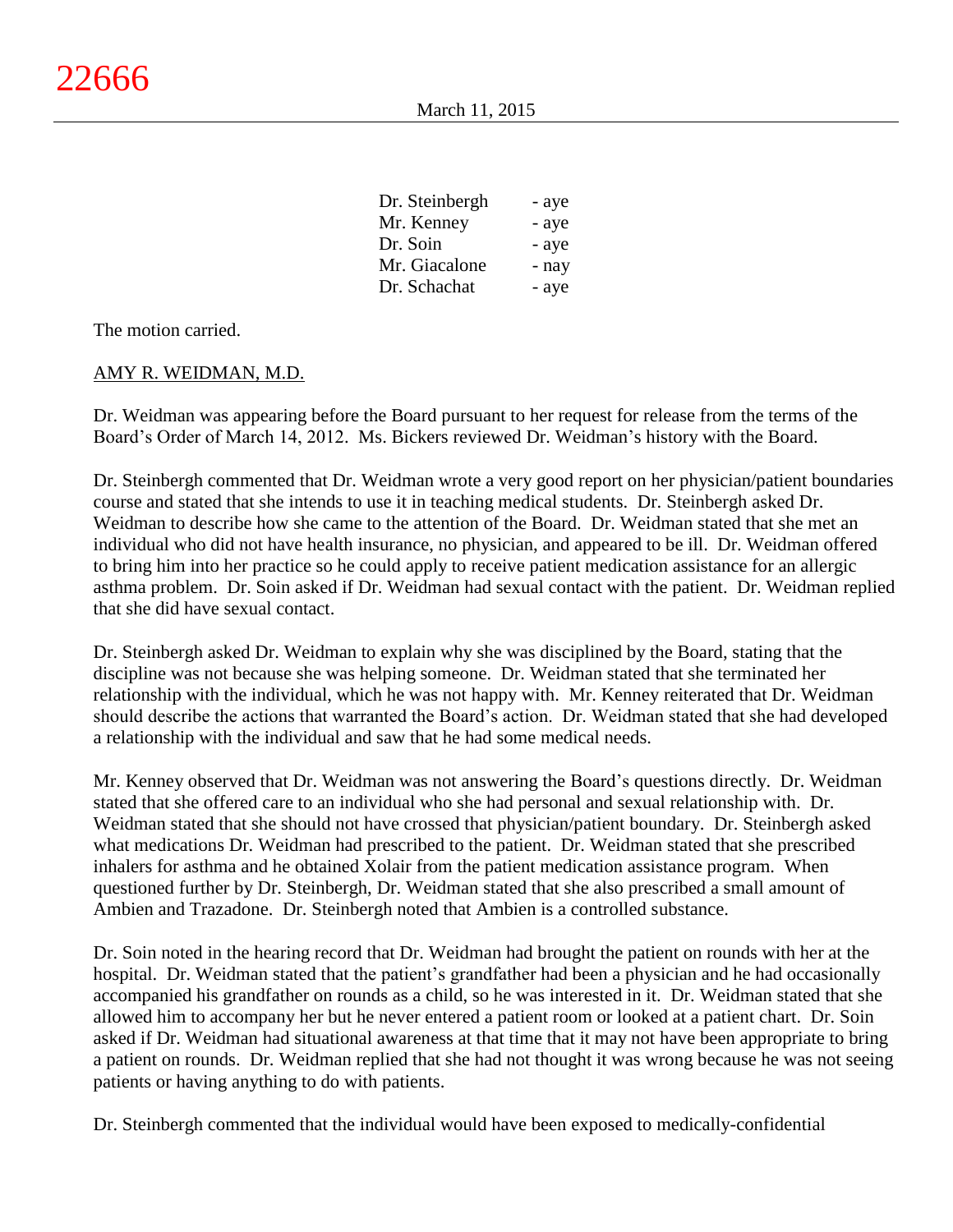information on rounds. Dr. Weidman stated that the individual was not looking at charts and was essentially keeping company with her on rounds. Dr. Steinbergh reiterated that the individual would have had access to confidential information, particularly if there was discussion of a patient. Dr. Weidman stated that she rounds alone and there was no discussion with residents or other physicians. Dr. Steinbergh questioned the individual's right to be on rounds and Dr. Weidman's right to allow him to go on rounds with her. Dr. Weidman agreed with Dr. Steinbergh.

Dr. Ramprasad found it bothersome that Dr. Weidman does not seem to have reflected on this situation and opined that Dr. Weidman does not feel that she did anything wrong. Dr. Weidman acknowledged that what she did was wrong and that she will never repeat such an act. Dr. Ramprasad commented that even when his son, who is also a physician, wants to accompany him on rounds he always obtains permission from multiple people first. Dr. Ramprasad stated that physicians have tremendous responsibility and are judged by different standards. Dr. Weidman agreed.

Mr. Kenney opined that Dr. Weidman has trouble answering the Board's questions fully and directly. Mr. Kenney expressed concern that Dr. Weidman is in denial. Dr. Weidman stated that she is not in denial and she realizes that what she did was wrong.

Dr. Soin also expressed concerns, particularly with an incident related in Dr. Weidman's Report and Recommendation involving nude pictures sent to the patient's email address. Dr. Weidman denied that she sent such pictures. Dr. Soin advised Dr. Weidman to take ownership of her situation and to respect physician/patient boundaries. Dr. Weidman stated that she made mistakes, she is ashamed, and she promised never to repeat such actions.

Dr. Steinbergh asked Dr. Weidman about her current practice. Dr. Weidman replied that she currently practices internal medicine as a solo practitioner providing outpatient treatment only. Dr. Weidman currently has four staff members in her practice. Dr. Steinbergh asked if Dr. Weidman understands the boundary issues in her practice. Dr. Weidman answered that she has learned a great deal.

# **Dr. Steinbergh moved to release Dr. Weidman from the terms of the Board's order of March 14, 2012, effective immediately. Dr. Ramprasad seconded the motion.** A vote was taken:

| ROLL CALL: | Dr. Rothermel  | - abstain |
|------------|----------------|-----------|
|            | Dr. Saferin    | - abstain |
|            | Dr. Ramprasad  | - aye     |
|            | Dr. Steinbergh | - aye     |
|            | Mr. Kenney     | - aye     |
|            | Dr. Soin       | - aye     |
|            | Mr. Giacalone  | - aye     |
|            | Dr. Schachat   | - aye     |
|            |                |           |

The motion carried.